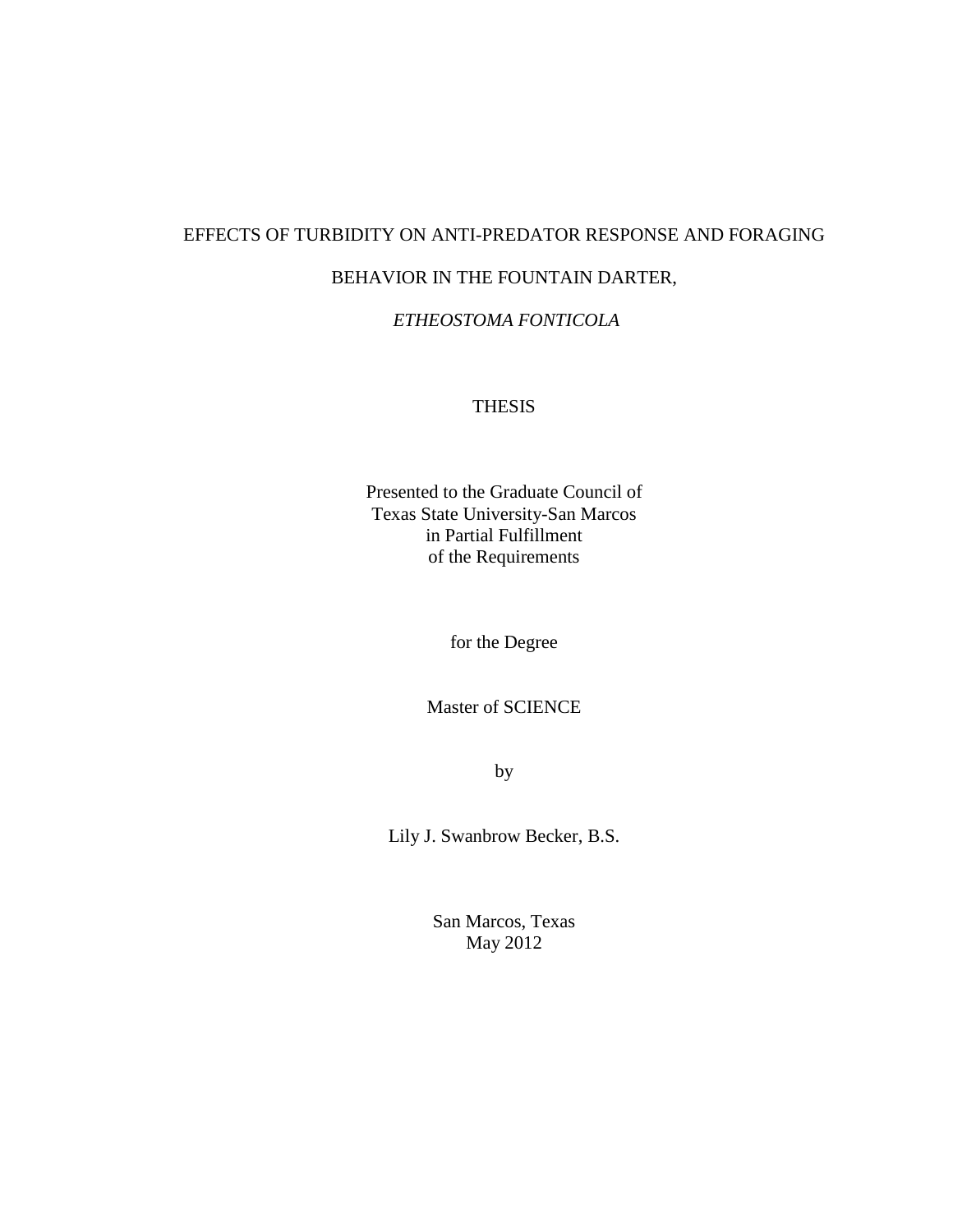# EFFECTS OF TURBIDITY ON ANTI-PREDATOR RESPONSE AND FORAGING BEHAVIOR IN THE FOUNTAIN DARTER,

*ETHEOSTOMA FONTICOLA*

Committee Member Approved:

Caitlin R. Gabor, Chair

Timothy H. Bonner

Kenneth G. Ostrand

Approved:

J. Michael Willoughby Dean of the Graduate College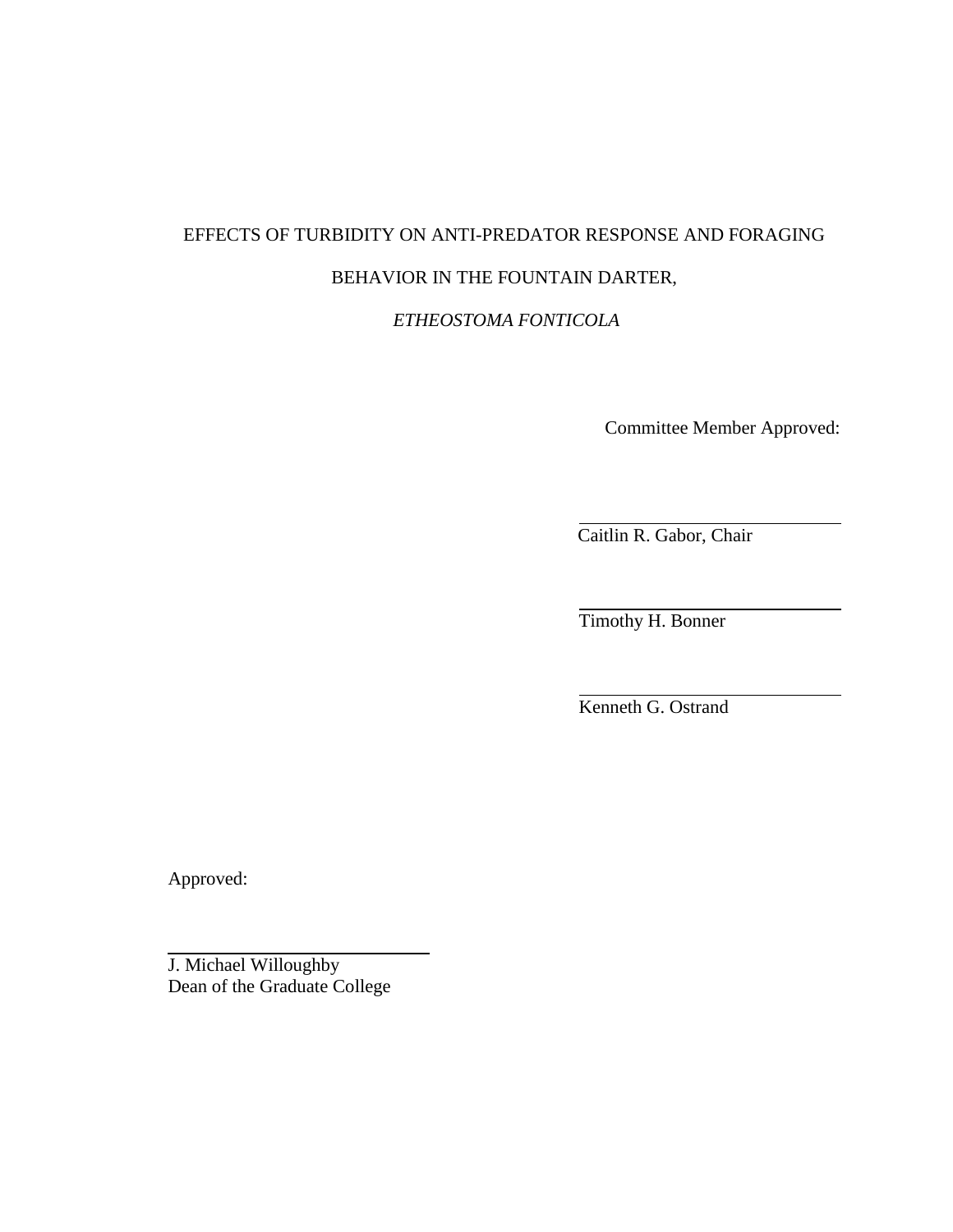## **COPYRIGHT**

by

Lily Josephine Swanbrow Becker

2012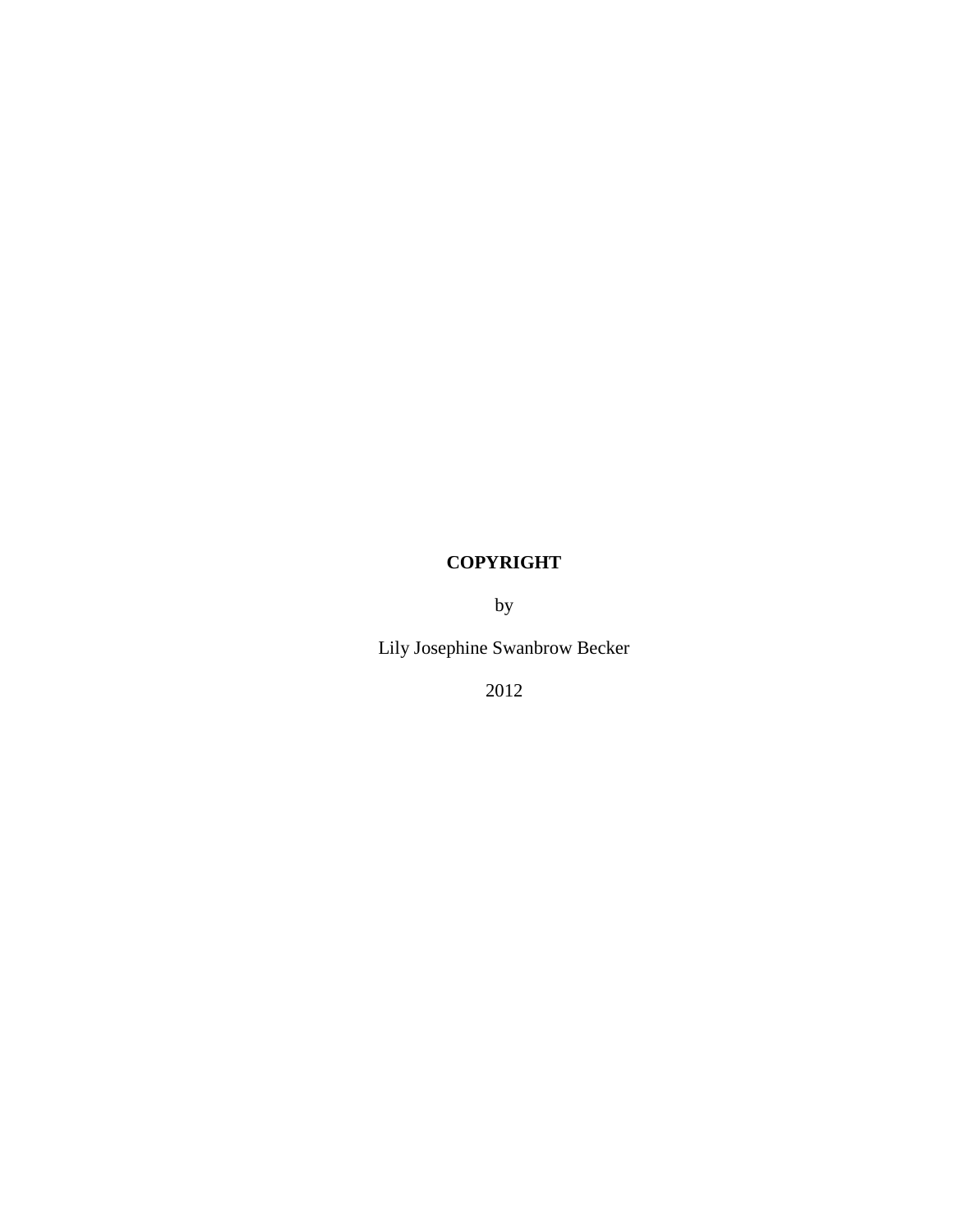### **FAIR USE AND AUTHOR'S PERMISSION STATEMENT**

#### **Fair Use**

This work is protected by the Copyright Laws of the United States (Public Law 94-553, section 107). Consistent with fair use as defined in the Copyright Laws, brief quotations from this material are allowed with proper acknowledgement. Use of this material for financial gain without the author's express written permission is not allowed.

## **Duplication Permission**

As the copyright holder of this work I, Lily Josephine Swanbrow Becker, authorize duplication of this work, in whole or in part, for educational or scholarly purposes only.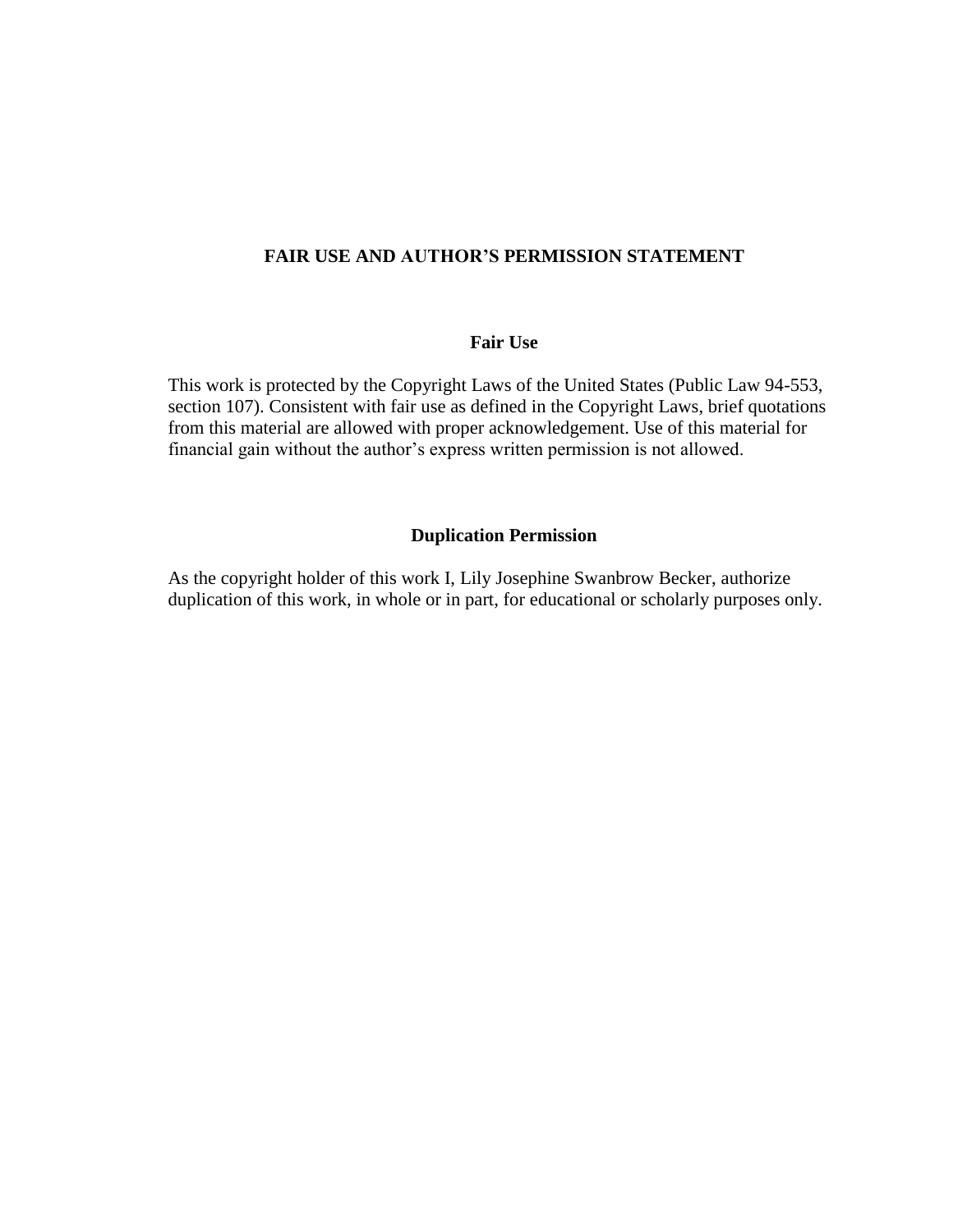#### **ACKNOWLEDGEMENTS**

I am extremely grateful to everyone who has supported and participated in the development and completion of this research. First and foremost, I thank my research advisor, Caitlin Gabor. She has been entirely dedicated to my success from the time of my arrival and has been a constant source of support, encouragement, and guidance along the way. It has been an honor to learn from her and I have the utmost respect for her as both a scientist and an outstanding mentor. I am also grateful to my committee members, Timothy Bonner and Kenneth Ostrand for their support and assistance throughout the development of this research. They have been generous in sharing both time and expertise, which has greatly contributed to the quality of my work. Additionally, I thank Andrea Aspbury and Floyd Weckerly for statistical advice and assistance. The EEB Discussion Group has also provided invaluable feedback and advice on various portions of this research. This work would not have been possible without support and use of facilities from the San Marcos National Fish Hatchery and Technology Center. I am immensely grateful to all of the SMNFTC staff for logistical support and for providing a friendly and supportive environment for me to work in. Especially, I thank Diego Araujo for assistance in fish collection. All of my lab mates and fellow graduate students have been a great source of moral support and guidance. I especially thank Laura Alberici da Barbiano, Jim Muraco, and Drew Davis for all of their friendship, encouragement, and intellectual support. Additionally, they have made my graduate experience a great deal of fun. Elizabeth Brooks assisted with data collection, for which I am immensely

v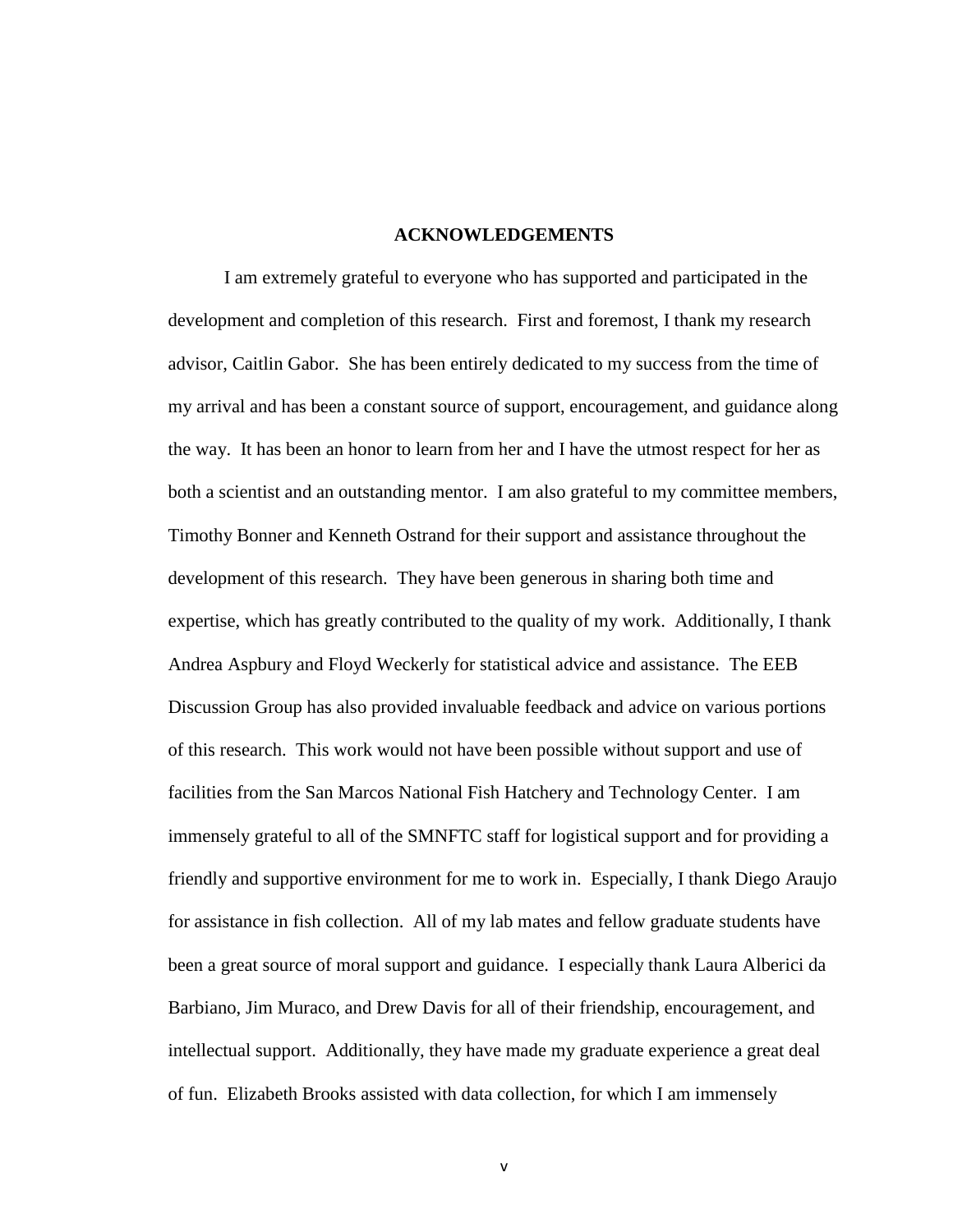grateful. I thank my husband, Marty Swanbrow Becker, for unflinching support and enduring countless hours of talking about fish behavior. Finally, I must thank my babyto-be for an unparalleled source of motivation to complete this work just in time for her arrival.

This manuscript was submitted on March 26, 2012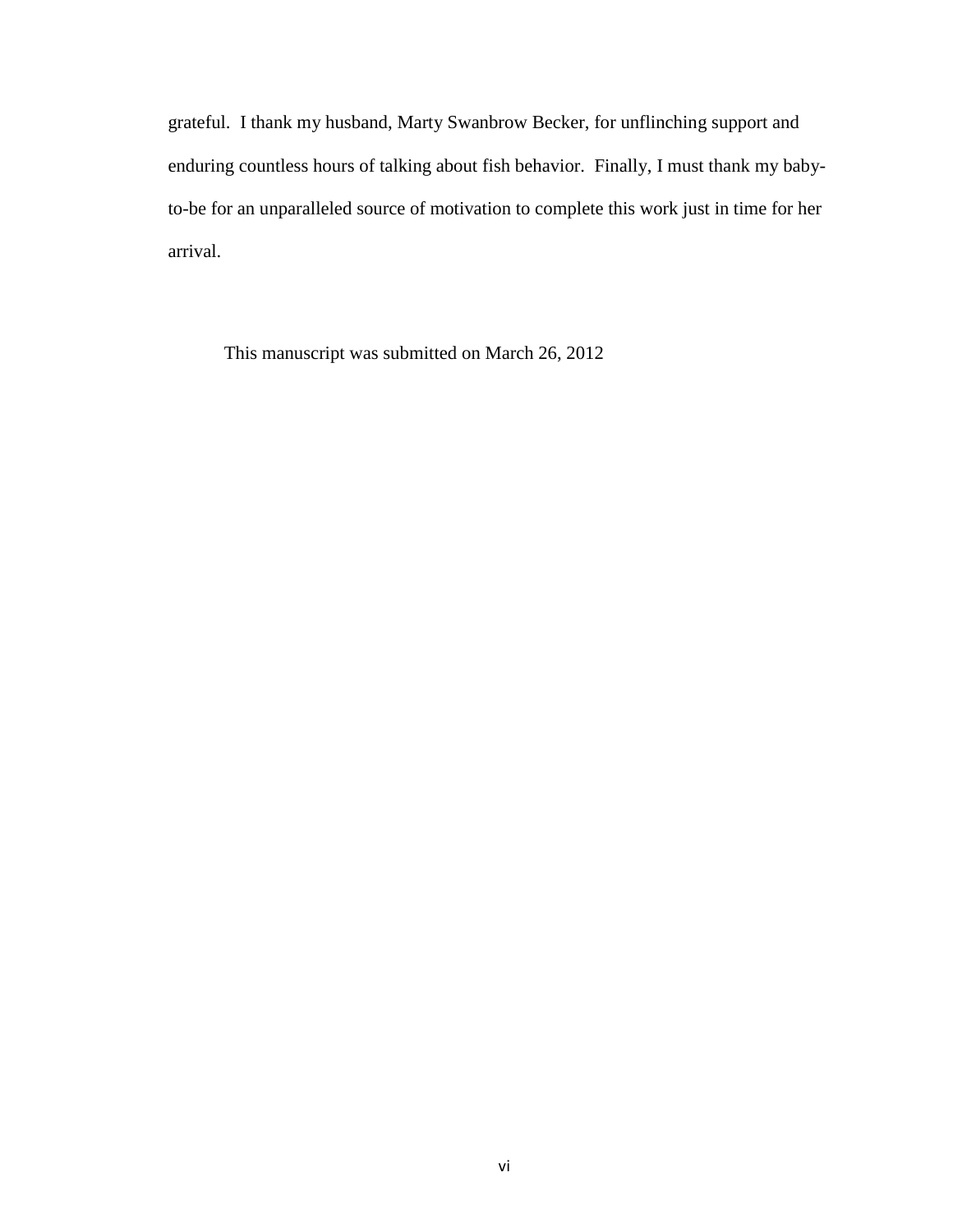# **TABLE OF CONTENTS**

| <b>CHAPTER</b>                                                                                               |
|--------------------------------------------------------------------------------------------------------------|
|                                                                                                              |
| II. EFFECTS OF TURBIDITY AND VISUAL VERSUS CHEMICAL CUES ON<br>ANTI-PREDATOR RESPONSE IN THE FOUNTAIN DARTER |
|                                                                                                              |
|                                                                                                              |
| III. TURBIDITY IMPAIRS FORAGING BEHAVIOR IN THE ENDANGERED                                                   |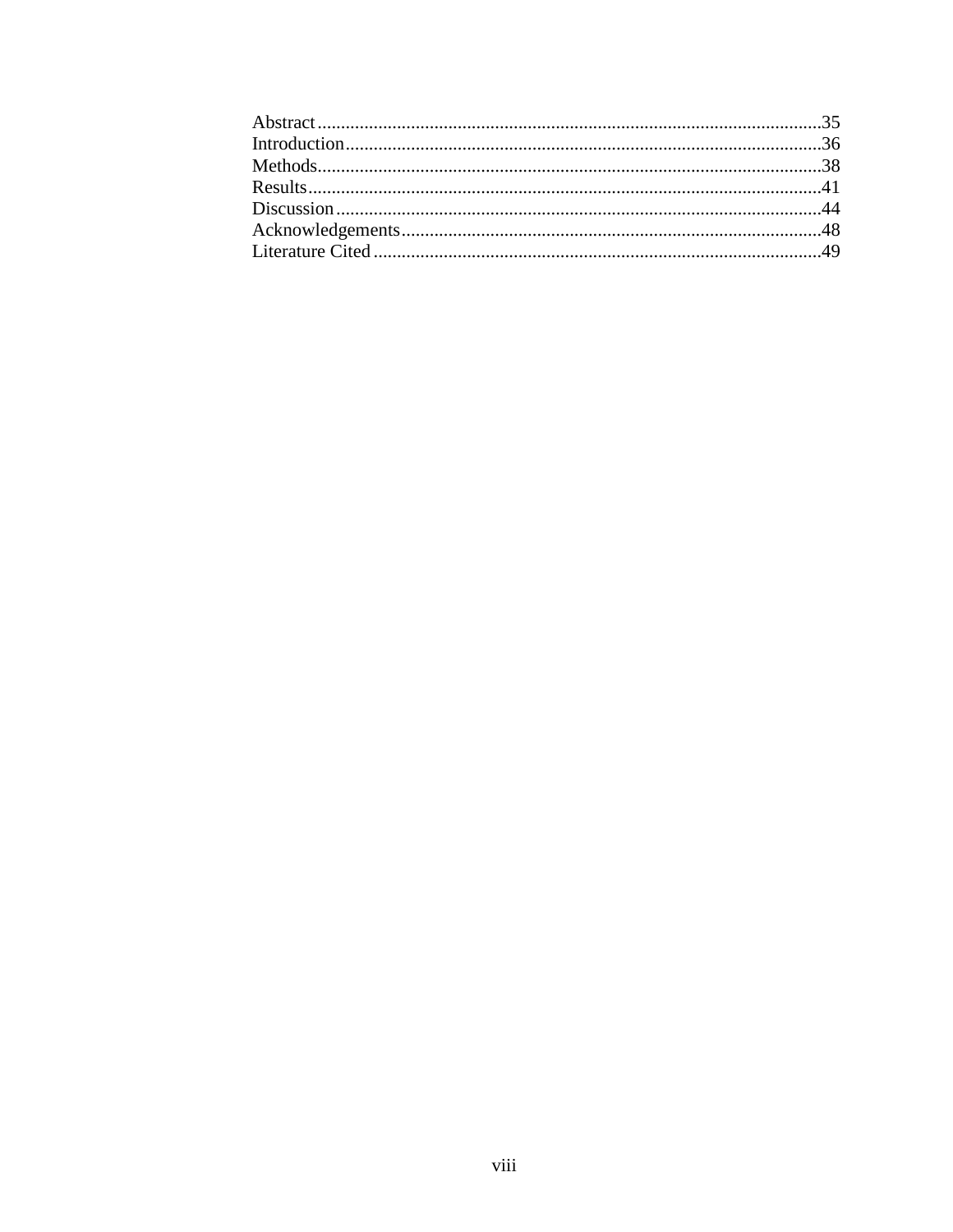# **LIST OF TABLES**

| <b>Table</b> |                                                                                     | Page |  |
|--------------|-------------------------------------------------------------------------------------|------|--|
|              | 1. Water turbidity levels used to examine fountain darter prey consumption (Tukey's |      |  |
|              |                                                                                     |      |  |
|              |                                                                                     |      |  |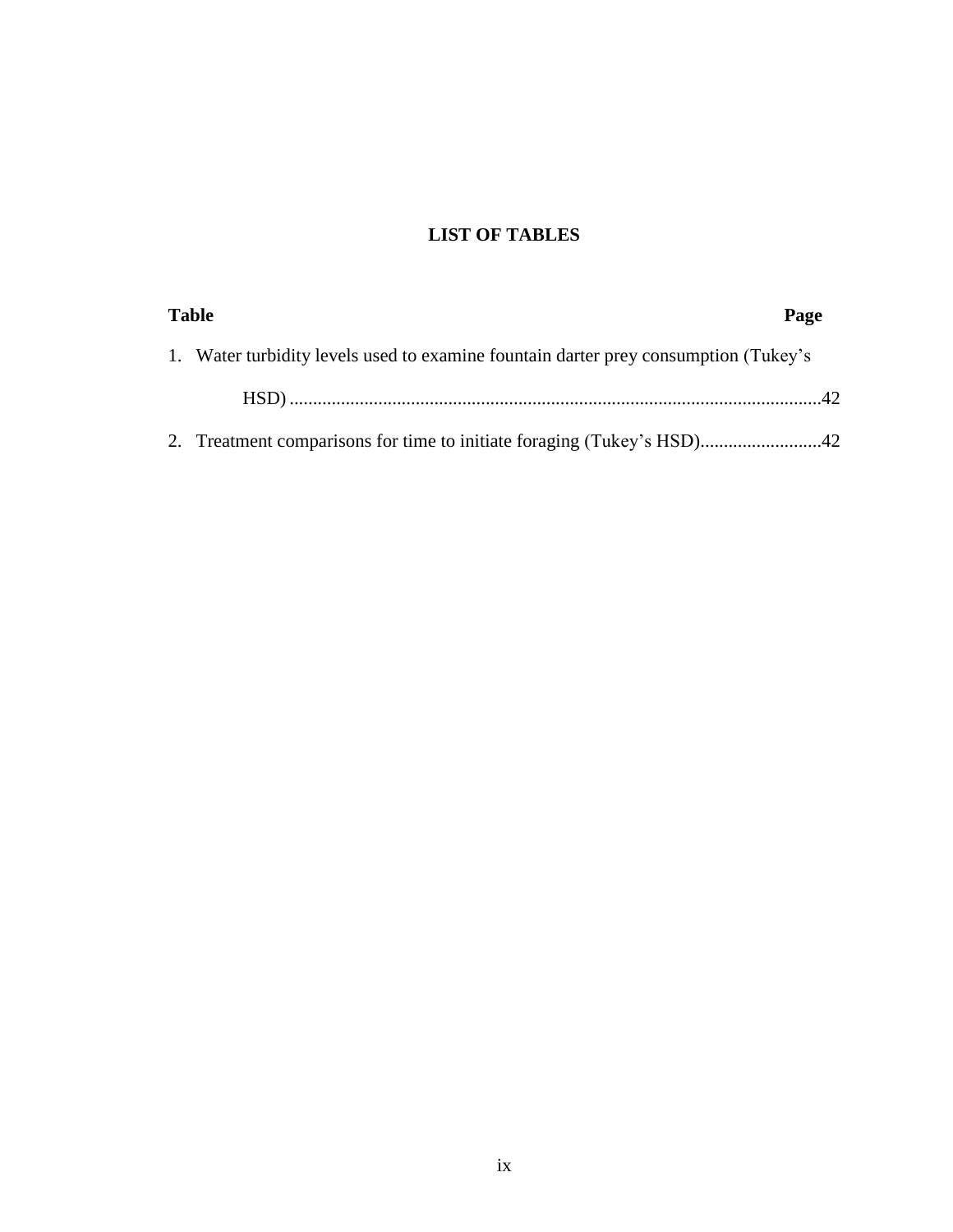# **LIST OF FIGURES**

| <b>Figure</b>                                                                             | Page |
|-------------------------------------------------------------------------------------------|------|
|                                                                                           |      |
| 2. Mean $\pm$ 1 SE movement score for (a) clear vision, and (b) impaired vision           |      |
|                                                                                           |      |
| 3. Mean $\pm$ 1 SE for: (a) number of prey items consumed, (b) time to initiate foraging, |      |
| and (c) number of strikes made per prey items consumed at each turbidity level            |      |
|                                                                                           |      |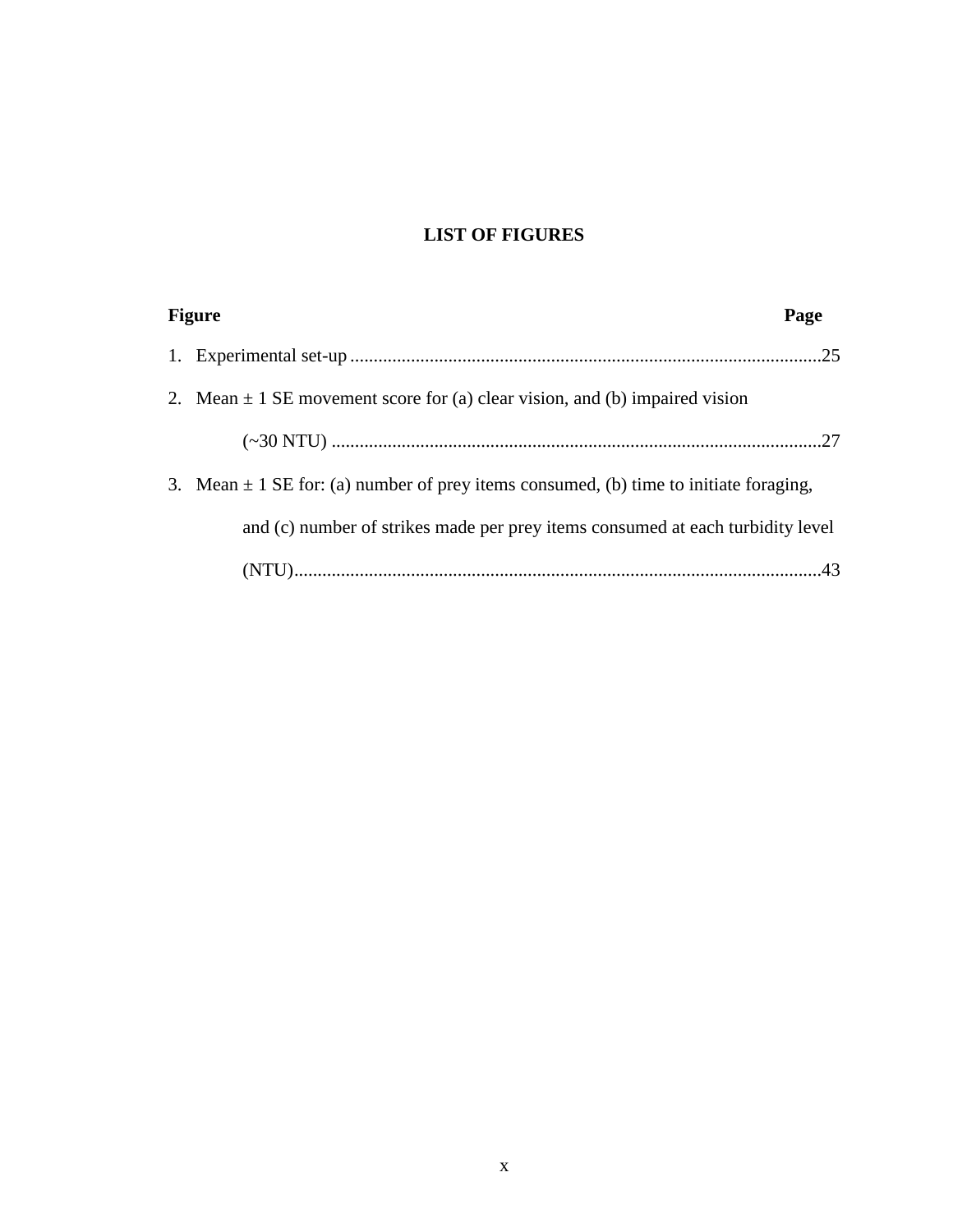#### **ABSTRACT**

# EFFECTS OF TURBIDITY ON ANTI-PREDATOR RESPONSE AND FORAGING BEHAVIOR IN THE FOUNTAIN DARTER, *ETHEOSTOMA FONTICOLA*

by

Lily Josephine Swanbrow Becker, B.S.

Texas State University-San Marcos

May 2012

#### SUPERVISING PROFESSOR: CAITLIN R. GABOR

Turbidity resulting from anthropogenic stressors poses a significant threat to freshwater systems and is occurring on a global scale. The pervasive impacts of turbidity include degraded visual ability resulting in altered animal behavior. Anti-predator response and successful foraging ability, both essential elements of ecological communities, are two aspects of behavior that can be affected by turbidity. The federally endangered fountain darter (*Etheostoma fonticola*) is an important species for investigating the impacts of turbidity on behavior. *Etheostoma fonticola* is endemic to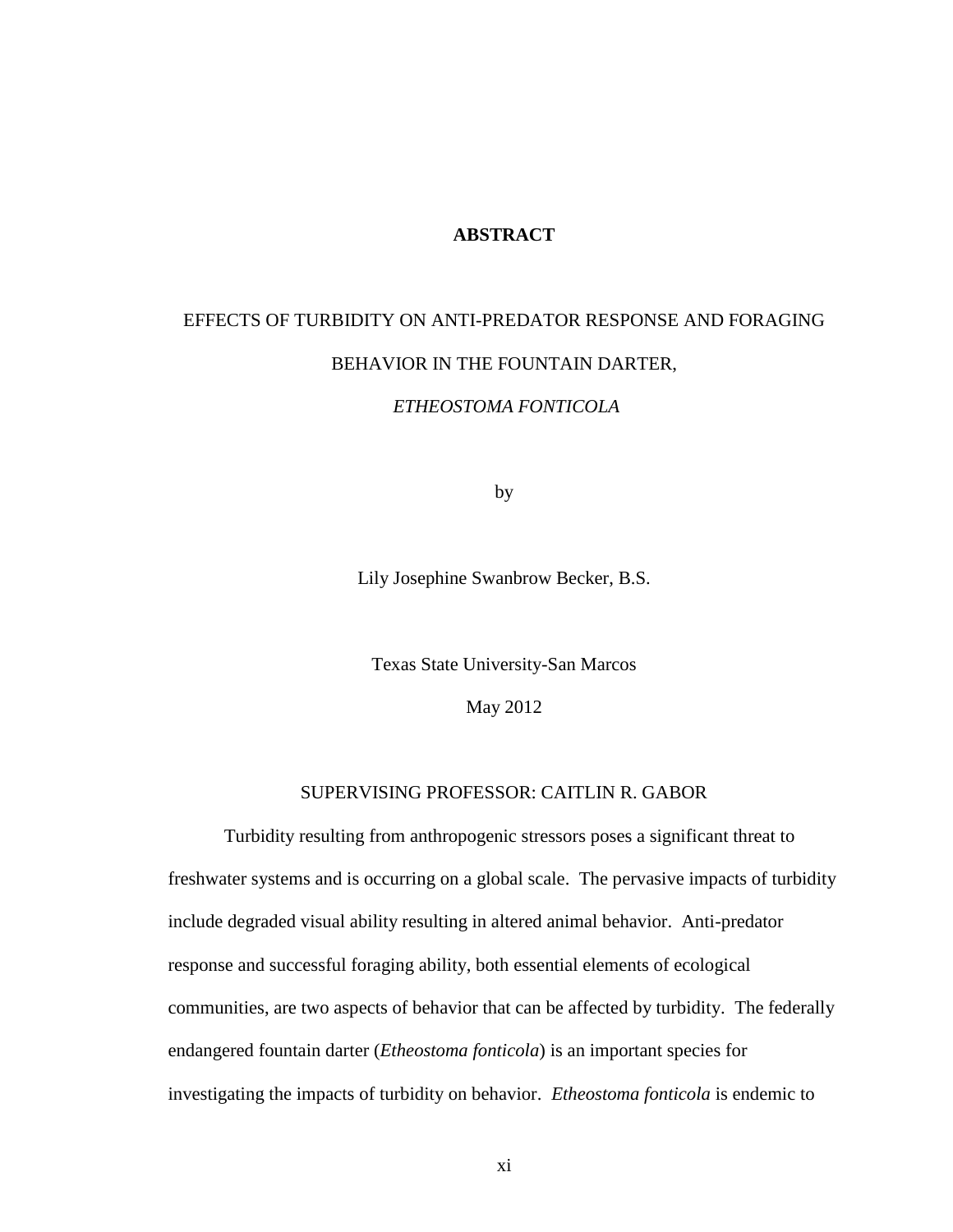the clear, spring-fed waters of the San Marcos and Comal Rivers. These rivers are currently subject to a number of anthropogenic threats that may affect turbidity such as pollution, climate change, and increased recreational use. I tested the affects of clear water and low (~30 NTU) turbidity on anti-predator response and foraging behavior in *E. fonticola* and found that *E. fonticola* requires a combination of visual and chemical cues to respond to a native fish predator. However, low turbidity did not significantly affect anti-predator response. Given that turbidity degrades vision, these results imply that higher turbidity levels than included in my study may impact anti-predator response. I also found that prey consumption and time spent searching for prey were significantly altered across three levels of low to medium turbidity compared to clear water. Preycapture success was not affected by increased turbidity. Thus, foraging behavior is significantly compromised even at relatively low levels of turbidity. These results suggest that the affects of turbidity on foraging and anti-predator behavior may be of considerable concern in *E. fonticola* habitat.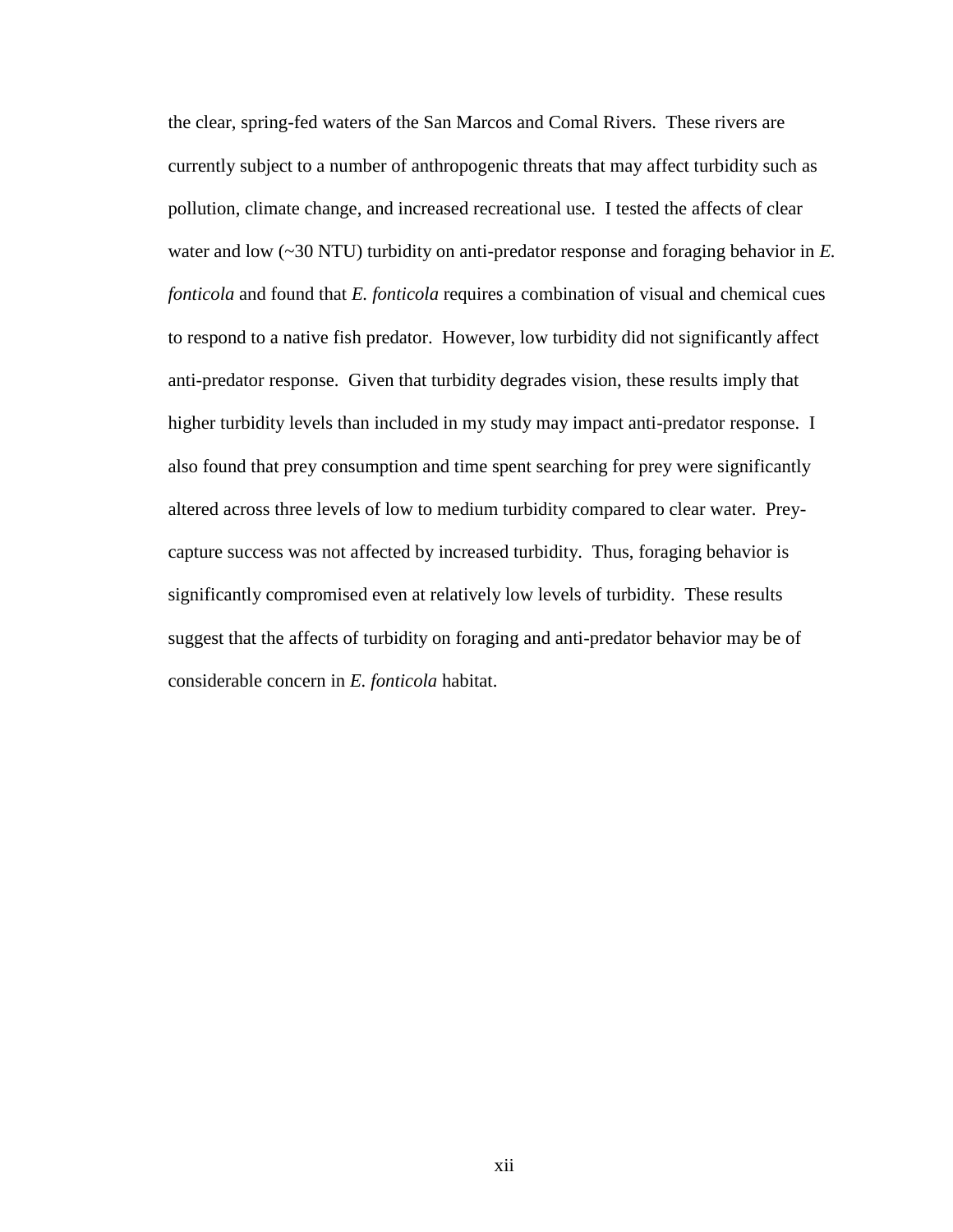#### **CHAPTER I**

#### TURBIDITY AND BEHAVIOR

#### Animal Communication

Animal communication involves often-complex interactions between signalers, modes of signals and signal components (reviewed in Johnstone 1997). At the most basic level, communication involves a direct interaction between a signaler and receiver, although in many cases multiple signalers and receivers with divergent interests can be involved. In the case of predator-prey interactions, an unintended recipient can intercept signals. For example, fringe-lipped bats (*Trachops cirrhosus*) eavesdrop on acoustic mating calls of edible frogs to locate and capture prey (Tuttle  $& R$ yan 1981). Although not a form of direct communication per-se, a receiver (prey) may engage in spying by detecting and responding adaptively to cues originating from another animal (predator) (Wisenden & Stacey 2004).

Signals can be transmitted through a variety of modalities (e.g. visual, chemical, acoustic, tactile), sometimes of differing effectiveness for the receiver (Rowe 1999). Signals of different modalities can be transmitted alone or in combination. Multi-modal cues can provide greater accuracy when detecting and responding to the risk of predation. The back-up signal hypothesis predicts that multi-modal signals presented simultaneously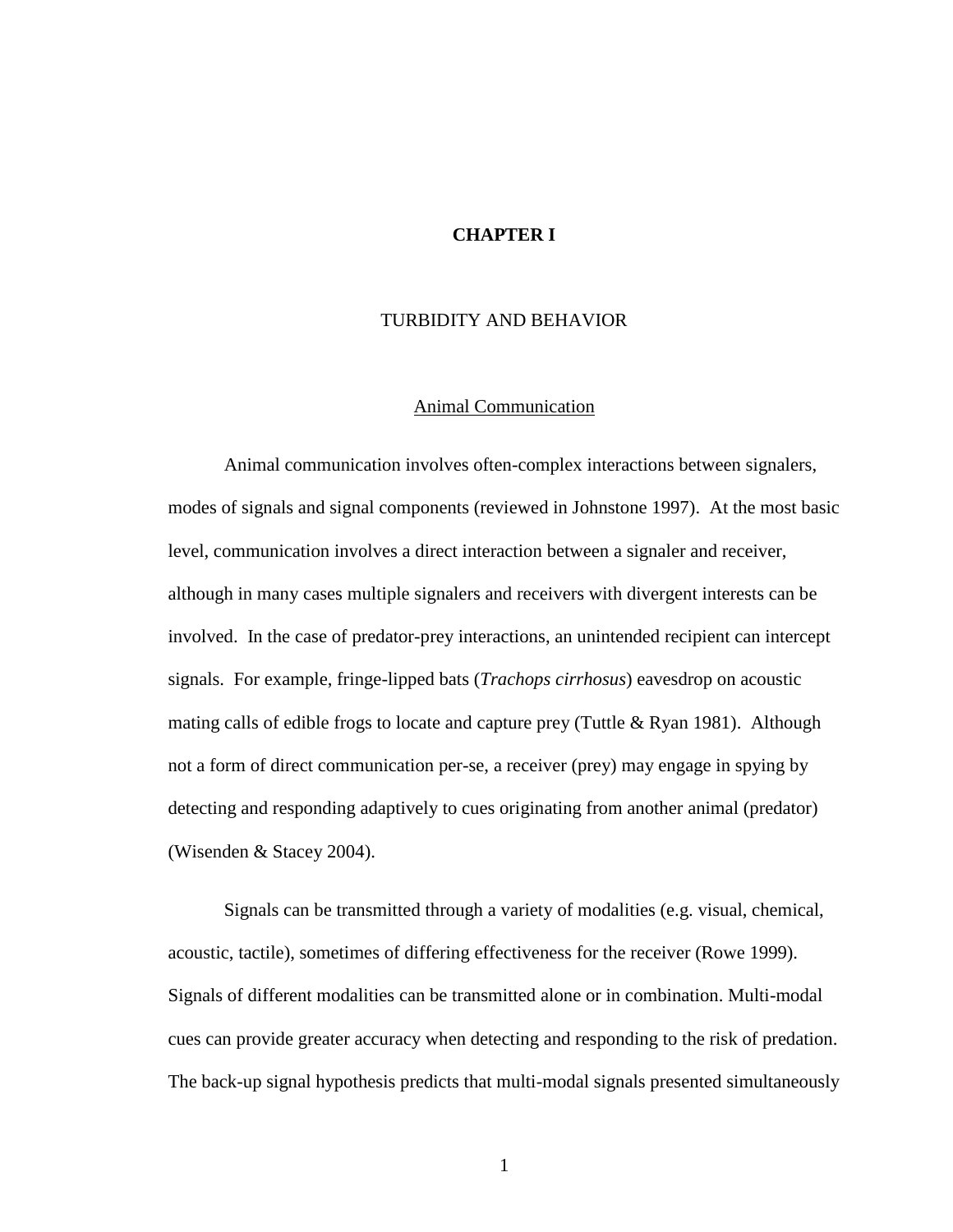can improve accuracy of interpretation (Johnstone 1996). For example, mosquitofish (*Gambusia holbrooki*) were more successful at avoiding predation when presented with visual and chemical cues simultaneously (Ward  $\&$  Mehner 2010). However, the specific modality used and the use of single versus multi-modal cues can vary based on the situation and environment.

Environmental noise can cloud signals, making interpretation difficult and thus affecting signal usage (Endler 1993). In addition to improving interpretation accuracy, back-up signals can also function as a means to compensate for primary signals impaired due to environmental conditions. In aquatic environments, low-light conditions or turbidity can greatly influence the accuracy of signal transmission, resulting in reliance on back-up signals. For example, female preference for larger males in a cave-dwelling population of Atlantic mollies (*Poecilia mexicana*) was maintained through chemical detection in the absence of accurate visual information (Plath et al. 2004). Thus, environmental conditions can directly influence signal modality and the use of multimodal signals.

#### Predator Avoidance Behavior

Prey animals must endure a constant struggle against predation in the wild. Defenses against detection and capture by predators are therefore essential for survival and can result in trade-offs between time allocated for other behaviors such as foraging and mating (Sih 1992). These ecological trade-offs are explained by the threat sensitivity hypothesis (Helfman 1989), which predicts an increased anti-predator response in prey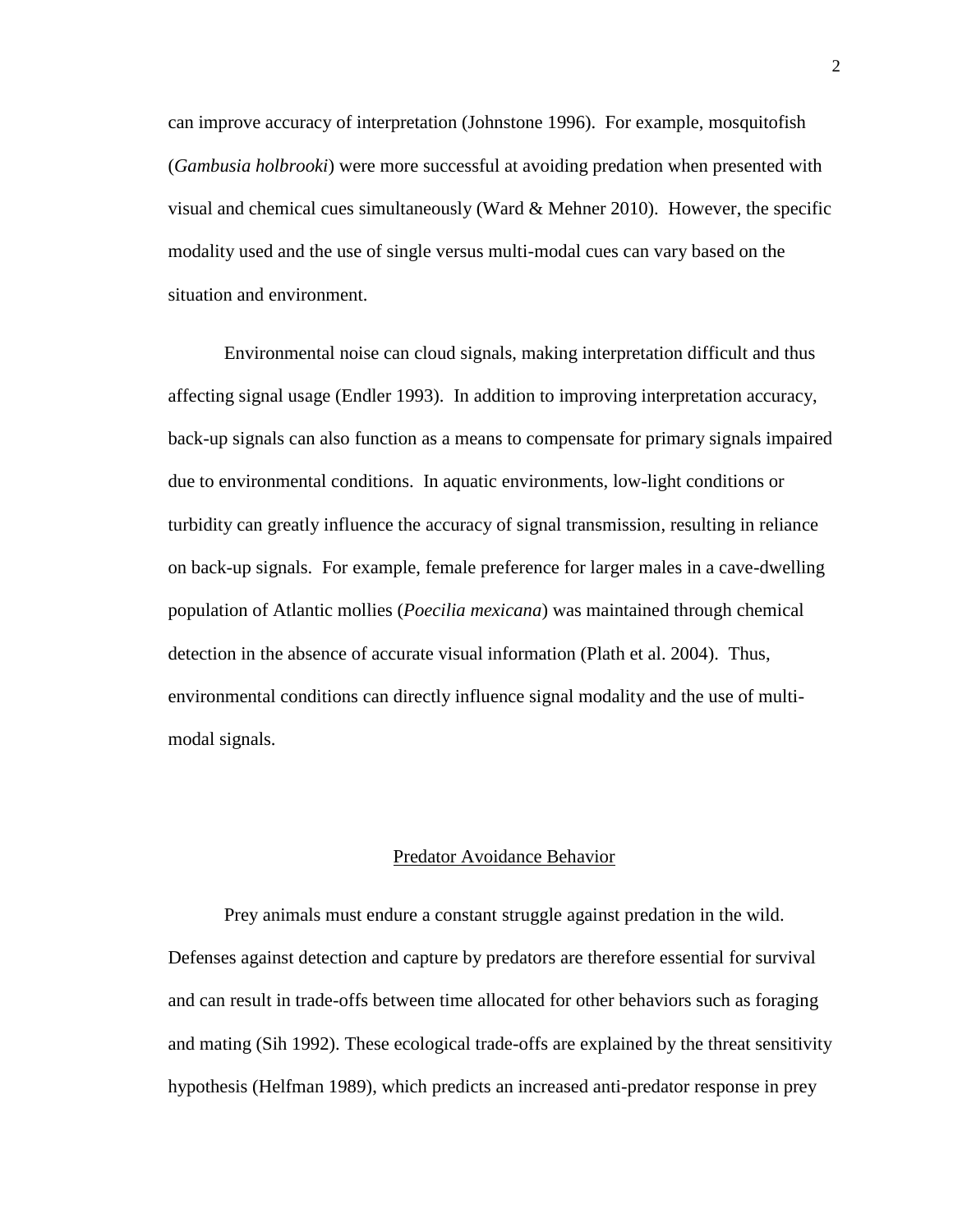when threats are perceived as more severe. For example, a predator that is larger or closer would be expected to elicit a stronger anti-predator response from its prey than a smaller predator or one that is further away. Such threat sensitive behavioral responses have been widely documented in aquatic organisms (Sih 1982; Brown 2003; Ferrari et al. 2008).

In general, prey animals respond to the threat of predation through behavior (Petranka 1983; Kesavaraju et al. 2007), morphology (Brönmark & Miner 1992; Tollrian 1995; Swaddle & Lockwood 1998; Relyea 2001), and life history (Skelly & Werner 1990; Sih & Moore 1993; Werner & Anholt 1996). A single species may rely on multiple anti-predator strategies. Behavioral responses are the most widely studied of the three and can vary tremendously across taxa. Fleeing, mobbing, and freezing are a few of many anti-predator behaviors common in the animal kindgom. Reduced activity (freezing) is one behavioral response that has been shown to be particularly common among aquatic prey in response to predators such as birds and fish (Skelly 1994; Vilhunen & Hirvonen 2003).

Anti-predator response can be innate, learned or can exist on a continuum between the two types. Innate response occurs when a prey animal without prior experience is able to detect and identify a predator and is expected in environments with high predation pressure and low variation in potential predators, or most typically when there is an evolutionary relationship between predator and prey species (Brown & Chivers 2005). Innate response has been documented in a number of fishes (Berejikian et al. 2003; Vilhunen & Hirvonen 2003; Hawkins et al. 2004), and in some cases a baseline innate response in predator-naïve fish has been heightened in the laboratory through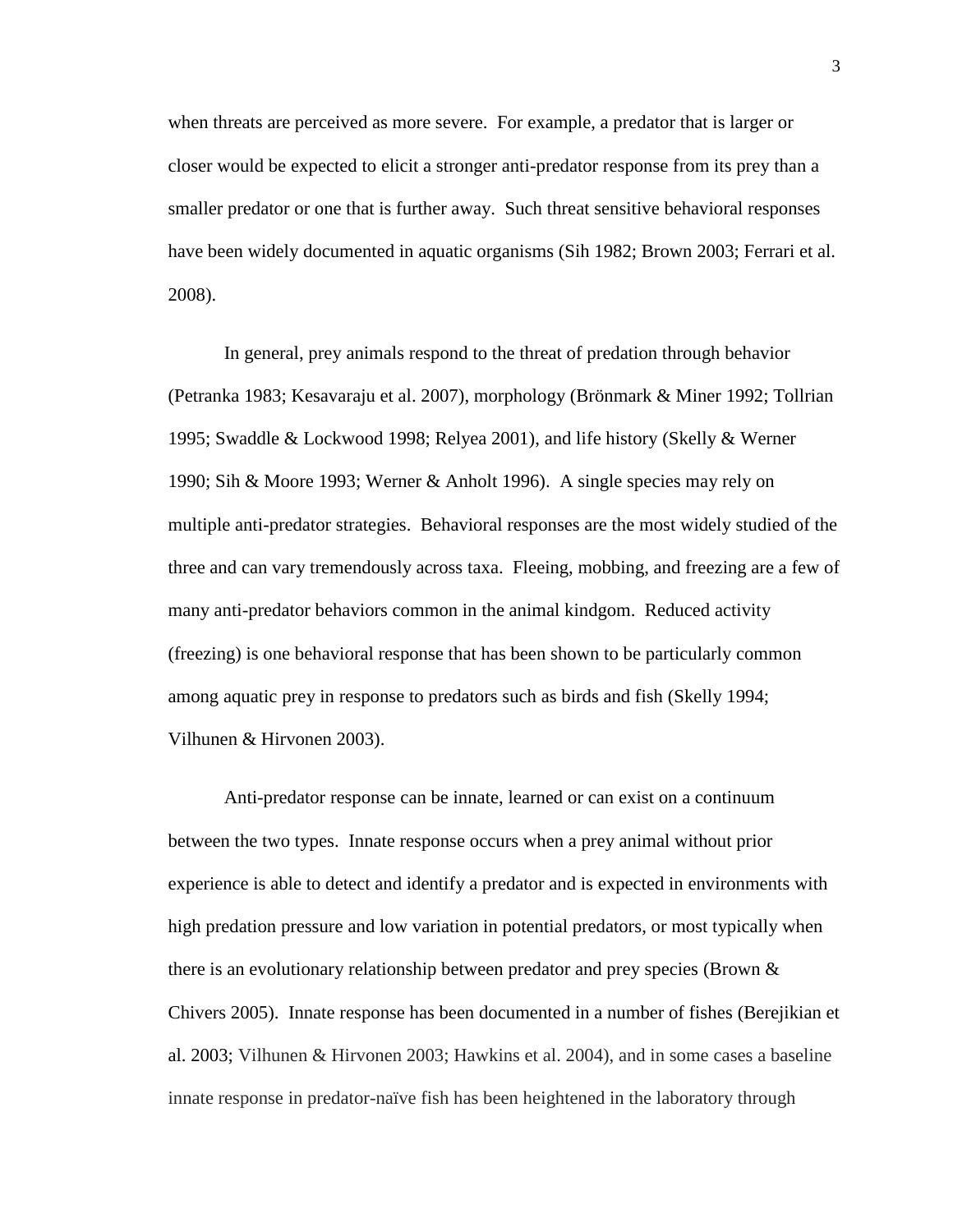conditioning with conspecific chemical alarm cues presented simultaneously with visual or chemical predator stimuli (Berejikian et al. 2003). Such examples of a learned increase in anti-predator response occurring in fish with some innate ability for predator recognition provide evidence of the continuum possible between innate and learned response. Conditioning through simultaneous alarm cues and predator stimuli is generally required for species depending on learned predator recognition. Learned predator recognition has been documented in a wide variety of aquatic prey species (reviewed in Brown 2003) and is expected in fluctuating environments with high diversity of potential predators (Brown & Chivers 2005). In general, innate anti-predator response in common in amphibian prey while fish prey trend toward learned predator recognition. However, this generalization is not true for all species studied and the predator recognition ability of many species is yet unknown. In *Etheostoma*, innate versus learned anti-predator response had not been determined prior to this research.

#### Predator Avoidance in Fishes

Many freshwater fish use a combination of visual and chemical cues to assess and respond to the risk of predation (Chivers & Smith 1994; Wisenden et al. 2003; Holmes  $\&$ McCormick 2011). In general, visual cues are important to many prey fishes (Murphy  $\&$ Pitcher 1997; Smith & Belk 2001). For example, when a predator model was closer, larger, or in a feeding position, damselfish (*Stegastes planifrons*) demonstrated a stronger anti-predator response (Helfman 1989). However, aquatic amphibian prey often rely primarily on chemical cues (Petranka et al. 1987; Mathis &Vincent 2000). This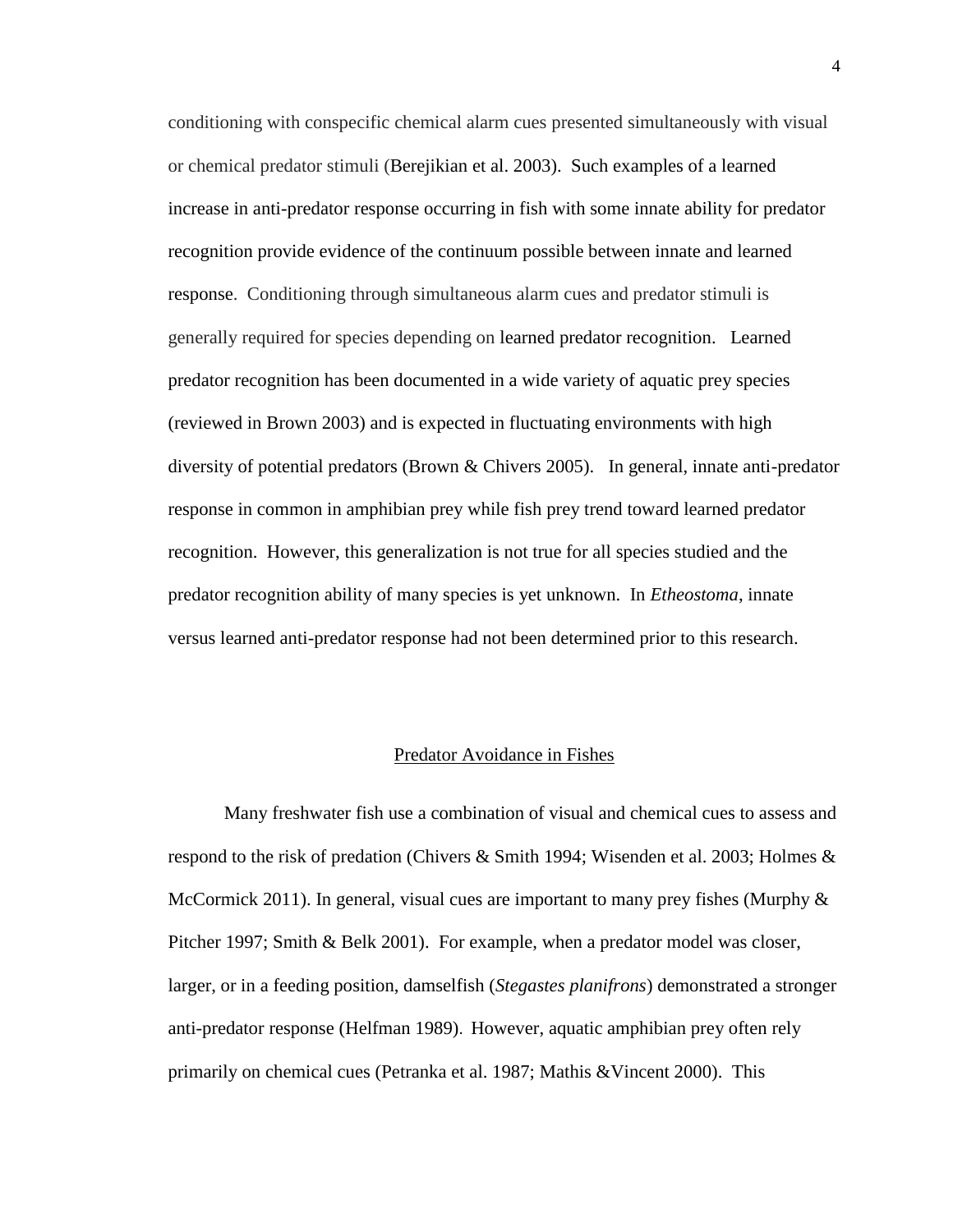distinction may be due to different sensory capabilities among aquatic prey types. For instance, freshwater fish tend to perceive visual signals faster than chemical signals but may rely on chemical signals for more species-specific information (Endler 1993).

Prey species can use many forms of chemical information with regard to predator detection. Chemical cues detected by prey can be in the form of kairomones, or chemicals emitted by a species that can be detected by another species (Kats & Dill 1998; Mathis et al. 2003) or diet cues based on recent foraging activity (Chivers & Mirza 2001). Kairomones alone can convey enough information for a prey animal to distinguish between a predator and a non-predator (Mathis 2003). Diet cues are often combinations of kairomones from a predator and alarm cues released by an injured conspecific upon consumption (reviewed in Chivers & Smith 1998). Chemical alarm cues are also important regarding recognition of a novel predator, especially in fishes lacking innate anti-predator response (Chivers & Smith 1994). Chemical alarm cues have been documented in numerous genera of freshwater fish including *Etheostoma* (Gibson & Mathis 2006; Crane et al. 2009). Disturbance pheromones, or cues released from conspecifics under threat of predation but in the absence of physical injury, have also been documented in *Etheostoma* (Wisenden et al. 1995).

#### Foraging Behavior of Carnivorous Fishes

Foraging is an essential element in the regulation of aquatic communities. Fish alter community structure by way of their prey populations (Murdoch et al. 1975) and can alter their foraging behavior in response to habitat characteristics (Werner et al. 1983).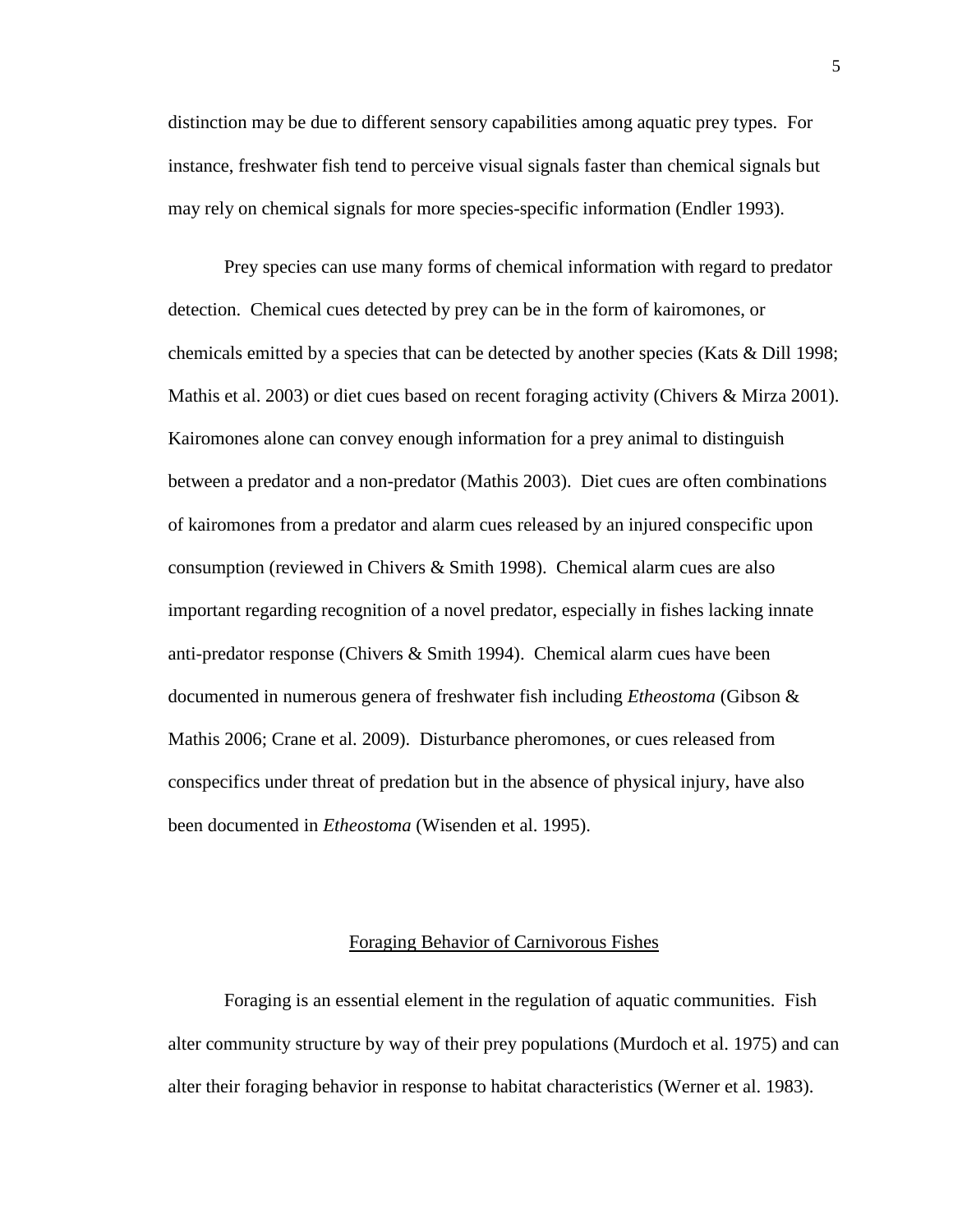Predatory fishes can feed primarily on benthic prey (e.g. cod, bass, sculpins, darters), drift prey (e.g. trout), or a combination of both prey types (e.g. salmonids) (Dahl & Greenberg 1996). Specific foraging strategies in addition to affects of biotic and abiotic factors are widely variable among different types of feeders. Biotic factors such as changes in prey density and abundance (Ringler 1979), prey size (Werner & Hall 1974), and predation risk (Schmitt & Holbrook 1985) can cause foraging behavior to flux, as can abiotic factors such as turbidity and reduced cover. For example, response to varying stream sediment resulted in divergent foraging mechanisms in two darter species with similar diets (Schlosser  $&$  Toth 1984). Turbidity in particular has been shown to affect various aspects of foraging behavior in fishes, including selectivity of benthic versus drift prey types (Shoup & Wahl 2009).

#### Turbidity and Anti-Predator Response

Elevated turbidity can have tremendous and often devastating impacts on aquatic ecosystems. Turbidity can drastically alter community structure through benthic smothering and altered rates of photosynthesis (Davies-Colley & Smith 2001). From a behavioral standpoint, turbidity degrades the quality and transmission of visual information, which can impair an animal's ability to forage (Vogel & Beauchamp 1999), select a mate (Seehausen & van Alphen 1997), and respond to a predator (Gregory 1993).

Turbidity has been documented to affect predator-prey interaction in a number of ways. Prior studies have shown that turbidity decreases the ability of fish to generalize predator recognition (Ferrari et al. 2010) and increases high-risk behavior (Miner & Stein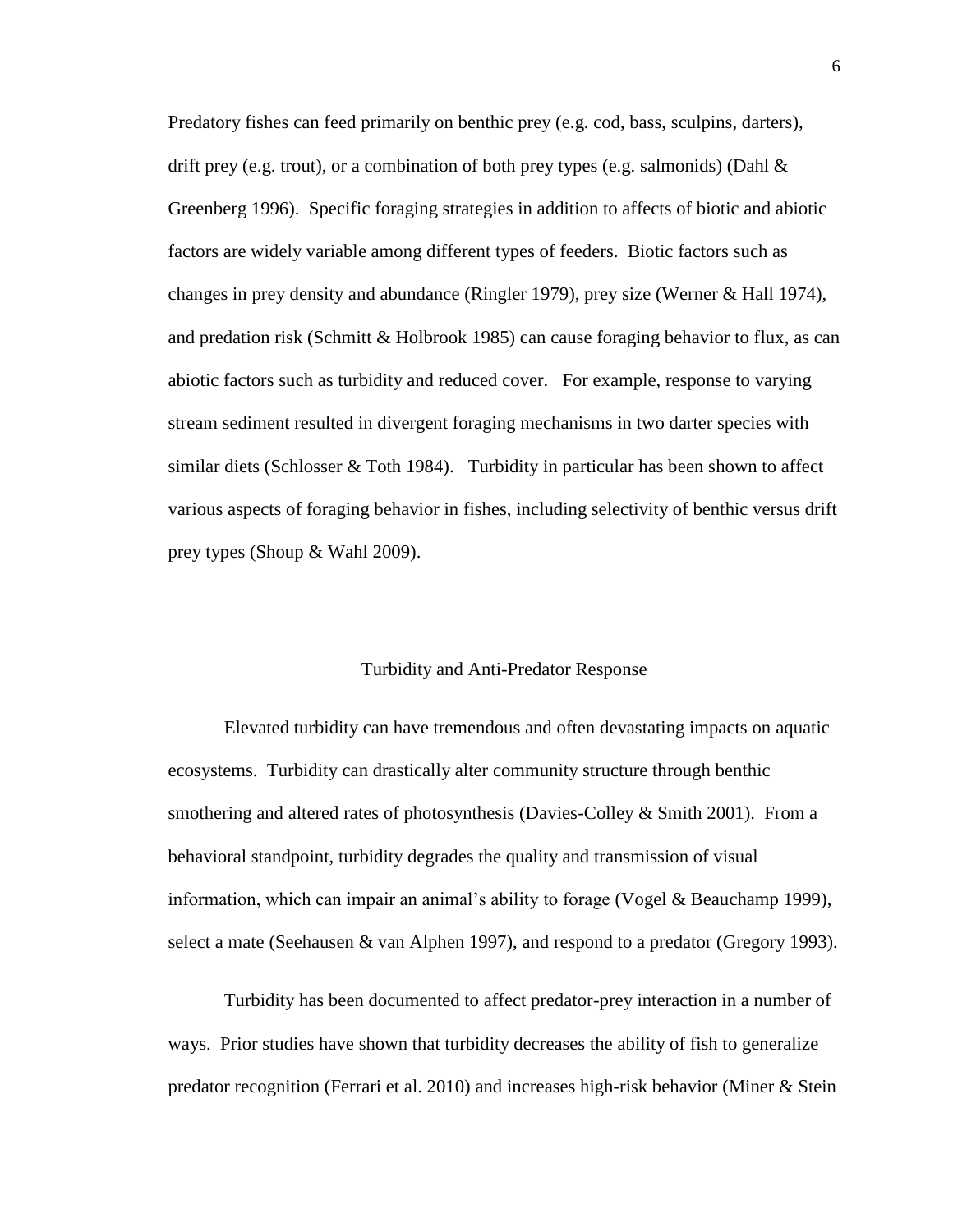1996) thus increasing the risk of predation. Turbidity can also weaken the intensity of anti-predator response in fish. For example, juvenile chinook salmon (*Oncorhynchus tshawytscha*) displayed a weaker and shorter anti-predator response to both bird and fish predator models in turbid conditions (Gregory 1993). Conversely, turbidity has also been found to increase anti-predator response through heightened reliance on chemical cues due to sensory compensation (Hartman & Abrahams 2000). In habitats where both visual and chemical cues are important, prey may increase reliance on chemical cues when vision is impaired. For instance, when exposed to visual and chemical predator stimuli, spiny damselfish (*Acanthochromis polyacanthus*) reduced their foraging by approximately 40 percent in turbid conditions (Leahy et al. 2011).

#### Turbidity and Foraging

Turbidity affects foraging behavior primarily through reactive distances and preycapture success (Vogel & Beauchamp 1999; Sweka & Hartman 2001; Quesenberry et al. 2007; Zamor & Grossman 2007; Wellington et al. 2010). However, additional aspects of foraging behavior such as prey-searching activity (Meager & Batty 2007), foraging rate (Webster et al. 2007) and prey consumption (Bonner & Wilde 2002) can also be affected by turbidity. While the majority of such studies have focused on game fishes, effects of turbidity on foraging have been documented in non-game fishes as well and a need for more work in this area remains. For example, rosyside dace (*Clinostromus fundoloides*) exposed to turbidity levels less than 56 nephelometric turbidity units (NTU) displayed significantly lower capture rates and reactive distances (Zamor & Grossman 2007). Also, elevated turbidity reduced prey consumption in stream fishes not adapted to highly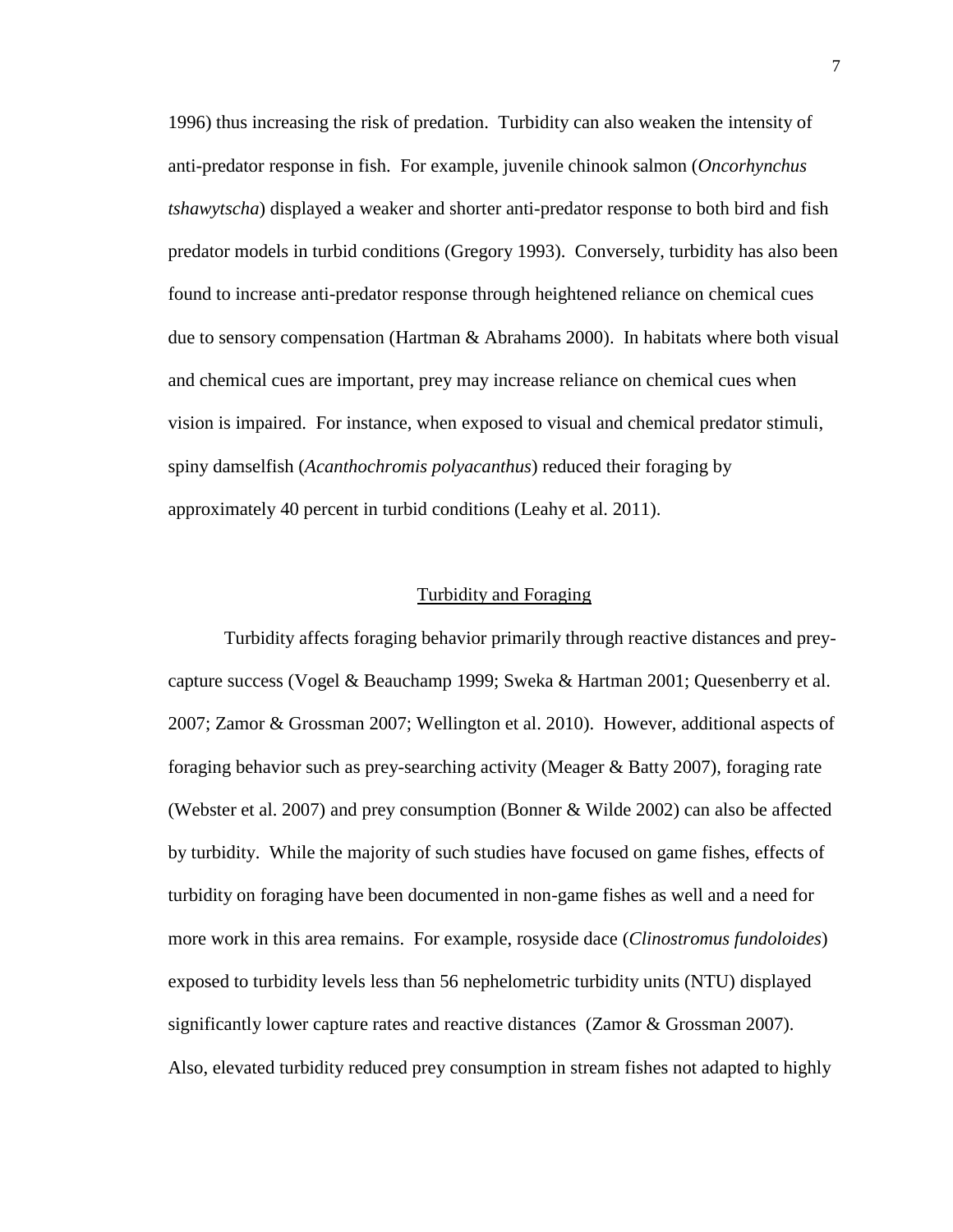turbid environments (Bonner & Wilde 2002).

In general, turbidity has been shown to affect accuracy of foraging to a greater degree than searching behavior. As it decreases accuracy, turbidity can actually increase the number of unsuccessful foraging attempts, which can be energetically costly for predators. For example, perch (*Perca fluviatilis*) displayed reduced prey-capture success but a higher number of attacks (strikes against prey) in turbid conditions (Ljunggren & Sandström 2007). Turbidity has also been shown to affect prey selectivity in a number of game fishes (Rowe et al. 2003; Carter et al. 2009). For example, juvenile rainbow trout (*Oncorhynchus mykiss*) displayed decreased size-selection of both limnetic and benthic prey in turbid conditions (Rowe et al. 2003). Also, Shoup & Wahl (2009) found that largemouth bass (*Micropterus salmoides*) preferentially foraged on prey occurring higher in the water-column, ostensibly due to light-turbidity interactions impairing the ability of bass to capture prey near the bottom of experimental tanks. Thus, turbidity may result in a shift in preference for limnetic over benthic prey if foraging accurately for benthic prey becomes disproportionately difficult in turbid conditions. However, studies on the effects of turbidity on prey selectivity are currently few and largely limited to game fishes.

#### Study System and Species

The San Marcos and Comal Rivers are part of the largest spring system in Texas, and are unique aquatic ecosystems to the southwestern United States (USFWS 1996). These waters are constant in temperature and flow, and are home to many endemic flora and fauna including seven threatened and endangered species (USFWS 1996). The San Marcos River is also home to a large community of native fish predators. Centrarchid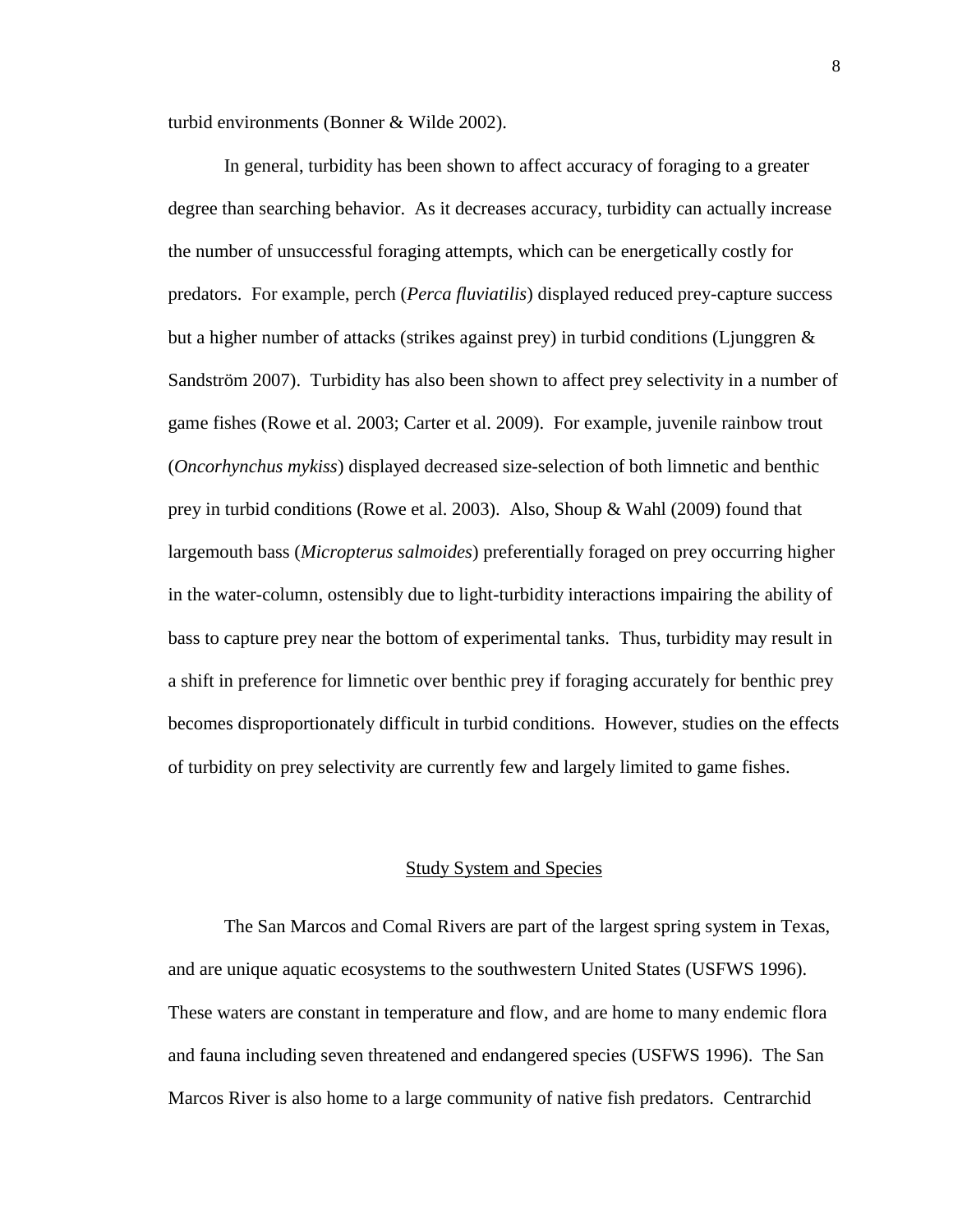fishes are particularly voracious and opportunistic in foraging (Hodgson & Kitchell 1987). However, these ecosystems are currently facing many threats and are at risk of losing biodiversity. These threats are largely anthropogenic in nature and include habitat loss due to increased riverside urbanization, pollution, increased groundwater withdrawal, recreational use, and introduced species. Global climate change is also predicted to affect freshwater systems by causing decreases in suitable habitat yielding altered distribution of some specialized fishes (Chu et al. 2005; Xenopoulos et al. 2005). Specifically, climate change is predicted to exacerbate water shortages in the Edwards Aquifer system (Loaiciga et al. 2000). Additionally, general warming trends are predicted to affect central Texas by causing more extreme flooding and periods of drought, all of which may affect turbidity levels in the associated spring systems. Currently, turbidity in the San Marcos River ranges from 0.26-5.76 NTUs at the headwaters and up to 18 NTU downriver from the headwaters (Saunders et al. 2001), where 20 NTU is considered a threshold for low turbidity streams (USEPA 1999). Turbidity likely increases far beyond these levels during heavy recreational use and storm events.

The fountain darter (*Etheostoma fonticola)* is endemic to the San Marcos and Comal rivers (Guadalupe River drainage) of central Texas. Fountain darters are associated with vegetated stream-floor habitats with relatively constant water temperature and moderate flow. *Etheostoma fonticola* is threatened by reduction of spring flow resulting from drought and water withdrawals from the Edwards Aquifer (Bonner & McDonald 2005), thus maintenance of adequate stream flow is important for their survival. In response to this threat, *E. fonticola* is maintained at the San Marcos National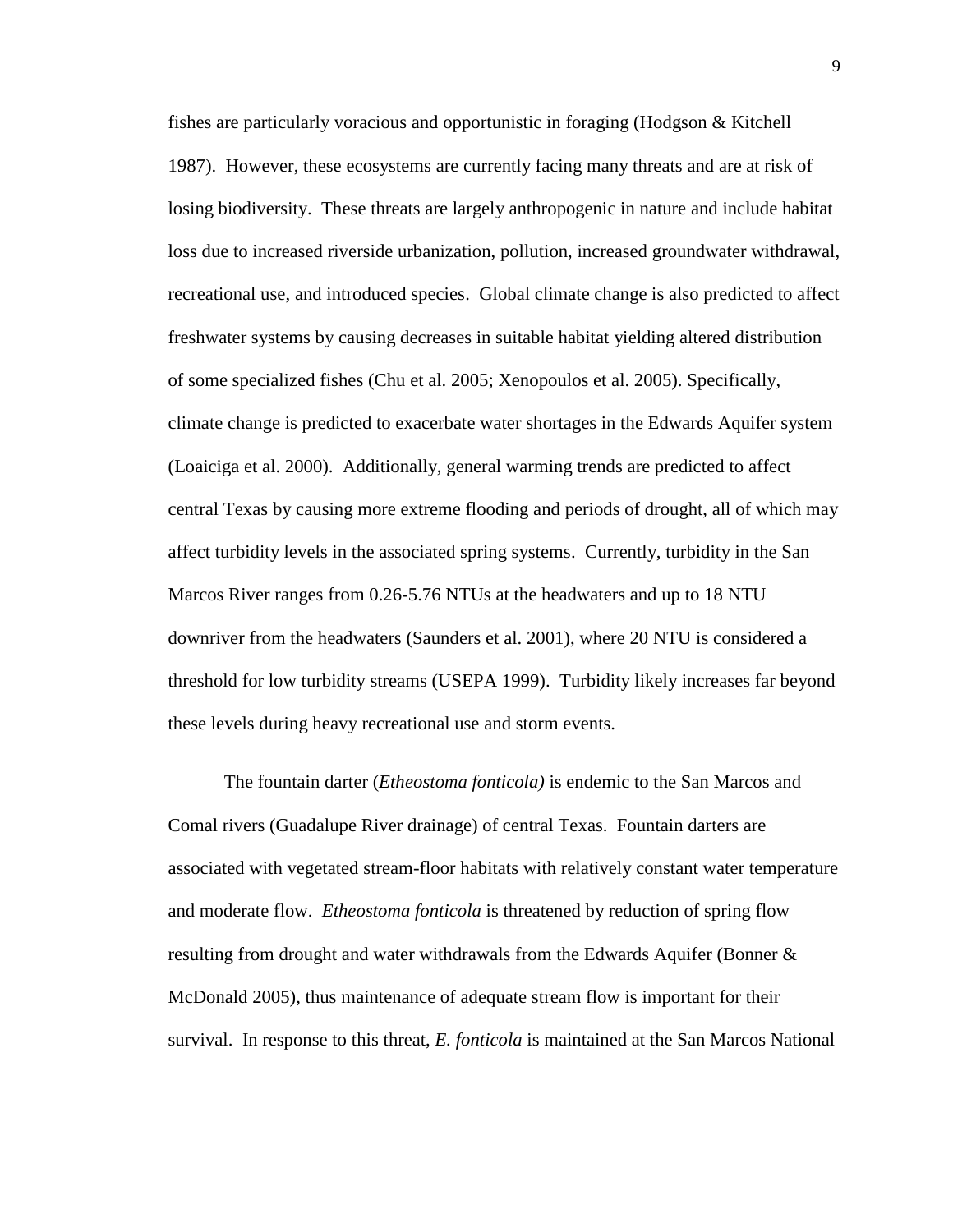Fish Hatchery and Technology Center (USFWS) in San Marcos, Texas (SMNFHTC) in the event that reintroduction becomes necessary.

*Etheostoma* is a member of the benthic invertebrate feeding guild and is generally diurnally active (Vogt & Coon 1990; Greenberg 1991). Fountain darters held in aquaria preferentially feed on moving invertebrates while ignoring static ones, which suggests that they use visual cues to forage (USFWS 1996). However, the use of visual versus chemical cues had not been tested in *E. fonticola* prior to this study, thus better understanding of cue use is an important result of this research.

#### Literature Cited

- Berejikian, B.A., Tezaka, E.P. & LaRa, A.L. 2003. Innate and enhanced predator recognition in hatchery-reared chinook salmon. *Environmental Biology of Fishes,* 67: 241-251.
- Bonner, T.H. & Wilde, G.R. 2002. Effects of turbidity on prey consumption by prairie stream fishes. *Transactions of the American Fisheries Society*, 131: 1203-1208.
- Bonner, T.H. & McDonald, D.L. 2005. Threatened fishes of the world: *Etheostoma fonticola* (Percidae). *Environmental Biology of Fishes*, 73: 333-334.
- Brönmark, C. & Miner, J.G. 1992. Predator –induced phenotypical change in body morphology in Crucian carp. *Science*, 258: 1348-1350.
- Brown, G.E. 2003. Learning about danger: chemical alarm cues and local risk assessment in prey fishes. *Fish and Fisheries*, 4: 227-234.
- Brown, G.E. & Chivers, D.P. 2005. Learning as an adaptive response to predation. Pages 34-53 in Ecology of Predator-Prey Interactions (P. Barbosa & P. Castellanos, Eds.) Oxford University, New York, NY, USA.
- Carter, M.W., Shoup, D.E., Dettmers, J.M. & Wahl, D.H. 2009. Effects of turbidity and cover on prey selectivity of adult smallmouth bass. *Transactions of the American Fisheries Society*, 139: 353-361.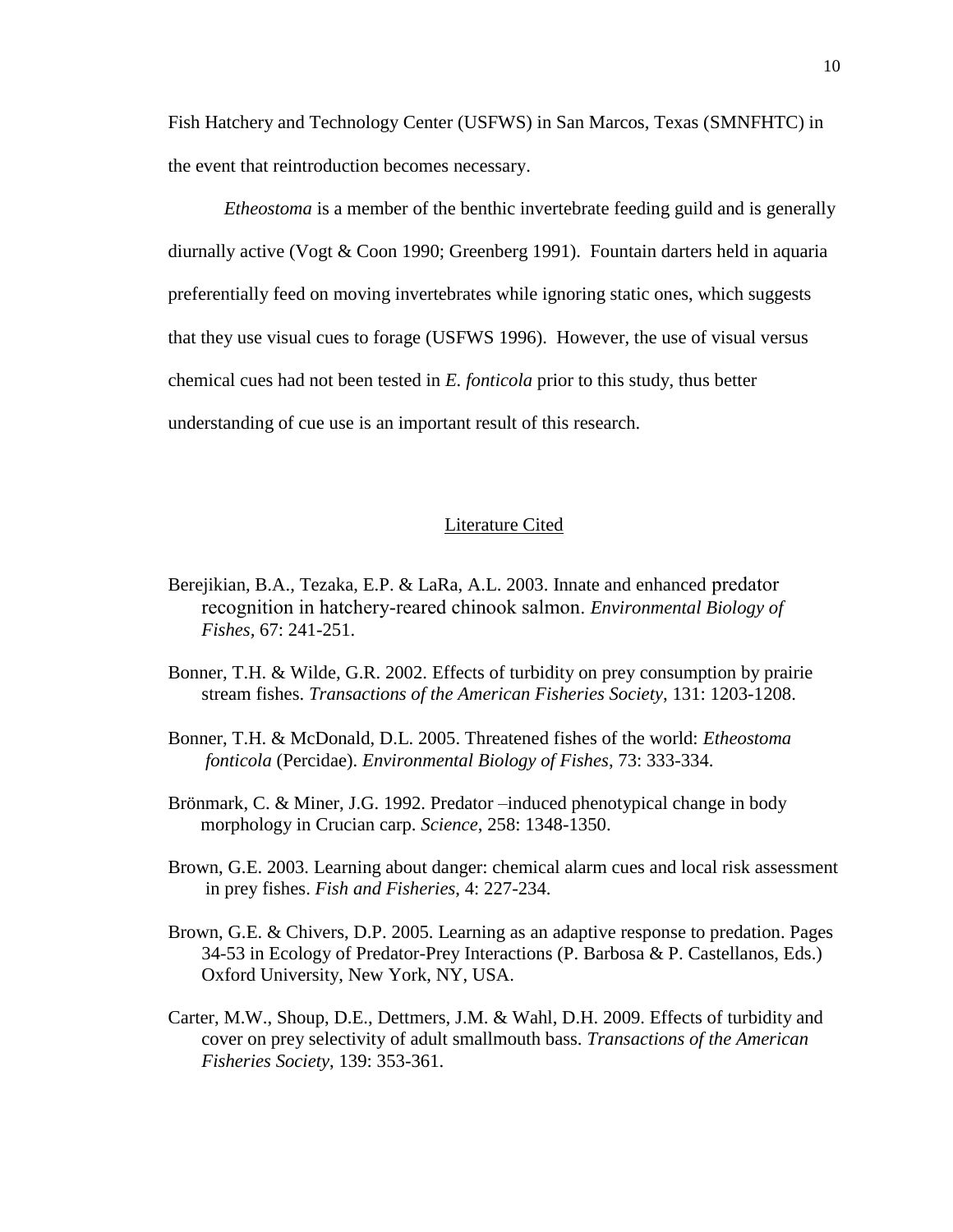- Chivers, D.P. & Smith R.F.J. 1994. Fathead minnows, *Pimephales promelas*, acquire predator recognition when alarm substance is associated with the sight of unfamiliar fish. *Animal Behaviour*, 48**:** 597-605.
- Chivers, D.P. & Smith, R.J.F. 1998. Chemical alarm signaling in aquatic predator-prey systems: a review and prospectus. *Ecoscience*, 5: 338-352.
- Chivers, D.P. & Mirza, R.S. 2001. Importance of predator diet cues in responses of larval wood frogs to fish and invertebrate predators. *Journal of Chemical Ecology*, 27: 45- 51.
- Chu, C., Mandrak, N.E. & Minns, C.K. 2005. Potential impacts of climate change on the distributions of several common and rare freshwater fishes in Canada. *Diversity and Distributions*, 11: 299-310.
- Crane, A.L., Woods, D. & Mathis, A. 2009. Behavioural responses to alarm cues by free ranging rainbow darters (*Etheostoma caeruleum*). *Behaviour*, 146: 1565-1572.
- Dahl, J. & Greenberg, L. 1996. Impact on stream benthic prey by benthic vs. drift feeding predators: a meta-analysis. *Oikos*, 77: 177-181.
- Davies-Colley, R.J. & D.G. Smith, 2001, Turbidity, suspended sediment, and water clarity: A review. *Journal of American Water Resources Association*, 37: 1085- 1101.
- Endler, J.A. 1993. Some general comments on the evolution and design of animal communication systems. *Philosophical Transactions of the Royal Society B,* 240: 215-225.
- Ferrari, M.C.O., Messier, F. & Chivers, D.P. 2008. Larval amphibians learn to match antipredator response intensity to temporal patterns of risk. *Behavioral Ecology*, 19: 980-983.
- Ferrari, M.C.O., Lysak, K.R. & Chives, D.P. 2010. Turbidity as an ecological constraint on learned predator recognition and generalization in a prey fish. *Animal Behaviour,*  79: 515-519.
- Gibson, A.K. & Mathis, A. 2006. Opercular beat rate for rainbow darters, *Etheostoma caeruleam*, exposed to chemical stimuli from conspecific and heterospecific. *Journal of Fish Biology*, 69: 224-232.
- Greenberg, L.A. 1991. Habitat use and feeding behavior of thirteen species of benthic stream fishes. *Environmental Biology of Fishes*, 31: 389-401.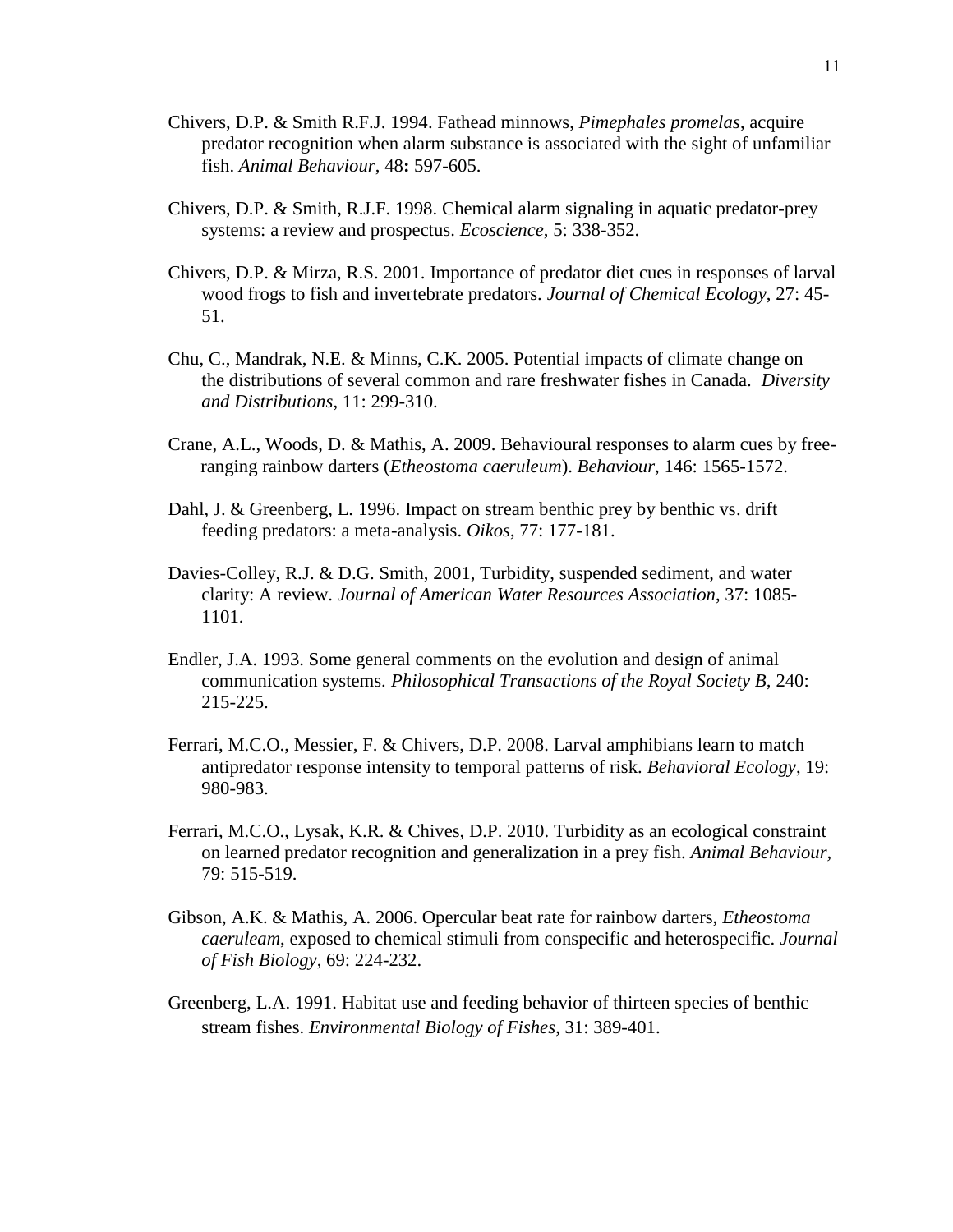- Gregory, R.S. 1993. Effect of turbidity on the predator avoidance behaviour of juvenile chinook salmon (*Oncorhynchus tshawytscha*). *Canadian Journal of Fisheries and Aquatic Sciences*, 50: 241-246.
- Hartman, E.J. & Abrahams, M.V. 2000. Sensory compensation and the detection of predators: the interaction between chemical and visual information. *Proceedings of the Royal Society B,* 267: 571- 575.
- Hawkins, L.A., Magurran, A.E. & Armstrong, J.D. 2004. Innate predator recognition in newly hatched Atlantic salmon. *Behaviour*, 141: 1249-1262.
- Helfman, G.S. 1989. Threat-sensitive predator avoidance in damselfish-trumpetfish interactions. *Behavioral Ecology and Sociobiology*, 24: 47-58.
- Hodgson, J.R. & Kitchell, J.F. 1987. Opportunistic foraging by largemouth bass (*Micropterus salmoides*). *American Midland Naturalist*, 118: 323-336.
- Holmes, T.H. & McCormick, M.I. 2011. Response across a gradient: behavioural reactions of newly settled fish to predation cues. *Animal Behaviour*, 81: 543-550.
- Johnstone, R.A. 1996. Multiple displays in animal communication: "backup signals and "multiple messages". *Philosophical Transactions of the Royal Society London B-Biological Sciences*, 351: 329-338.
- Johnstone, R.A. 1997. The evolution of animal signals. p. 155-178. In: *Behavioral Ecology: An Evolutionary Approach, 4th ed. c* (Krebs, J.R., Davies, N.B. eds.) Oxford: Blackwell Science.
- Kats, L.B. & Dill, L.M. 1998. The scent of death: chemosensory assessment of predation risk by prey animals. *Ecoscience*, 5: 361-394.
- Kesavaraju, B., Damal, K. & Juliano, S.A. 2007. Threat-sensitive behavioral responses to concentrations of water-borne cues from predation. *Ethology*, 113: 199-206.
- Leahy, S.M., McCormick, M.I., Mitchell, M.D. & Ferrari, M.C. 2011. To fear or to feed: the effects of turbidity on perception of risk by a marine fish. *Biology Letters*, 7: 811-813.
- Loaiciga, H.A., Maidment, D.R. & Valdes, J.B. 2000. Climate-change impacts in a regional karst aquifer, Texas. *Journal of Hydrology*, 227:173-194.
- Ljunggren, L. & Sandström, A. 2007. Influence of visual conditions on foraging and growth of juvenile fishes with dissimilar sensory physiology. *Journal of Fish Biology*, 70: 1319-1334.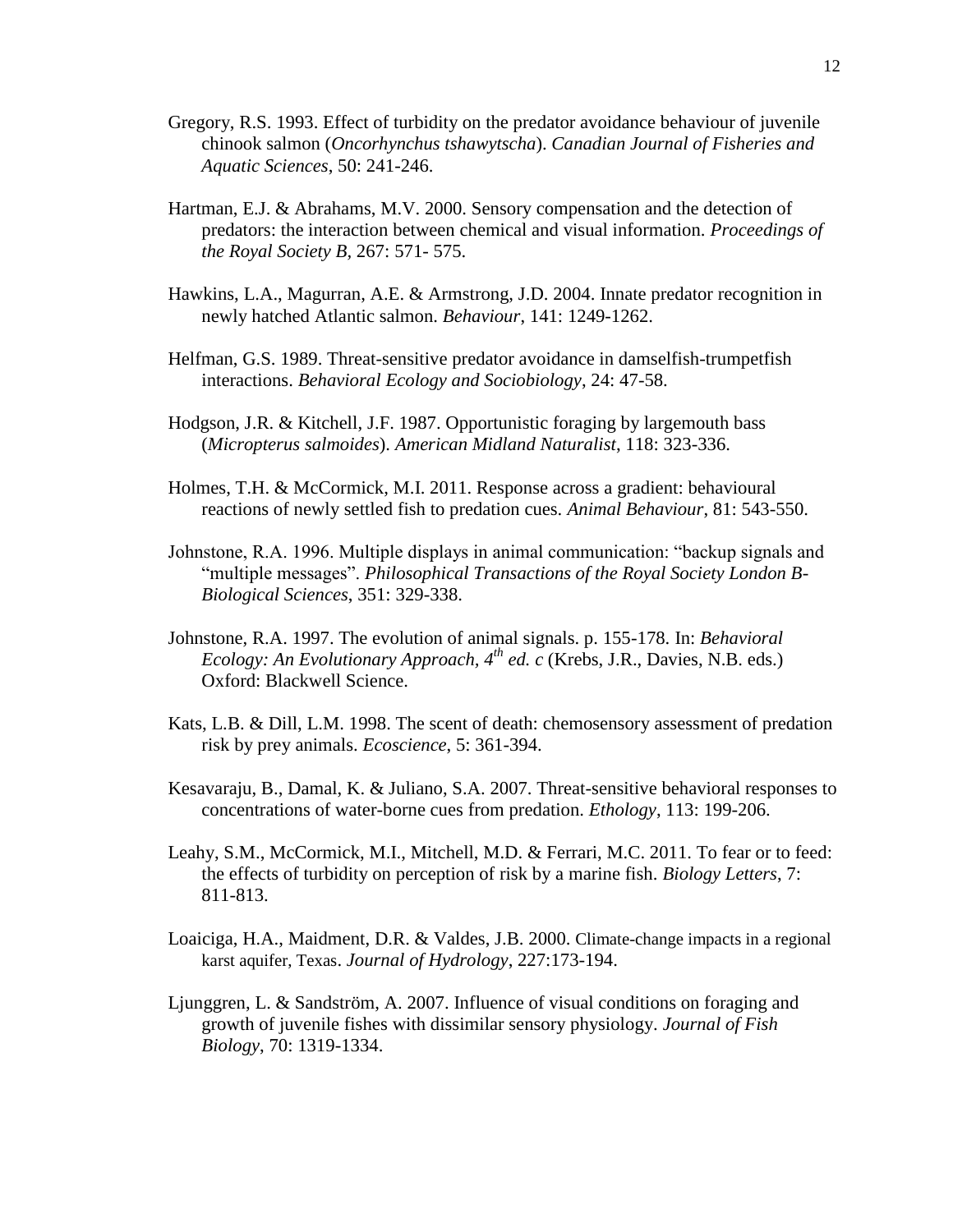- Mathis, A. 2003. Use of chemical cues in detection of conspecific predators and prey by newts, *Notophthalmus viridescens*. *Chemoecology*, 13: 193-197.
- Mathis, A. & Vincent, F. 2000. Differential use of visual and chemical cues in predator recognition and threat-sensitive predator-avoidance responses by larval newts (*Notophthalmus viridescens*). *Canadian Journal of Zoology*, 78: 1646-1652.
- Mathis, A., Murray, K.L. & Hickman, C.R. 2003. Do experience and body size play a role in responses of larval ringed salamanders, *Ambystoma annulatum*, to predator kairomones? Laboratory and field assays. *Ethology*, 109: 159-170.
- Meager, J.J. & Batty, R.S. 2007. Effects of turbidity on the spontaneous and preysearching activity of juvenile Atlantic cod (*Gadus morhua*). *Philosophical Transactions of the Royal Society B-Biological Sciences*, 362: 2123-2130.
- Miner, J.G. & Stein, .R.A. 1996. Detection of predators and habitat choice by small bluegills: Effects of turbidity and alternative prey. *Transactions of the American Fisheries Society*, 125: 97-103.
- Murdoch, W.W., Avery, S. & Symth, M.E. 1975. Switching in predatory fish. *Ecology*, 56: 1094-1105.
- Murphy, K.E. & Pitcher, T.J. 1997. Predator attack motivation influences the inspection behaviour of European minnows. *Journal of Fish Biology*, 50: 407-417.
- Petranka, J.W. 1983. Fish predation: a factor affecting the spatial distribution of a stream-breeding salamander. *Copeia*, 1983: 624-628.
- Petranka, J.W., Kats, L.B. & Sih, A. 1987. Predator-prey interactions between fish and larval amphibians: use of chemical cues to detect predatory fish. *Animal Behaviour*, 35: 420-425.
- Plath, M., Parzefall, J., Körner, K.E. & Schlupp, I. 1994. Sexual selection in darkness? Female mating preferences in surface- and cave-dweeling Atlantic mollies, *Poecilia mexicana* (Poeciliidae, Teleostei). *Behavioral Ecology and Sociobiology*, 55: 596- 601.
- Quesenberry N.J., Allen, P.J. & Chech, J.J., Jr. 2007. The influence of turbidity on threespined stickleback foraging. *Journal of Fish Biology*, 70: 965-972.
- Reyela, R.A. 2001. Morphological and behavioral plasticity of larval anurans in response to different predators. *Ecology*, 82: 523-540.
- Ringler, N.H. 1979. Prey selection by drift feeding brown trout (*Salmo trutta*). *Journal of the Fisheries Resource Board of Canada*, 36: 392-403.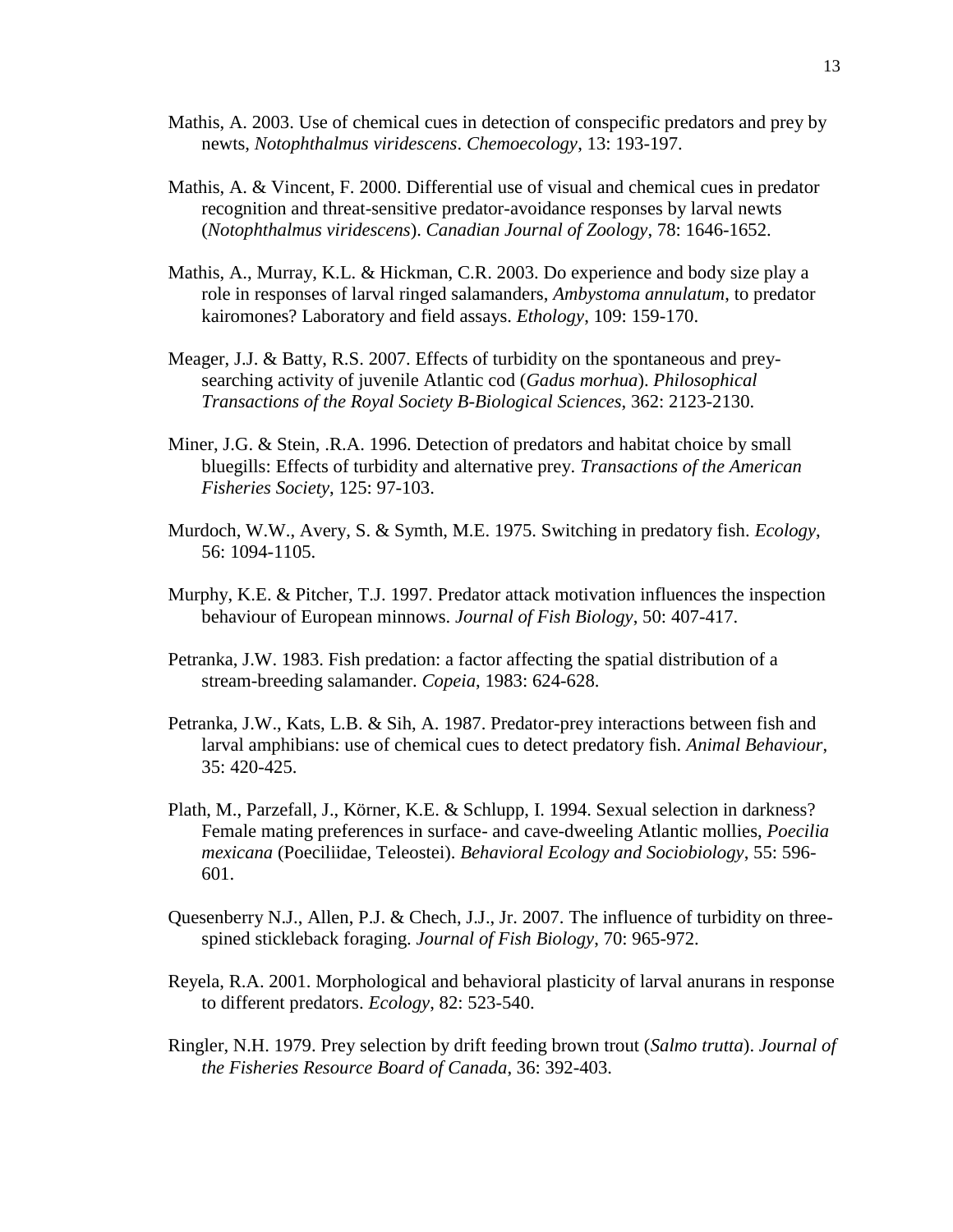- Rowe, C. 1999. Receiver psychology and the evolution of multicomponent signals. *Animal Behaviour*, 58: 921-931.
- Rowe, D.K., Dean, T.L., Williams, E. & Smith, J.P. 2003. Effects of turbidity of the ability of juvenile rainbow trout (*Oncorhynchus mykiss*), to feed on limnetic and bethic prey in laboratory tanks. *New Zealand Journal of Marine and Freshwater Research*, 37: 45-52.
- Saunders, K., Mayes, K., Jurgensen, T., Trungale, J., Kleinsasser, L., Aziz, K., Fields, J. & Moss, R. 2001. Resource Protection Division Texas Parks and Wildlife, Austin, Texas.
- Schlosser, I.J. & Toth, L.A. 1984. Niche relationships and population ecology of rainbow (*Etheostoma caeruleum*) and fantail (*E. flabellare*) darters in a temporally variable environment. *Oikos*, 42: 229-238.
- Schmitt, R.J. & Holbrook, S.J. 1985. Patch selection by juvenile black surfperch (Embiotocidae) under variable risk: interactive influence of food quality and structural complexity. *Journal of Experimental Marine Biology*, 85: 269-285.
- Seehausen, O. & van Alphen, J.J. 1997. Cichlid fish diversity threatened by eutrophication that curbs sexual selection. *Science*, 277: 1808-1811.
- Shoup, D.E. & Wahl, D.H. 2009. The effects of turbidity on prey selection by piscivorous largemouth bass. *Transactions of the American Fisheries Society*, 138: 1018-1027.
- Sih, A. 1982. Foraging strategies and the avoidance of predation by an aquatic insect. *Ecology*, 63: 786-796.
- Sih, A. 1992. Prey uncertainly and the balancing of antipredator and feeding needs. *American Naturalist*, 139: 1052-1069.
- Sih, A. & Moore, R.D. 1993. Delayed hatching of salamander eggs in response to enhanced larval predation risk. *American Naturalist*, 142: 947-960.
- Skelly, D.K. 1994. Activity level and the susceptibility of anuran larvae to predation. *Animal Behaviour*, 47: 465-468.
- Skelly, D.K. & Werner, E.E. 1990. Behavioral and life-historical responses of larval American toads to an odonate predator. *Ecology*, 71: 2313-2322.
- Smith, M.E. & Belk, M.C. 2001. Risk assessment in western mosquitofish (*Gambusia affinis*): do multiple cues have additive effects? *Behavioral Ecology and Sociobiology*, 51: 101-107.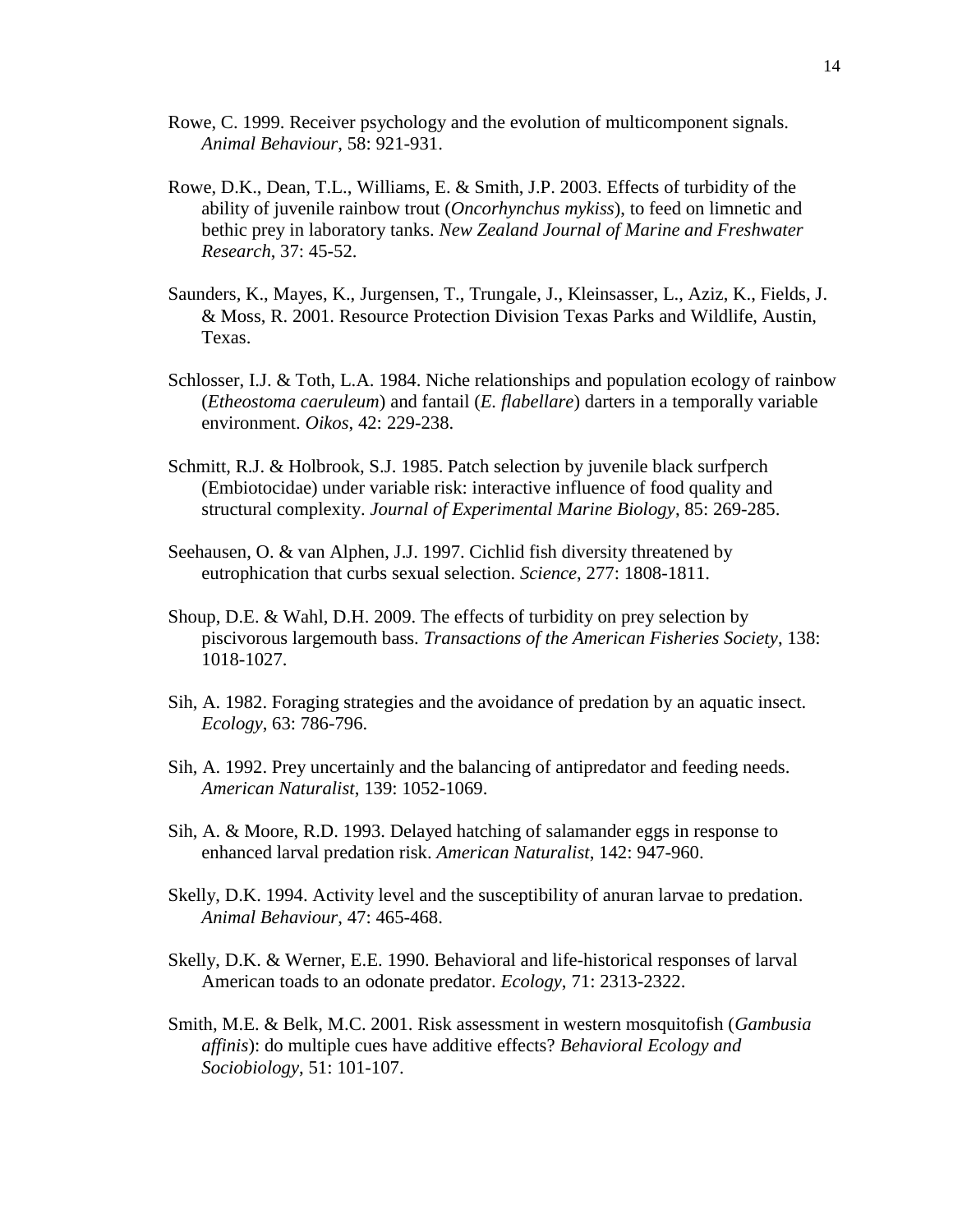- Swaddle, J.P. & Lockwood. R. 1998. Morphological adaptations to predation risk in passerines. *Journal of Avian Biology*, 29: 172-176.
- Sweka, J.A. & Hartman, K.J. 2001. Influence of turbidity on brook trout reactive distances and foraging success. *Transactions of the American Fisheries Society*, 130: 138-146.
- Tollrian, R. 1995. Predator-induced morphological defences costs, life-history shifts, and maternal effects in *Daphnia pulex*. *Ecology*, 76: 1691-1705.
- Tuttle, M.D. & Ryan, M.J. 1981. Bat predation and the evolution of frog vocalizations in the Neotropics. *Science*, 214: 677-678.
- Vilhunen, S. & Hirvonen, H. 2003. Innate antipredator responses of Arctic charr (*Salvelinus alpinus*) depend on predator species and their diet. *Behavioral Ecology and Sociobiology*, 55: 1-10.
- Vogel, J.L. & Beauchamp, D.A. 1999. Effects of light, prey size, and turbidity on reaction distances of lake trout (*Salvelinus namaycush*) to salmonid prey. *Canadian Journal of Fisheries and Aquatic Sciences*, 56: 1293-1297.
- Vogt, G.F. & Coon, T.G. 1990. A comparison of the foraging behavior of two darter (*Etheostoma*) species. *Copeia,* 1990: 41-49.
- Ward, A.J. & Mehner, T. 2010. Multimodal mixed messages: the use of multiple cues allows greater accuracy in social recognition and predator detection decisions in the mosquitofish, *Gambusia holbrooki. Behavioral Ecology,* 21: 1315-1320.
- Webster, M.M., Atton, N. Ward, A.J. & Hart, P.J. 2007. Turbidity and foraging rate in threespine sticklebacks: the importance of visual and chemical prey cues. *Behaviour*, 144: 1347-1360.
- Wellington, C.G., Mayer, C.M., Bossenbroek, J.M. & Stroh, N.A. 2010. Effects of turbidity and prey density on the foraging success of age 0 year yellow perch (*Perca flavescens*). *Journal of Fish Biology*, 76: 1729-1741.
- Werner, E.E. & Hall, D.J. 1974. Optimal foraging and size selection of prey by the bluegill sunfish (*Lepomis macrochirus*). *Ecology*, 55: 1042-1052.
- Werner, G.G., Gilliam, J.F., Hall, D.J. & Mittelbach, G.G. 1983. Experimental tests of optimal habitat use in fish: the role of relative habitat profitability. *Ecology*, 64: 1525-1539.
- Werner, E.E. & Anholt, B.R. 1996. Predator-induced behavioral indirect effects: consequences to competitive interactions in anuran larvae. *Ecology*, 77: 157-169.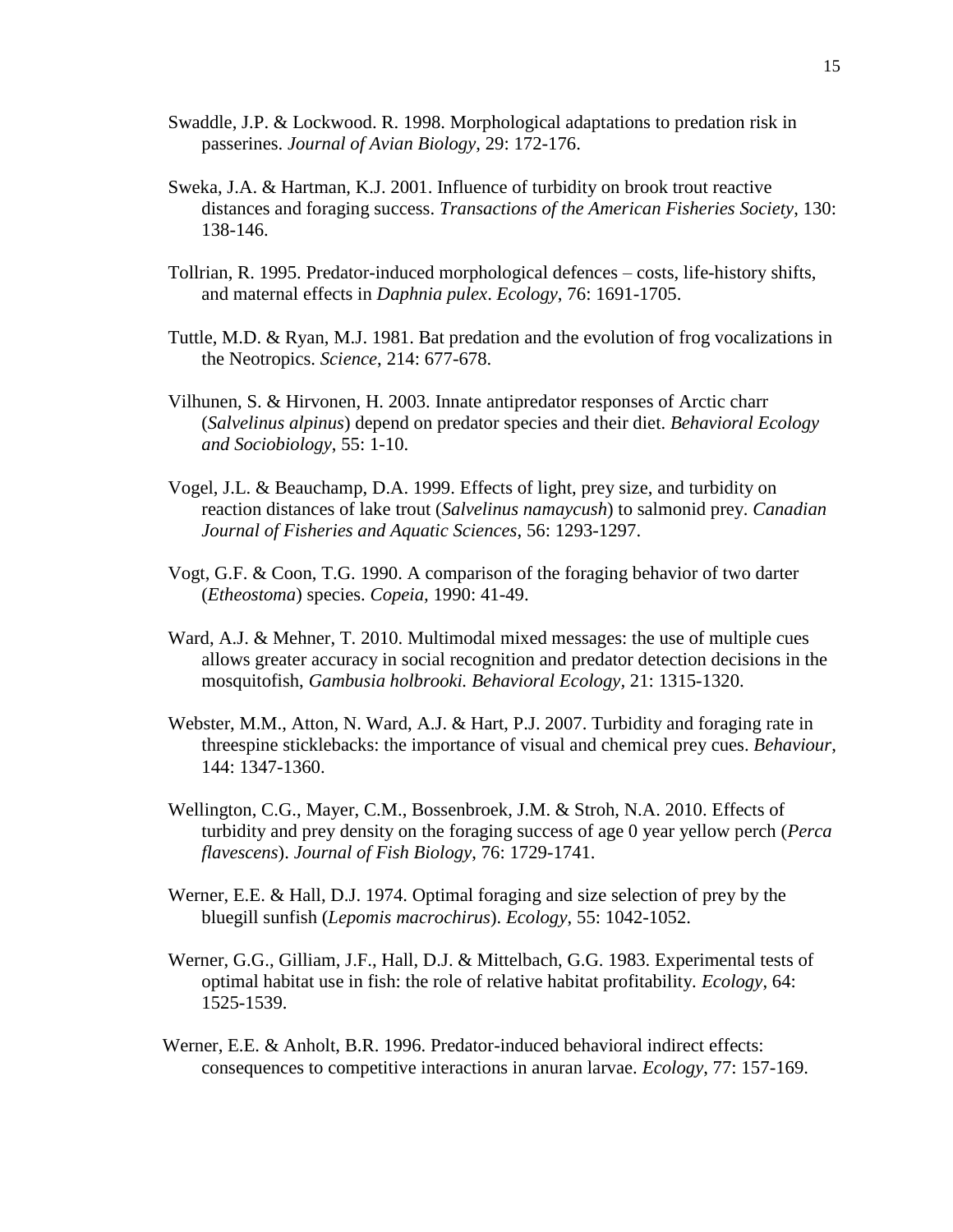- Wisenden, B.D., Chivers, D.P. & Smith, R.J.F. 1995. Early warning in the predation sequence: a disturbance pheromone in Iowa darters (*Etheostoma exile*). 21: 1469- 1480.
- Wisenden, B.D., Pollock, M.S., Tremain, R.J., Webb, J.M., Wismer, M.E., & Chivers, D.P. 2003. Synergistic interactions between chemical alarm cues and the presence of conspecific and heterospecific fish shoals. *Behavioral Ecology and Sociobiology*, 54: 485-490.
- Wisenden, B.D. & Stacey, N.E. 2004. Fish semiochemicals and the evolution of communication networks. p. 540-567. In: Animal Communication Networks (McGregor, P.K. ed.) Cambridge University Press.
- U.S. Fish and Wildlife Service. 1996. San Marcos/Comal (Revised) recovery plan. U.S. Fish and Wildlife Service, Austin, Texas.
- USEPA (U.S. Environmental Protection Agency) 1999. EPA\_815-R-99-010. Office of Water.
- Xenopoulos, M.A., Lodge, D.M., Alcamo, J., Marker, M., Schulze, K. & Van Vuurens, D.P. 2005. Scenarios of freshwater fish extinctions from climate change and water withdrawal. *Global Change Biology*, 11: 1557-1564.
- Zamor, R.M. & Grossman, G.D. 2007. Turbidity affects foraging success of drift-feeding rosyside dace. *Transactions of the American Fisheries Society*, 136: 167-176.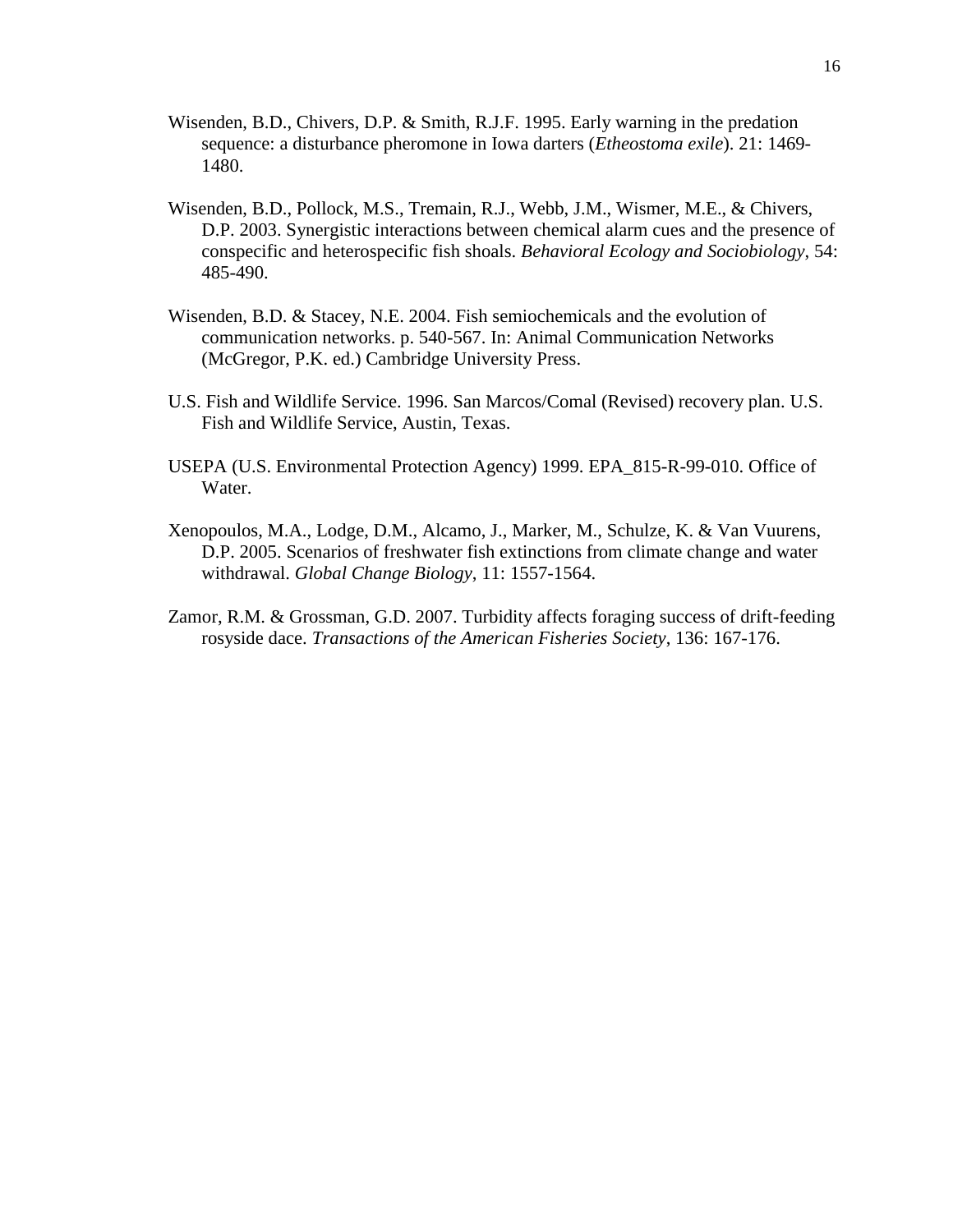#### **CHAPTER II**

# EFFECTS OF TURBIDITY AND VISUAL VERSUS CHEMICAL CUES ON ANTI-PREDATOR RESPONSE IN THE FOUNTAIN DARTER (*ETHEOSTOMA FONTICOLA*) 1

#### Abstract

Altered turbidity resulting from anthropogenic stressors is a global problem. Currently threatened by climate change, pollution, and increased recreational usage, the streams and rivers of central Texas are no exception. The impacts of turbidity include behavioral effects as turbidity degrades visual information, which can impair an animal's ability to accurately detect and respond to a predator. Here, we tested the impact of simulated turbidity on anti-predator response in the fountain darter, *Etheostoma fonticola.*  We examined the response of *E. fonticola* to four predator cue treatments (chemical, visual, chemical and visual, and no cues) using a native predator*,* the green sunfish (*Lepomis cyanellus*). All cue treatments were tested across two vision levels: clear and impaired, to simulate the visual effects of low turbidity  $(\sim]30$  NTU). Our results indicate that *E. fonticola* requires a combination of visual and chemical stimuli to respond to fish predator. In the absence of one or the other sensory modality, *E. fonticola* did not show an anti-predator response. However, vision impaired due to simulated turbidity had no

 $\overline{\phantom{a}}$ 

<sup>1</sup> In preparation for submission to *Ethology*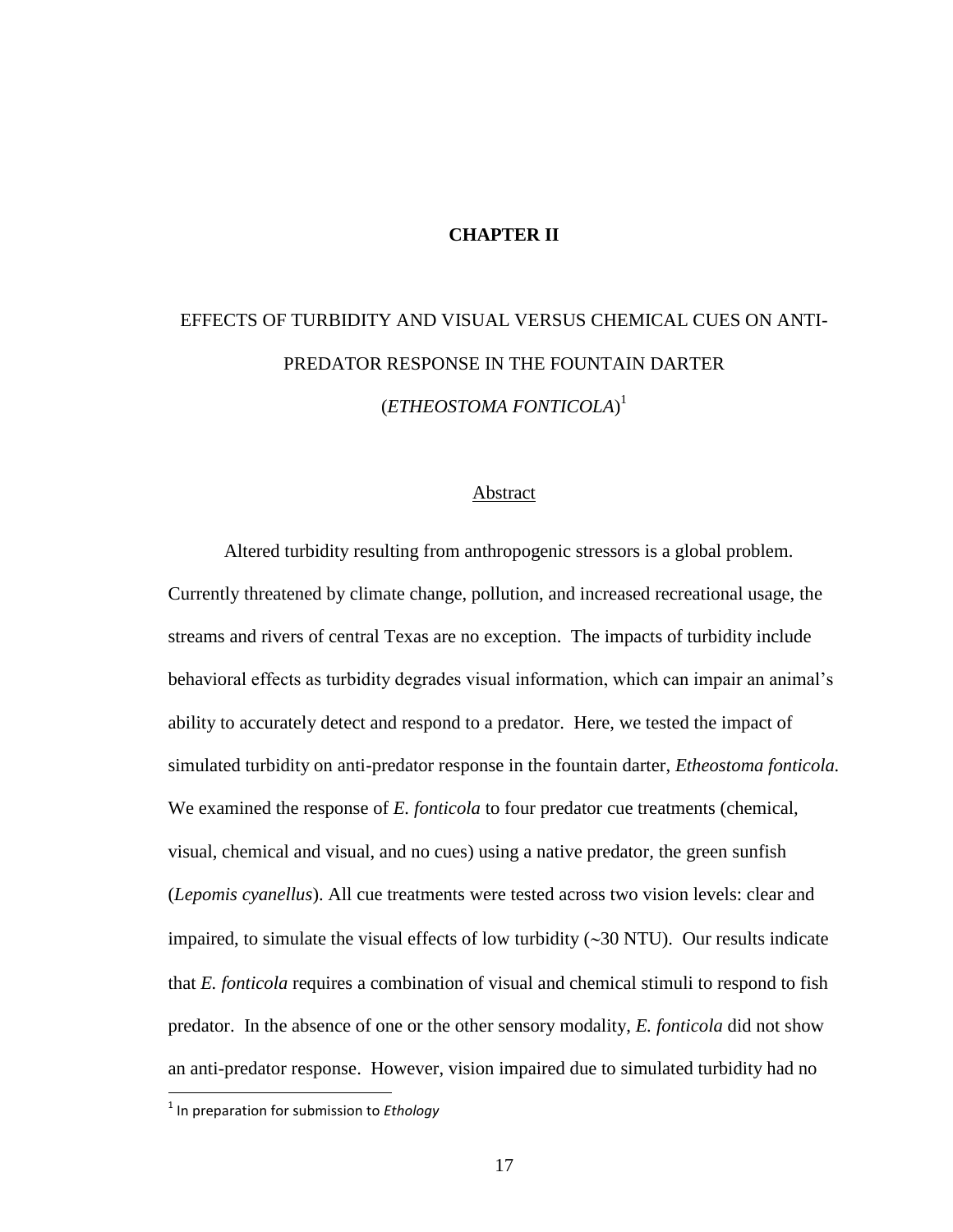significant effect on anti-predator response. These results indicate that although *E. fonticola* may be able to accurately detect and respond to a predator at low levels of turbidity, the absence of vision hampers anti-predator response. This implies that more significant visual impairment (higher turbidity) than tested within the scope of our study is likely to degrade anti-predator response in *E. fonticola*.

#### Introduction

Turbidity affects behavior primarily through clouding visual signals, which can make accurate signal interpretation difficult (Endler 1993). Aquatic prey animals can use a number of signal modalities for predator detection, with visual and chemical being two of the most common and well studied (Kats & Dill 1998; Collin & Whitehead 2004; Preisser et al. 2005). Visual and chemical signals can be used alone or in combination to distinguish a predator from a non-predator and to gauge an appropriate response (Ferrari et al. 2010). Although not a direct form of communication between a signaler and receiver, "spying" by detecting and responding adaptively to signals originating from a predator may aid a prey animal in avoiding capture (Wisenden & Stacey 2004). Although the specific modality used and the efficacy of single versus multi-modal cues can vary based on the situation and environment, multi-modal cues such as the combination of visual and chemical often provide greater interpretation accuracy (Johnstone 1996; Ward & Mehner 2010).

In addition to improving interpretation accuracy, multi-modal cues can also function as back-up signals, compensating for primary signals impaired due to environmental conditions such as turbidity (Endler 1993). If vision is impaired, chemical back-up signals used for sensory compensation often become increasingly important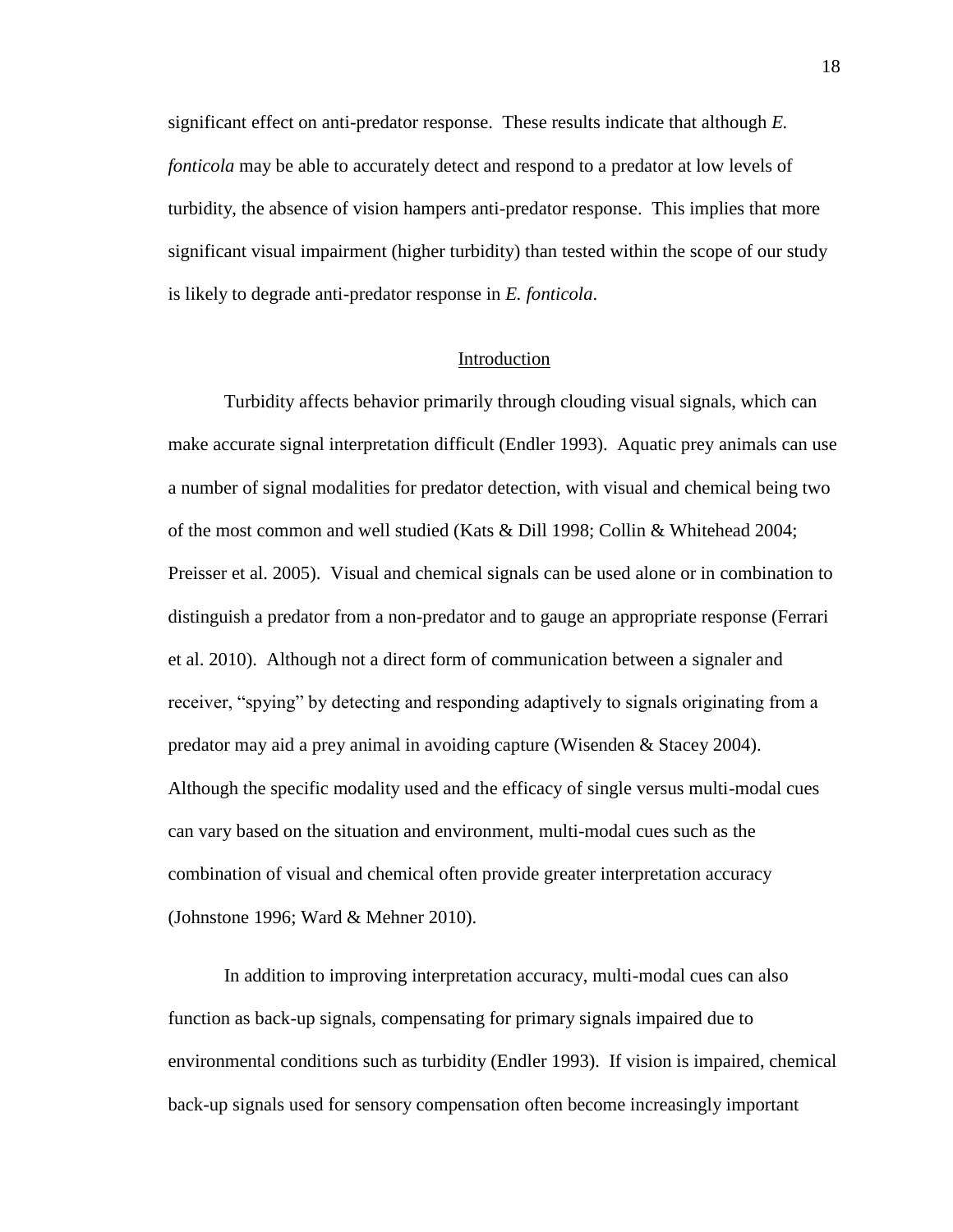(Hartman & Abrahams 2000; Leahy et al. 2011). Yet turbidity can affect anti-predator behavior in sometimes contrasting ways. Turbidity decreases the ability of fish to generalize predator recognition (Ferrari et al. 2010), increases high-risk behavior (Miner & Stein 1996) and weakens the intensity of anti-predator response, thus increasing the risk of predation (Gregory 1993). Conversely, turbidity also increases anti-predator response through sensory compensation in the form of heightened reliance on chemical signals (Hartman & Abrahams 2000; Leahy et al. 2011). Though increased anti-predator response in turbid conditions may decrease the risk of capture and consumption, it also results in trade-offs between time allocated for other beneficial behaviors such as foraging and mating (Sih 1992), which may also be compromised in turbid conditions.

Many freshwater fish use a combination of visual and chemical signals in predator avoidance (Chivers & Smith 1994; Wisenden et al. 2003; Holmes & McCormick 2011). Aquatic prey species can use many forms of chemical information with regard to predator detection including kairomones, or chemicals emitted by a species that can be detected by another species (Kats & Dill 1998; Mathis et al. 2003), diet cues based on recent foraging activity (Chivers & Mirza 2001), or alarm cues released from an injured conspecific (Gibson & Mathis 2006; Crane et al. 2009). Kairomones alone can convey enough information for a prey animal to distinguish between a predator and a non-predator (Mathis 2003). An important organism for examining the sensory modality being used for predator recognition and the impact of turbidity is the U.S. federally endangered fountain darter, *Etheostoma fonticola* (USFWS 1996).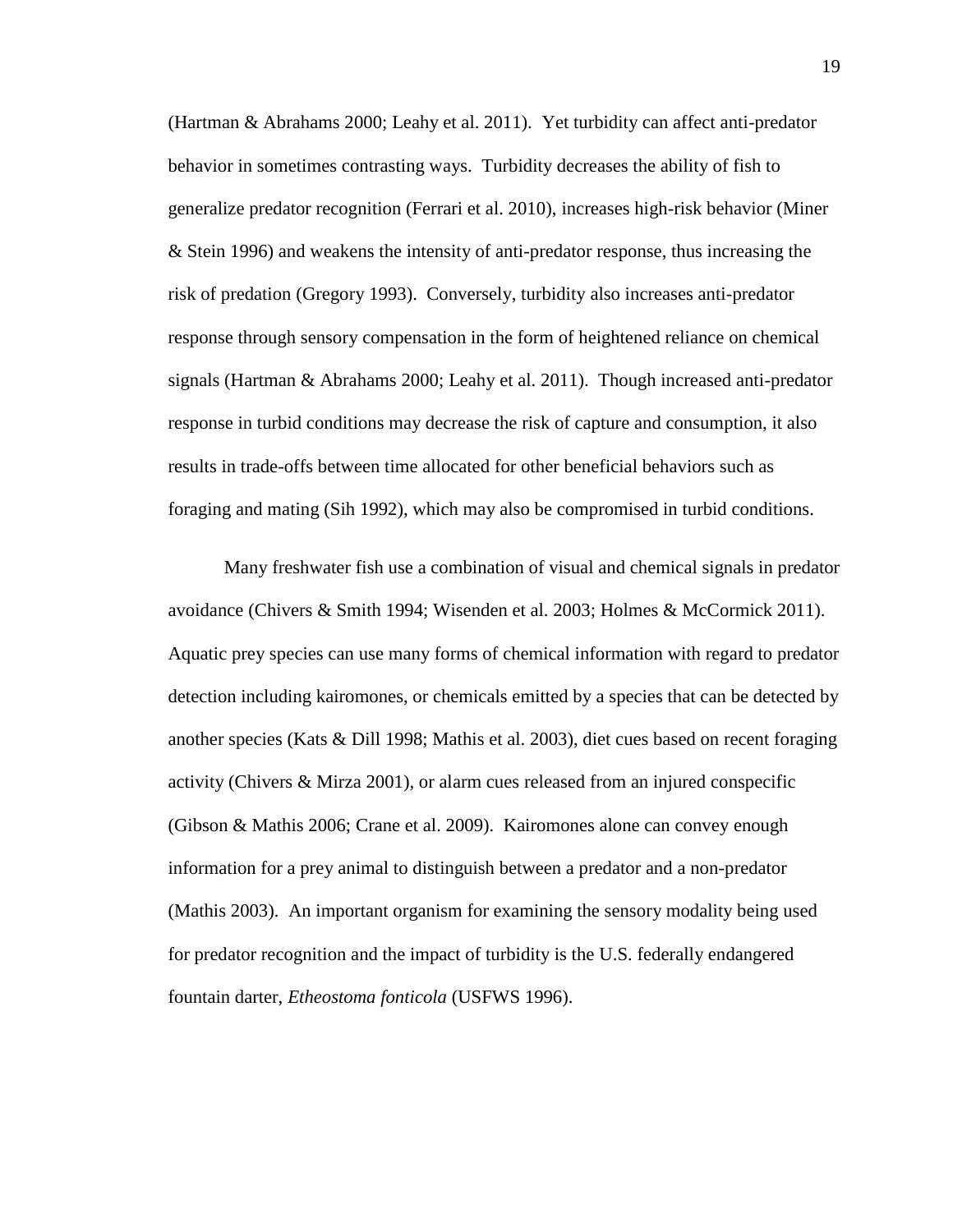#### *Study System*

Headwater streams contribute significant biodiversity to river networks, often supporting a large number of endemic or endangered species and thus are particularly vulnerable to anthropogenic impacts (Meyer et al. 2007). The waters of the San Marcos and Comal Rivers of central Texas, Hays and Comal CO, are no exception. These rivers are home to many endemic flora and fauna including seven threatened and endangered species including *E. fonticola* (USFWS 1996). They are also part of the Edwards Aquifer system, the source of water for over two million users and one of the most prolific artesian aquifers in the world. Current anthropogenic threats affecting these waters include pollution, run-off, recreational use, introduced species, and climate change, which are predicted to exacerbate water shortages in central Texas (Loaiciga et al. 2000). Water shortages due to increased withdrawal are expected to especially impact Texas rivers and streams in the near future. The Edwards Aquifer is the primary source of drinking water for the city of San Antonio, Texas, the seventh largest city in the United States. Increasing water consumption coupled with a rapidly growing population and predicted water shortages due to drought events seriously threatens the maintenance of adequate water levels and flow in rivers sourcing from the Edwards Aquifer. Although occupying broad habitat types within their limited range, *E. fonticola* occurs primarily at the spring-fed headwaters of these rivers and is associated with vegetated stream-floor habitats with relatively constant water temperature and moderate flow. As such, this species is particularly threatened by reduction of spring flow (Bonner & McDonald 2005). Such reduction of flow is associated with increased turbidity levels as are other threats to this system including recreation and run-off. Increased recreation in the form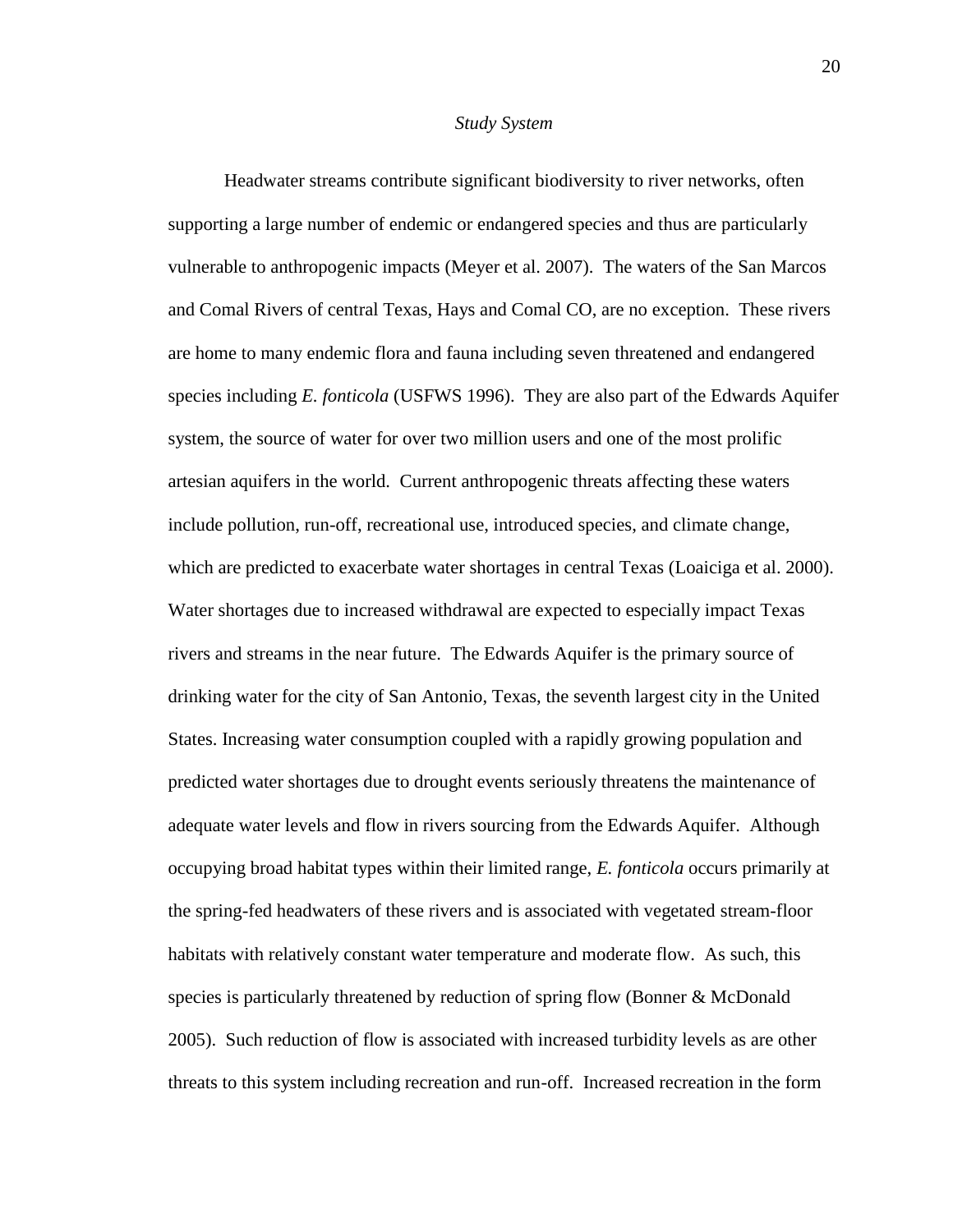of swimming, kayaking, and tubing may be a major source of increased turbidity in the shallow waters of the San Marcos and Comal Rivers during the summer months. Turbidity levels in 2010 were found to be significantly elevated in the Comal River during periods of heavy recreational use compared to periods of light recreational use (Araujo, *in prep.*). We are not aware of any previous behavioral studies of *E. fonticola* and as many endemic fauna are exposed to similar threats, this organism may be an important model for understanding predator avoidance behavior and the effects of turbidity in this and similar freshwater systems.

Here, we investigated the effects of turbidity simulated by decreased visibility on predator avoidance in *E. fonticola.* Specifically, we tested the importance of visual cues versus predator kairomones in the laboratory, while also examining the effects of reduced visibility on predator avoidance behavior. We tested the hypothesis that *E. fonticola* uses visual cues to detect and respond to fish predators and that simulated turbidity would decrease anti-predator response. An alternative hypothesis predicts that simulated turbidity would increase anti-predator response in *E. fonticola* when exposed to chemical cues due to sensory compensation.

#### Methods

Trials were conducted at the San Marcos National Fish Hatchery and Technology Center (USFWS) in San Marcos, Texas from January - May 2011. Predator naïve first generation, hatchery-reared adult *Etheostoma fonticola* were used for all trials. Prior to testing, individuals were housed in holding tanks with recirculating well water  $(23^{\circ}C)$ .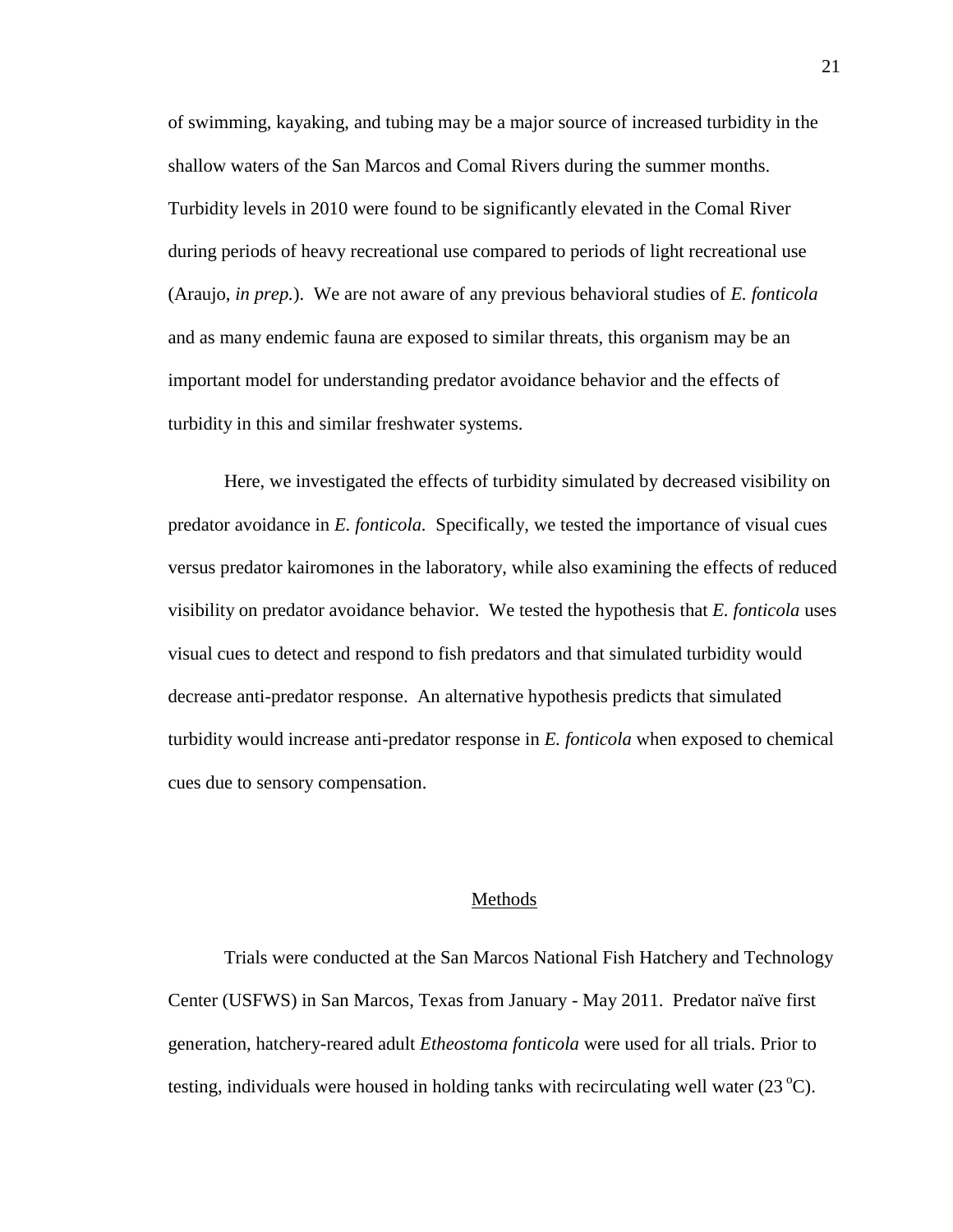Test fish were fed a diet of black worms (*Lumbriculus variegatus*), amphipods, and zooplankton once daily.

We examined the response of adult *E. fonticola* in four predator cue treatments across two vision level treatments ((a) clear and (b) impaired to simulate the visual effects of turbidity). We tested the following predator cue treatments: (1) chemical cues only ( $n=15 \times 2$  vision levels), (2) visual cues only ( $n=15 \times 2$  vision levels), and (3) visual and chemical cues  $(n=15 \times 2 \text{ vision levels})$ , and (4) no predator cues (water control) (n=15 x 2 vision levels). We used a native predator, the green sunfish (*Lepomis cyanellus*) for all predator cue treatments. Green sunfish are opportunistic foragers (Hodgson & Kitchell 1987) that occur sympatrically with fountain darters. We acquired six adult green sunfish of similar size from hatchery stock ponds.

Our experimental set-up consisted of four sets of adjacent, 9.5 litre drip-flow tanks (Figure 1). The adjacent tank design allowed for separate or combined exposure to visual and chemical stimuli. We affixed Glass-tinting allowing 70 % visible light transmission (WindowTint.com film) to two of the testing tanks on the side allowing exposure to the adjacent tank to simulate turbidity following methods of Sundin et al. (2010). Testing tanks included a fine gravel substrate and were wrapped in black plastic with the exception of the front-facing side and the side allowing visual exposure to the adjacent tank, in order to minimize disturbance to the fish. We covered the front-facing side with one-way tinting in order to further minimize disturbance while still allowing for visibility during trials. We randomized the location of specific tanks and used hydrogen peroxide and water to clean tanks between trials. We conducted all trials between 1000h – 1500h dates from start to end.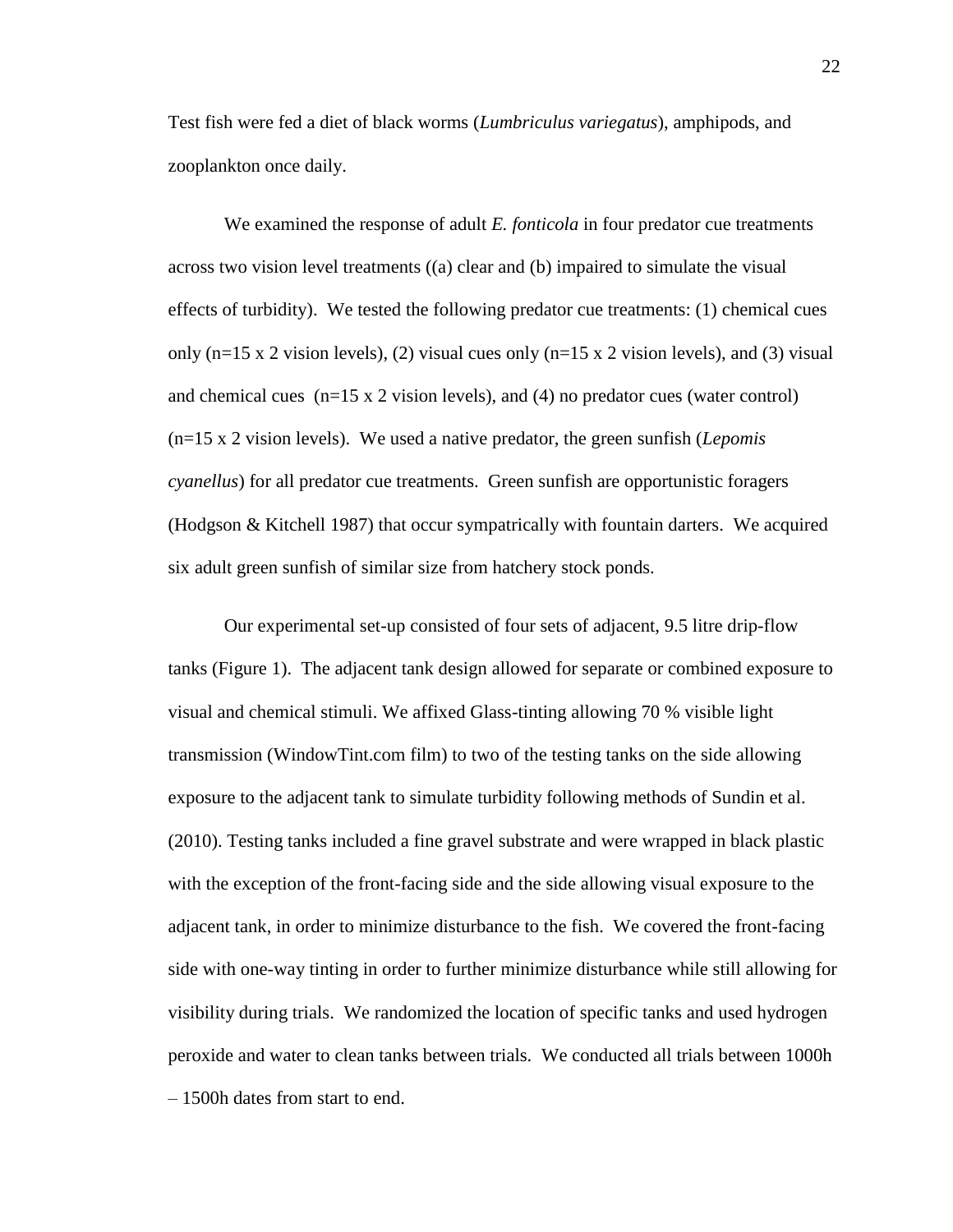To initiate testing, we habituated the subject fish in the test tank for >24 h. Subsequent to habituation, we measured fish movement for 10 min (pre-stimulus). We quantified movement in terms of the number of movements (darts). We then subjected the test fish to a randomly selected predator cue treatment and measured movement for another 10 min (post-stimulus). We calculated the response variable as the difference in the number post-stimulus and pre-stimulus movements so that a negative final movement score indicated reduced movement (freezing) while a positive score indicated increased movement. Reduced activity is a very common anti-predator response in aquatic prey (Skelly 1994; Vilhunen & Hirvonen 2003). After testing, we removed each fish and recorded the standard length (SL) and sex.

To test the response to chemical cues only (treatment 1), we placed an opaque divider between the two adjacent tanks and then removed it for the second 10 min stimulus exposure period, exposing the test fish to an empty predator tank in order to replicate the procedure followed for exposing test fish to visual cues. We next injected 50 ml of chemical cues with a 60-ml syringe attached to airline tubing. The tubing was attached to the back of the tank using a suction cup and we injected water approximately 10 cm below the surface of the water at a rate of roughly 2 ml per second. We flushed the tubing with an additional 50 ml of well water introduced at the same rate, following the methods of Epp  $\&$  Gabor (2008). To test the response to visual cues only (treatment 2), we placed an individual green sunfish in the adjacent 9.5 liter tank. We then removed an opaque divider prior to the post-stimulus exposure period, allowing the test fish visual access to the adjacent tank containing the predator. We randomly selected the green sunfish from the six available before each trial. We injected blank well water rather than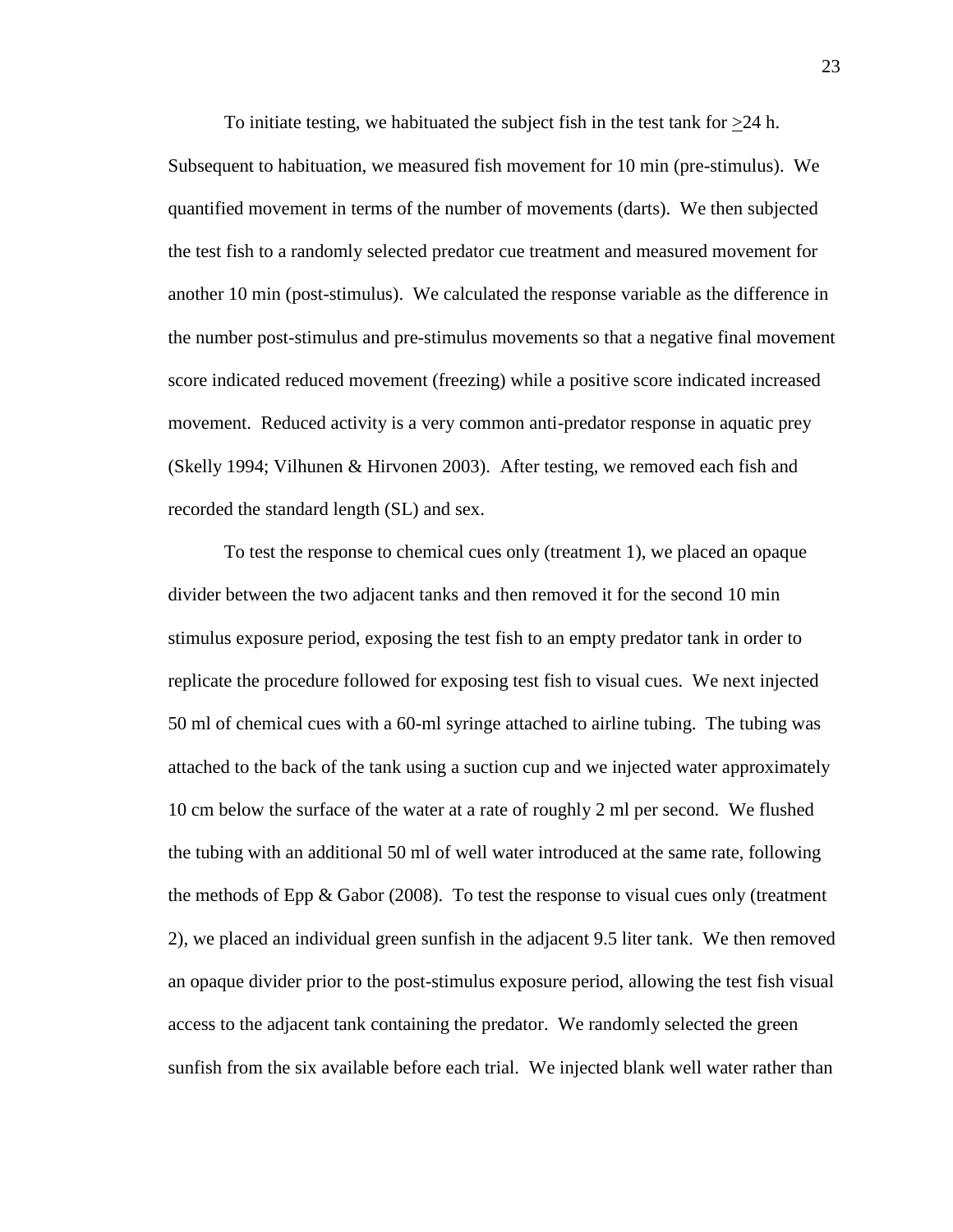chemical stimulus material. To test the response to visual and chemical cues (treatment 3), during the post-stimulus exposure period we allowed visual access to an adjacent tank containing a green sunfish and injected 50 ml of chemical cues flushed with 50 ml of well water following cue injection. Finally, to test the response to no predator cues (control) (treatment 4), we allowed visual access to an empty adjacent tank for the second 10 min stimulus exposure period and injected blank well water into the testing tank.

We simulated turbid water in the testing tank via glass tinting following Sundin et al. (2010). Turbidity has traditionally been experimentally manipulated using some type of bentonite. However, such materials may produce odors that interfere with chemical cues or toxins that impact behavior and the use of simulated turbidity controls for these effects. The semi-transparent tinting between tanks allowed 70 % of visible light to be transmitted (70% VLT). The semi-transparent tinting was approximated to NTU by comparing light absorbency with that of known NTU standards using a spectrometer. Across the visible light spectrum (400–790 [THz\)](http://en.wikipedia.org/wiki/Terahertz), the tinting corresponded with a turbidity range of  $15 - 45$  NTU. The clear vision tanks with no tinting affixed permitted for close to 100 % VLT, approximately equivalent to zero NTU.

We acquired the chemical stimulus material of two *L. cyanellus* individuals that were maintained in aquaria and fed a neutral diet of earthworms for six days to eliminate the potential effects of diet cues. We then determined the volume of each stimulus animal by displacement and placed each individual in a separate 75.7 liter tank with an amount of aerated well water equal to approximately 230 ml per 1 ml of stimulus animal. After 24 h, we removed animals from the aquaria and combined and stirred equal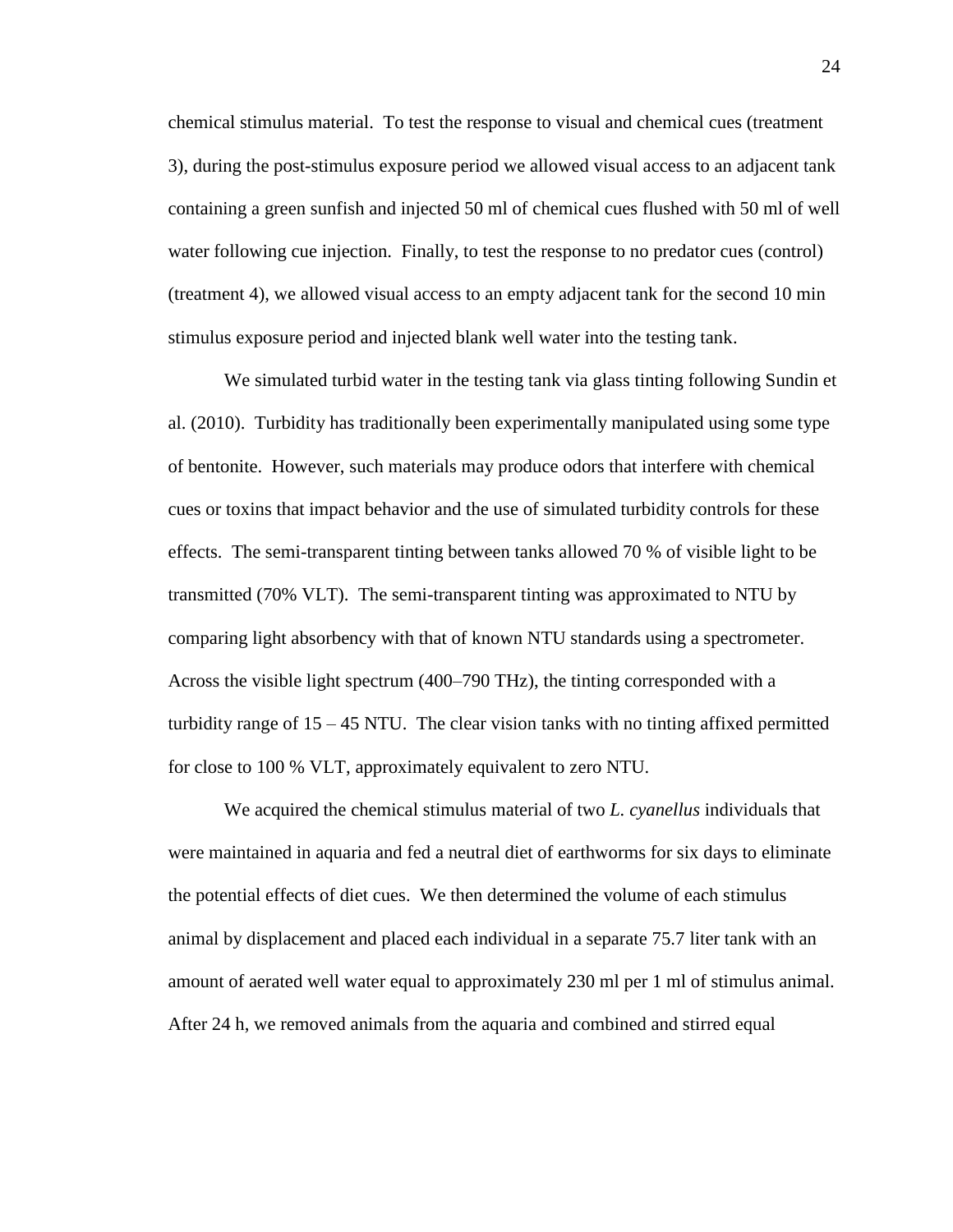proportions of water from each tank. We froze the stimulus material in quantities of 75 ml to be thawed immediately prior to testing following Epp & Gabor (2008).

We analyzed anti-predator response measured by the number of movements using a two-factor ANOVA. We conducted post-hoc comparisons between treatments groups using Tukey's Honest Significant Difference (HSD) test. All analyses were carried out using JMP 9 software (SAS Institute Inc., SAS Campus Drive, Building S, Cary, NC, 27513, USA).



Figure 1. Experimental set-up**.** The tank housing the test fish (*E. fonticola*) is shown with syringes and airline tubing for chemical stimulus introduction (right) and the tank housing the predator species for treatments involving visual cues (left).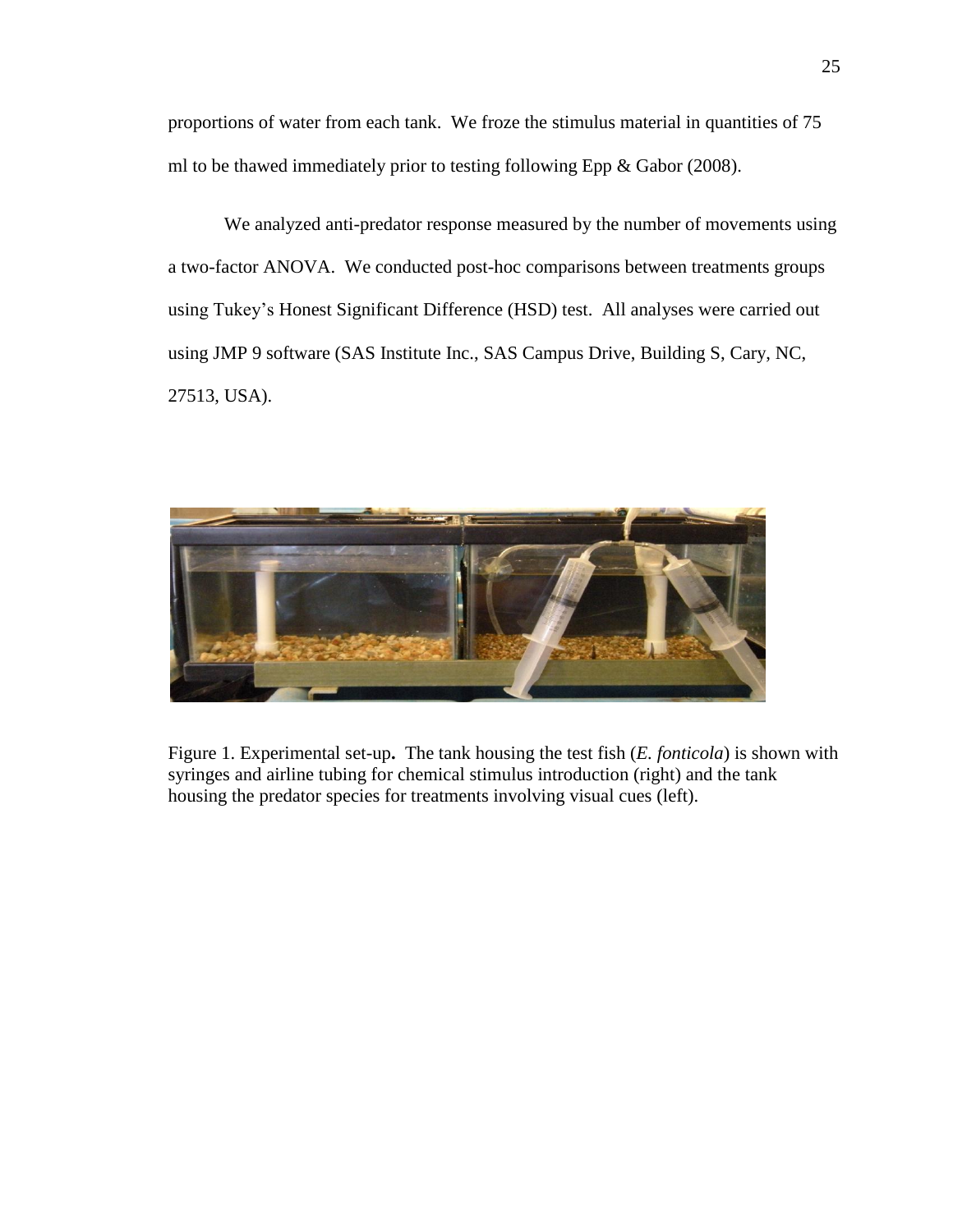### **Results**

Using a two-factor ANOVA we found a significant difference across predator cue treatment (F<sub>7,109</sub> = 3.39,  $P = 0.02$ ) but not vision level (F<sub>7,109</sub> = 1.82,  $P = 0.18$ ) or an interaction between cue treatment and vision level  $(F_{7,109}= 1.55, P = 0.20)$ . Post-hoc comparisons between all treatments revealed only one significant difference between the control and the visual plus chemical combination cue treatment (Tukey's HSD,  $P = 0.02$ ). When separated by vision level, this difference was only present at the clear vision level (Figures 2 a,b). When included as a factor in the model, there was no affect of sex on movement score.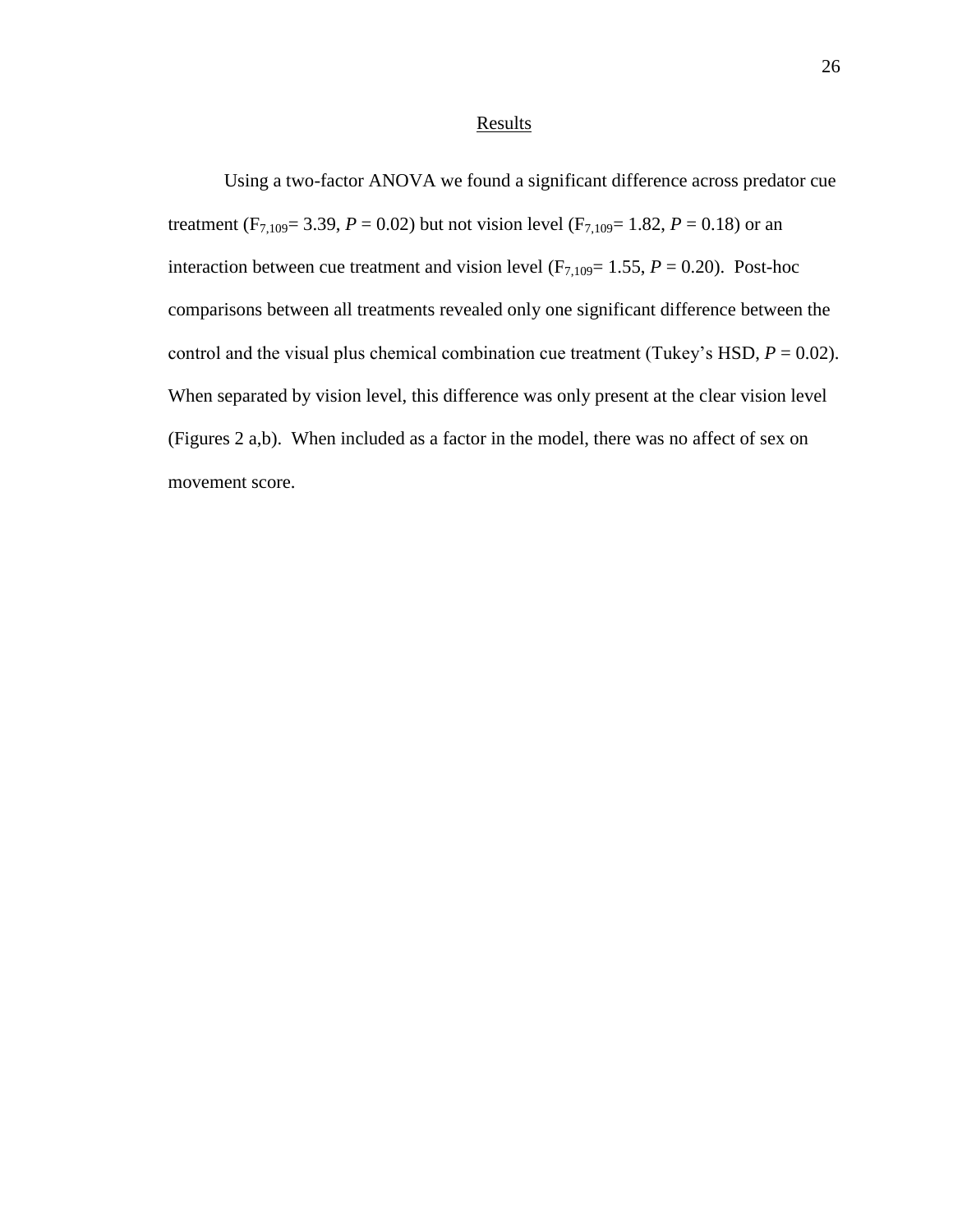

Figure 2. Mean  $\pm$  1 SE movement score for (a) clear vision, and (b) impaired vision  $(*30 NTU).$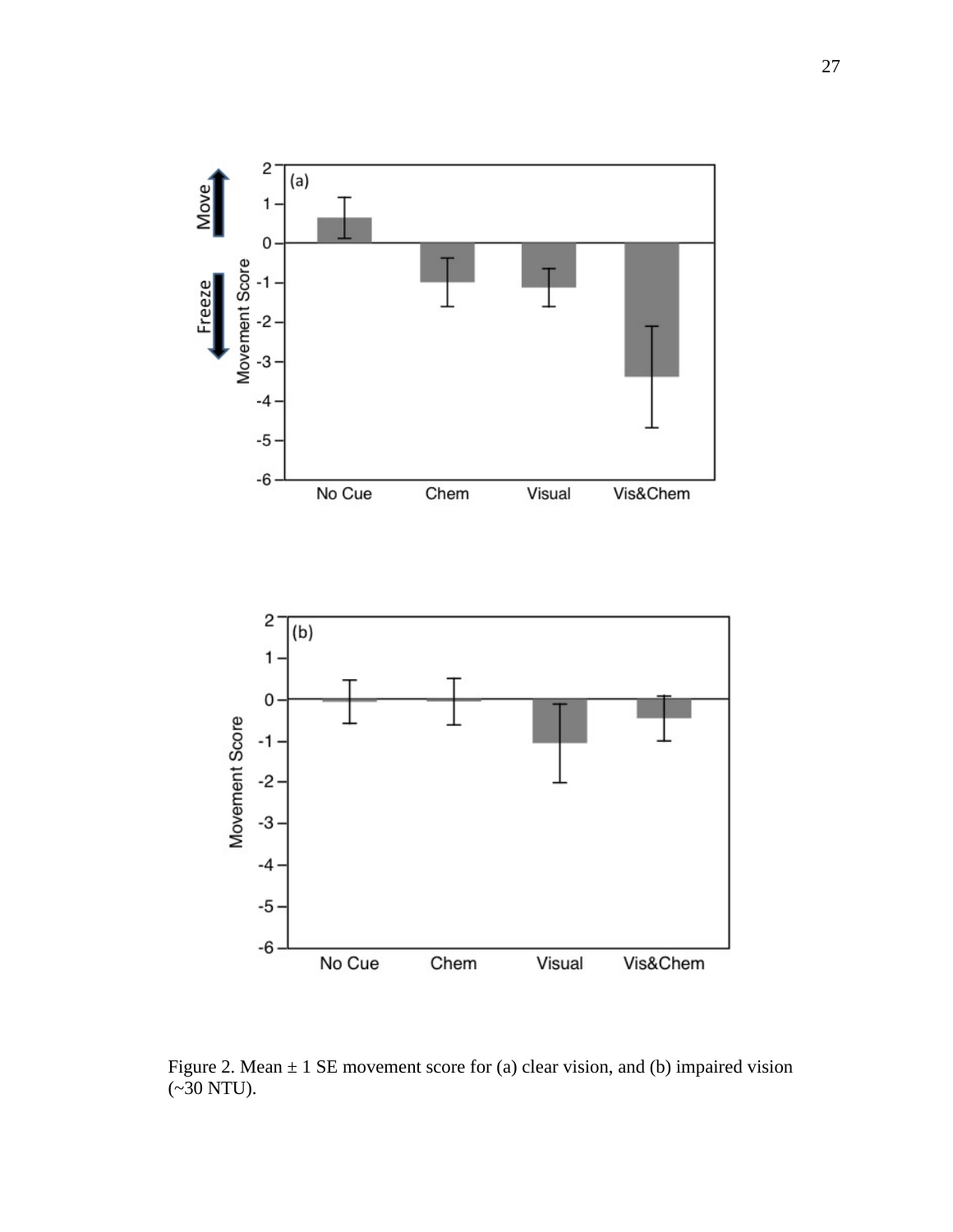#### Discussion

Our data indicate that a combination of visual and chemical stimuli is necessary to fountain darters for predator detection. Only the visual plus chemical treatment (treatment 3) differed from the control. The lack of anti-predator response (freezing) when only one signal (visual or chemical) was presented indicates that *E. fonticola* is unable to increase reliance on another modality when one signal is lost. This result is consistent with previous work documenting the importance of multi-modal cues in interpretation accuracy (Johnstone 1996; Ward & Mehner 2010). For instance, freshwater fish have been shown to perceive visual signals faster than chemical signals but rely on chemical signals for more detailed information (Endler 1993). Our finding is significant in that it suggests that *E. fonticola* may not be able to adjust signal usage to rely exclusively on chemical cues when vision is significantly impaired due to turbidity. This has significant conservation implications for an endangered species living in a habitat highly subject to varying turbidity levels due to recreation and flood or drought events.

However, we did not detect a significant effect of impaired vision due to turbidity in our study. Although fish at the clear vision level demonstrated a stronger anti-predator response when exposed to visual and chemical cues than fish at the impaired vision level, this difference was not statistically significant. These results are contradictory to our finding that *E. fonticola* requires both visual and chemical cues to respond to a fish predator. When vision was completely blocked, *E. fonticola* was not able to respond to a predator using chemical stimuli alone. As turbidity impairs vision, we would expect a significant effect of impaired vision as well. The primary explanation for this result is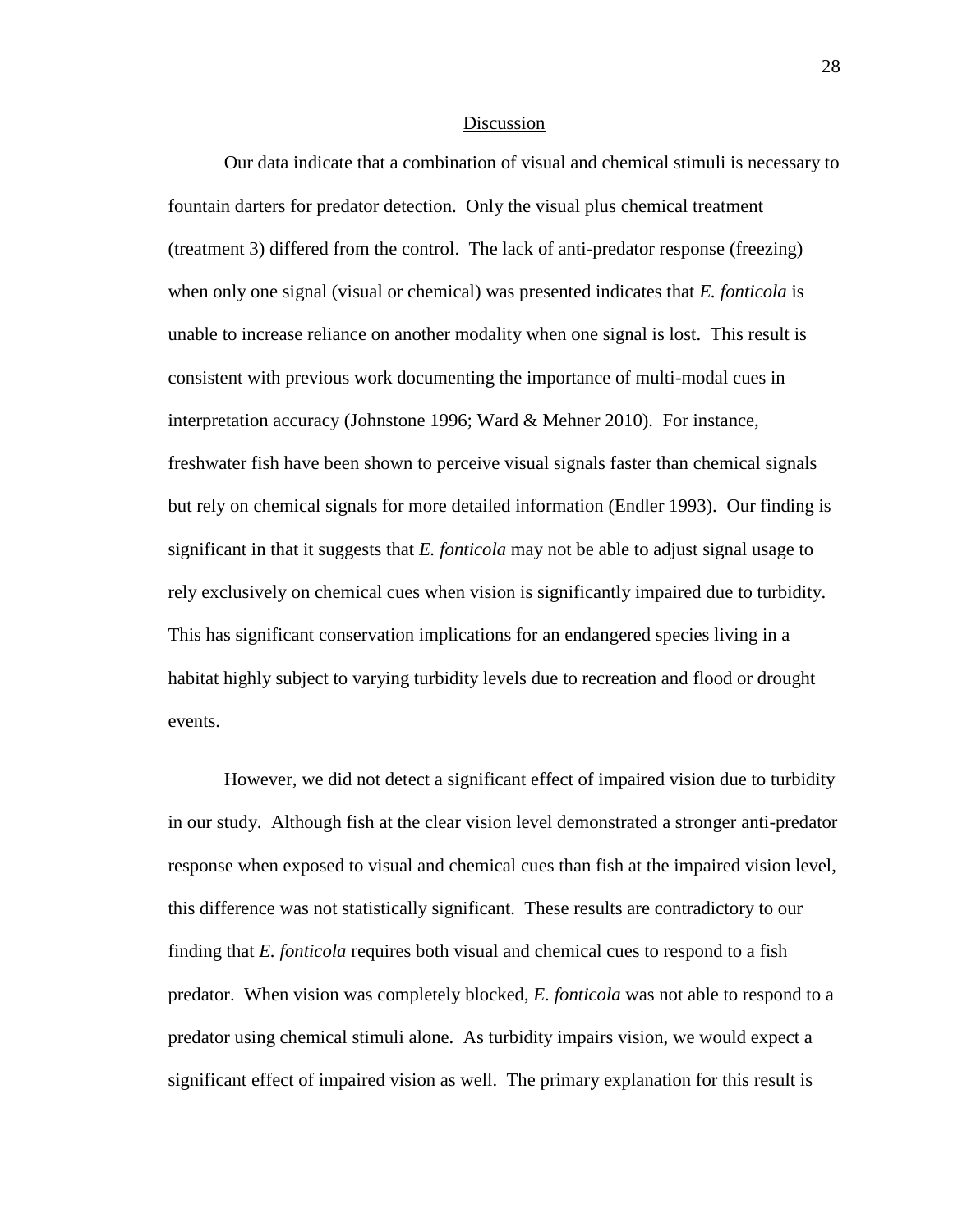that *E. fonticola* was able to interpret enough visual information at the impaired vision level to detect and respond to the predator when chemical information was also available. The tint used to simulate turbidity allowed for 70% VLT and was found to be comparable to a turbidity level of approximately 30 NTU. It is possible that using a darker film (i.e. greater NTU) would have impaired vision to a greater degree, which could have produced a significant effect. Our finding that visual information in addition to chemical stimuli is necessary for anti-predator response in *E. fonticola* implies that some level of impaired vision degrades anti-predator response. A follow up study examining the specific level of impairment required to produce a significant effect would be of interest in further research.

The use of chemical and visual cues in anti-predator response has not been tested previously in *E. fonticola*. However, both disturbance pheromones (Wisenden et al. 1995) and alarm cues (Commens-Carson & Mathis 2007) have been documented in other species of *Etheostoma*. We are not aware of any studies that document the use of predator kairomones in *Etheostoma* prior to this one. It is possible that using another form of chemical signal such as alarm cues would have produced a stronger anti-predator response, potentially allowing for sensory compensation when vision was blocked or impaired. Alternatively, manipulating turbidity with bentonite as opposed to simulating turbidity with tinting may have produced a stronger or weaker anti-predator response. Suspended solids can alter chemical properties in the water in ways that either enhance (Reddy 1981) or degrade (Engström-Öst & Candolin 2007) chemical signals. Specifically, we aimed to target the visual impacts of turbidity and chose to eliminate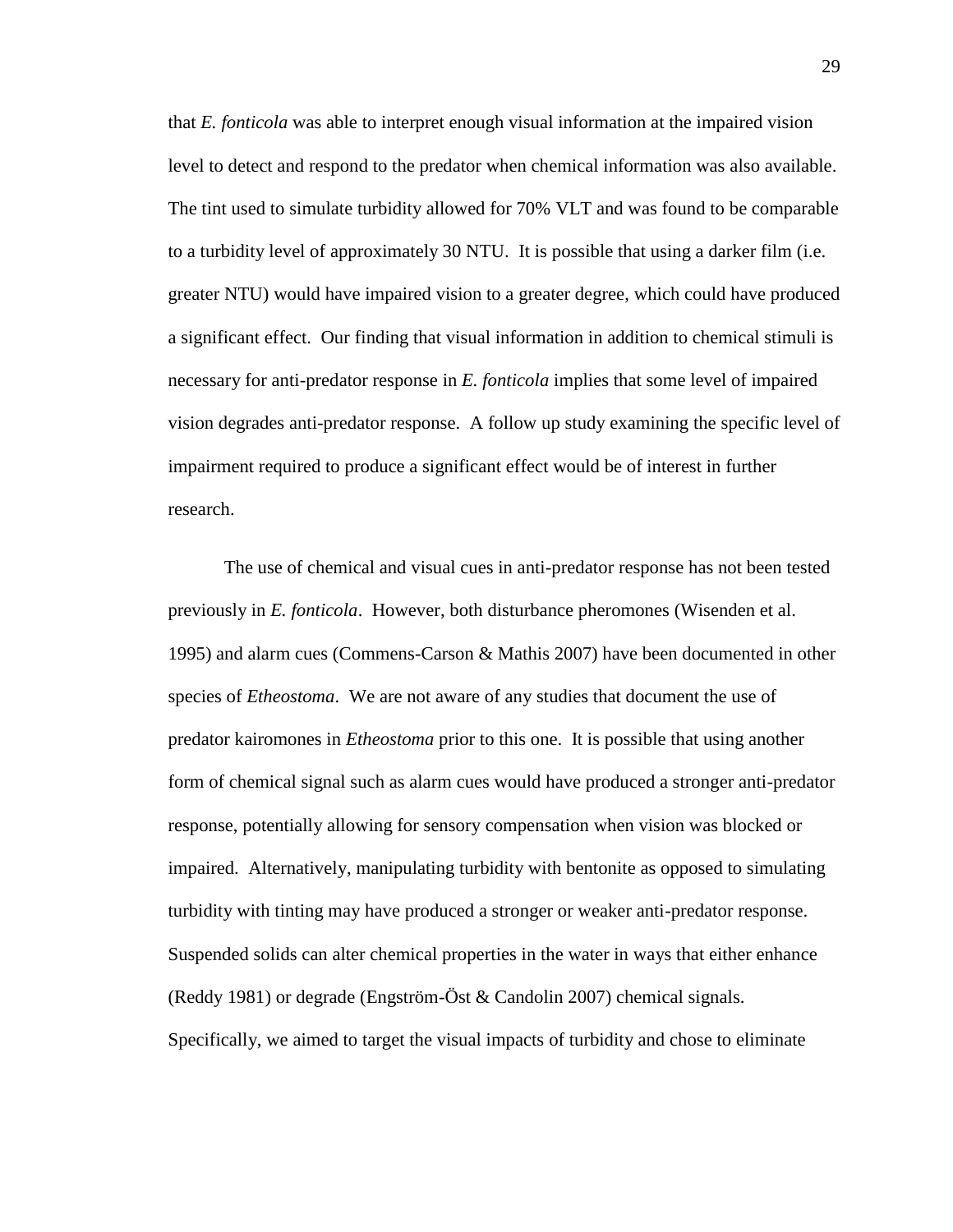these potential effects in addition to the possible confounding effects on behavior resulting from introduced suspended solids.

Although our results indicated that *E. fonticola* has an innate ability to respond to a native fish predator, innate versus learned response exists on a continuum in many species (Ferrari et al. 2010). Previous studies have shown that a baseline innate response in fishes can be heightened in the laboratory through conditioning with conspecific chemical alarm cues presented simultaneously with visual or chemical predator stimuli (Berejikian et al. 2003). Thus, using wild-caught *E. fonticola* may have resulted in a more dramatic anti-predator or reliance on one modality in the absence of another. However, using predator naïve fish eliminated the potential effects of differential predator experience levels present in wild populations and maternal affects.

In conclusion, we experimentally demonstrate that visual and chemical signals combined were required to produce an anti-predator response in *E. fonticola*. Blocked vision when only chemical signals were presented weakened anti-predator response so that it did not differ from the water control yet impaired vision due to turbidity did not produce a significant effect. Thus, we found no evidence of sensory compensation when one signal modality is removed or altered. These findings highlight the need for further study of the effects of turbidity on this endangered, endemic species as an indication of the impact on these darters and other similar endemics living in habitats currently threatened by fluctuating turbidity levels due to anthropogenic impacts.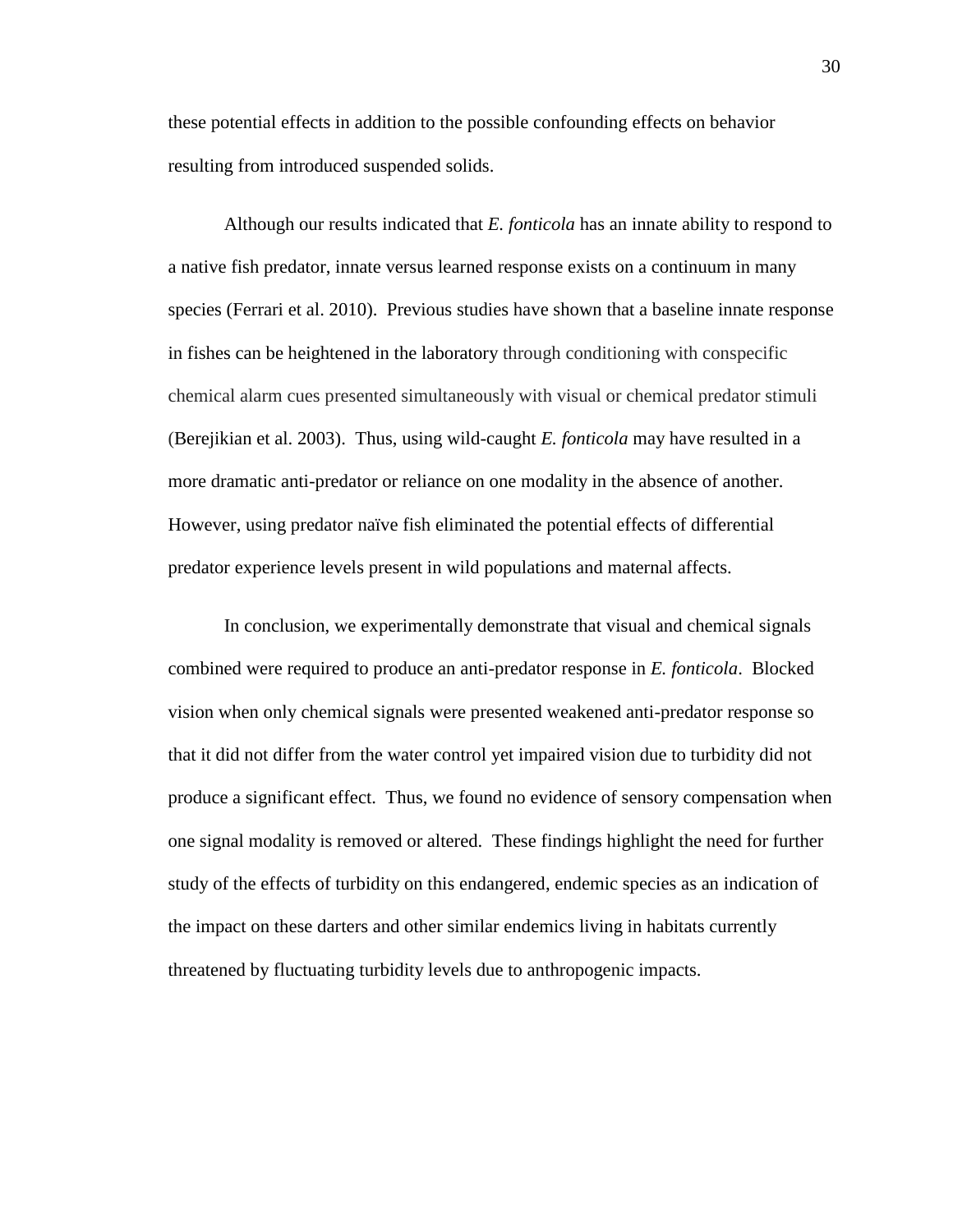#### Acknowledgements

We thank the San Marcos National Fish Hatchery and Technology Center and staff for use of facilities and support. Especially, we thank Diego Araujo for assistance in fish collection. We also thank the EEB Discussion Group at Texas State University-San Marcos for helpful comments on this manuscript. We additionally thank members of the GASP Lab for insights and suggestions. F. Horne provided helpful use of equipment and insight. Finally, thanks to A. Aspbury and F. Weckerly for statistical advice. This experiment was approved by Texas State University-San Marcos IACUC (#1019\_0614\_15).

#### Literature Cited

- Berejikian, B.A., Tezaka, E.P. & LaRa, A.L. 2003. Innate and enhanced predator recognition in hatchery-reared chinook salmon. *Environmental Biology of Fishes*, 67: 241-251.
- Bonner, T.H. & McDonald, D.L. 2005. Threatened fishes of the world: *Etheostoma fonticola* (Percidae). *Environmental Biology of Fishes*, 73: 333-334.
- Chivers, D.P. & Smith, R.J.F. 1998. Chemical alarm signaling in aquatic predator-prey systems: a review and prospectus. *Ecoscience*, 5: 338-352.
- Chivers, D.P. & Mirza, R.S. 2001. Importance of predator diet cues in responses of larval wood frogs to fish and invertebrate predators. *Journal of Chemical Ecology*, 27: 45- 51.
- Collin, S.P. & Whitehead, D. 2004. The functional role of passive electroreception in non-electric fishes. *Animal Biology*, 54: 1-25.
- Commens-Carson, A.M. & Mathis, A. 2007. Responses of three darter species (genus *Etheostoma*) to chemical alarm cues from conspecifics and congeners. *Copeia*, 4: 838-843.

Crane, A.L., Woods, D., Mathis, A. 2009. Behavioural responses to alarm cues by free-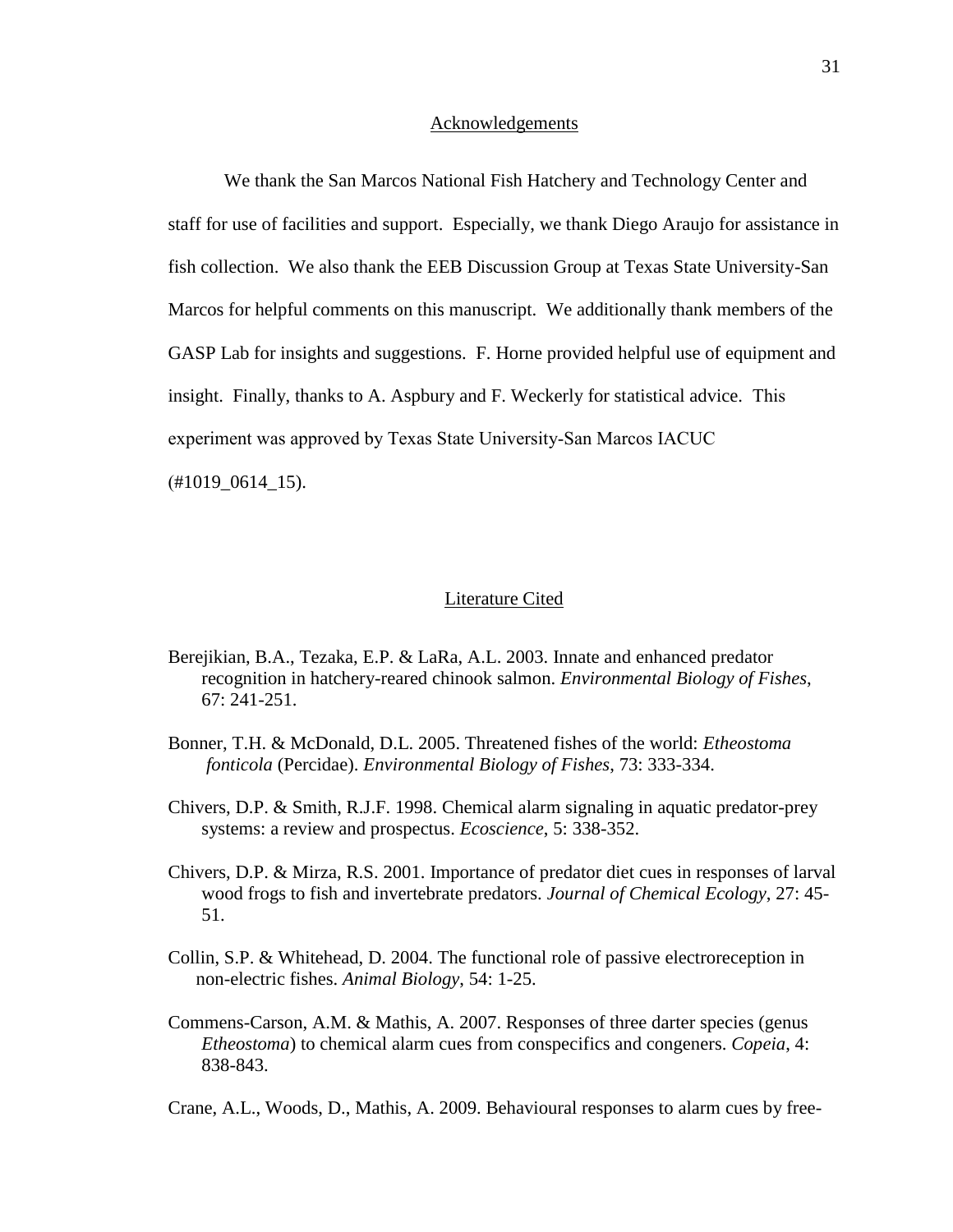ranging rainbow darters (*Etheostoma caeruleum*). *Behaviour*, 146: 1565-1572.

- Endler, J.A. 1993. Some general comments on the evolution and design of animal communication systems. *Philosophical Transactions of the Royal Society B*, 240: 215-225.
- Engström-Öst, J. & Candolin, U. 2007. Human-induced water turbidity alters selection on sexual displays in sticklebacks. *Behavioral Ecology,* 18: 393-398.
- Epp, K. & Gabor, C. 2008. Innate and learned predator recognition mediated by chemical signals in *Eurycea nana*. *Ethology,* 114: 607-615.
- Ferrari, M.C.O., Lysak, K.R. & Chives, D.P. 2010. Turbidity as an ecological constraint on learned predator recognition and generalization in a prey fish. *Animal Behaviour,*  79: 515- 519.
- Gibson, A.K. & Mathis, A. 2006. Opercular beat rate for rainbow darters, *Etheostoma caeruleam*, exposed to chemical stimuli from conspecific and heterospecific. *Journal of Fish Biology*, 69: 224-232.
- Gregory, R.S. 1993. Effect of turbidity on the predator avoidance behaviour of juvenile chinook salmon (*Oncorhynchus tshawytscha*). *Canadian Journal of Fisheries and Aquatic Sciences*, 50: 241-246.
- Hartman, E.J. & Abrahams, M.V. 2000. Sensory compensation and the detection of predators: the interaction between chemical and visual information. *Proceedings of the Royal Society B,* 267: 571- 575.
- Holmes, T.H. & McCormick, M.I. 2011. Response across a gradient: behavioural reactions of newly settled fish to predation cues. *Animal Behaviour*, 81: 543-550.
- Johnstone, R.A. 1996. Multiple displays in animal communication: "backup signals and "multiple messages". *Philosophical Transactions of the Royal Society London B-Biological Sciences*, 351: 329-338.
- Kats, L.B. & Dill, L.M. 1998. The scent of death: chemosensory assessment of predation risk by prey animals. *Ecoscience*, 5: 361-394.
- Leahy, S.M., McCormick, M.I., Mitchell, M.D. & Ferrari, M.C. 2011. To fear or to feed: the effects of turbidity on perception of risk by a marine fish. *Biology Letters*, 7: 811-813.
- Loaiciga, H.A., Maidment, D.R. & Valdes, J.B. 2000. Climate-change impacts in a regional karst aquifer, Texas. *Journal of Hydrology,* 227: 173-194.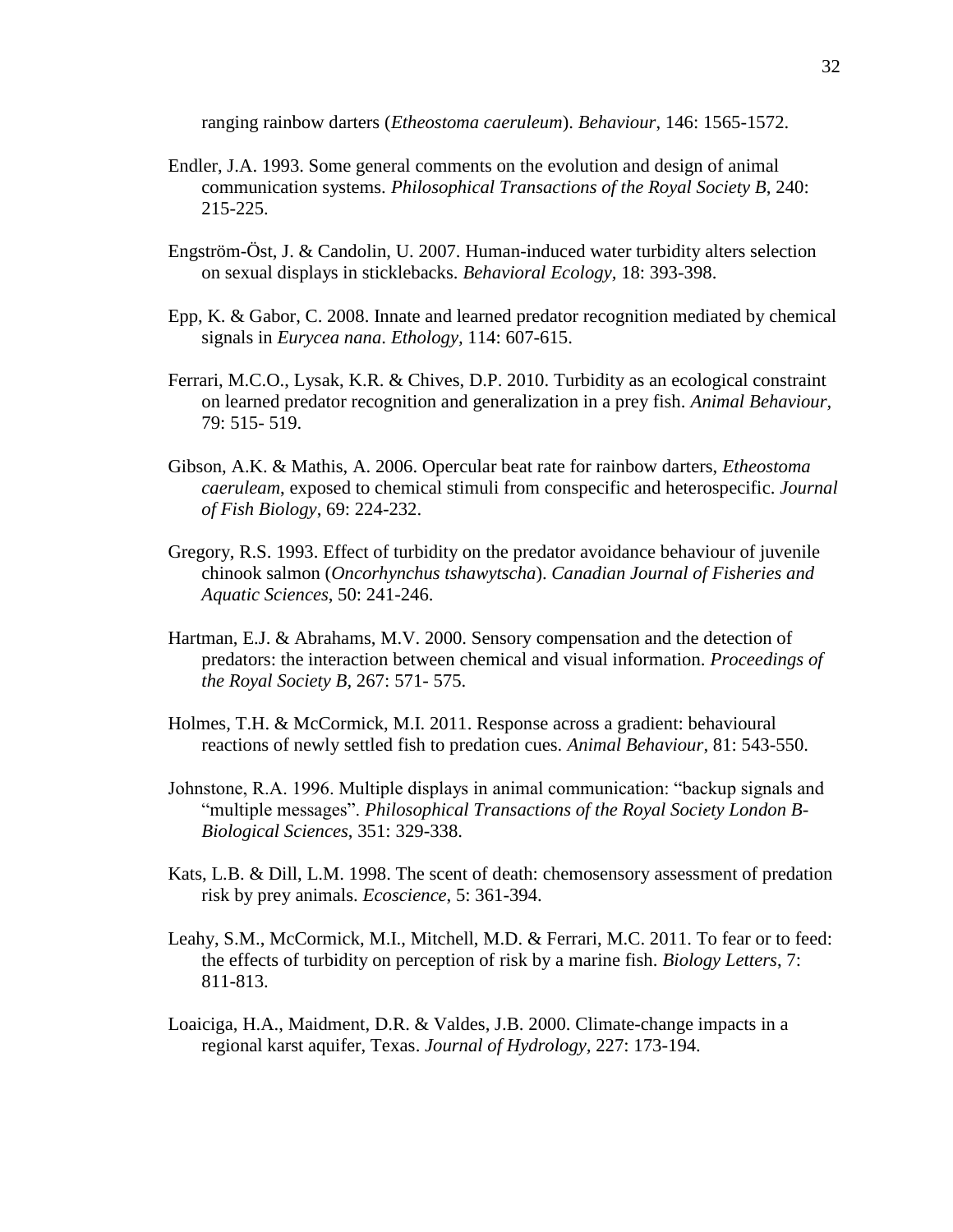- Mathis, A. 2003. Use of chemical cues in detection of conspecific predators and prey by newts, *Notophthalmus viridescens. Chemoecology*, 13: 193-197.
- Mathis, A., Murray, K.L. & Hickman, C.R. 2003. Do experience and body size play a role in responses of larval ringed salamanders, *Ambystoma annulatum*, to predator kairomones? Laboratory and field assays. *Ethology*, 109: 159-170.
- Meyer, J.L., Strayer, L., Wallace, J.B., Eggert, S.L., Helfman, G.S. & Leonard, N.E. 2007. The contribution of headwater streams to biodiversity in river networks. *Journal of the American Water Resources Association*, 43: 86–103.
- Miner, J.G., & Stein, R.A. 1996. Detection of predators and habitat choice by small bluegills: Effects of turbidity and alternative prey. *Transactions of the American Fisheries Society,* 125: 97-103
- Preisser, E.L., Bolnick, D.I., & Bernard, M.F. 2005. Scared to death? The effects of intimidation and consumption in predator-prey interactions. *Ecology*, 86: 501-509.
- Reddy, K.R. 1981. Diel variations of certain physico- chemical parameters of water in selected aquatic systems I. *Hydrobiologia*, 85: 201-207.
- Skelly, D.K. 1994. Activity level and the susceptibility of anuran larvae to predation. *Animal Behaviour*, 47: 465-468.
- Sundin, J., Berglund, A. & Rosenqvist, G. 2010. Turbidity hampers mate choice in a pipefish. *Ethology*, 116:713-721.
- U.S. Fish and Wildlife Service. 1996. San Marcos/Comal (Revised) recovery plan. U.S. Fish and Wildlife Service, Austin, Texas.
- Vilhunen, S. & Hirvonen, H. 2003. Innate antipredator responses of Arctic charr (*Salvelinus alpinus)* depend on predator species and their diet. *Behavioral Ecology and Sociobiology*, 55: 1-10.
- Ward, A.J. & Mehner, T. 2010. Multimodal mixed messages: the use of multiple cues allows greater accuracy in social recognition and predator detection decisions in the mosquitofish, *Gambusia holbrooki. Behavioral Ecology*, 21: 1315-1320.
- Wisenden, B.D., Chivers, D.P. & Smith, R.J.F. 1995. Early warning in the predation sequence: a disturbance pheromone in Iowa darters (*Etheostoma exile*). *Journal of Chemical Ecology*, 21: 1469-1480.
- Wisenden, B.D., Pollock, M.S., Tremain, R.J., Webb, J.M., Wismer, M.E., & Chivers, D.P. 2003. Synergistic interactions between chemical alarm cues and the presence of conspecific and heterospecific fish shoals. *Behavioral Ecology and Sociobiology*, 54: 485-490.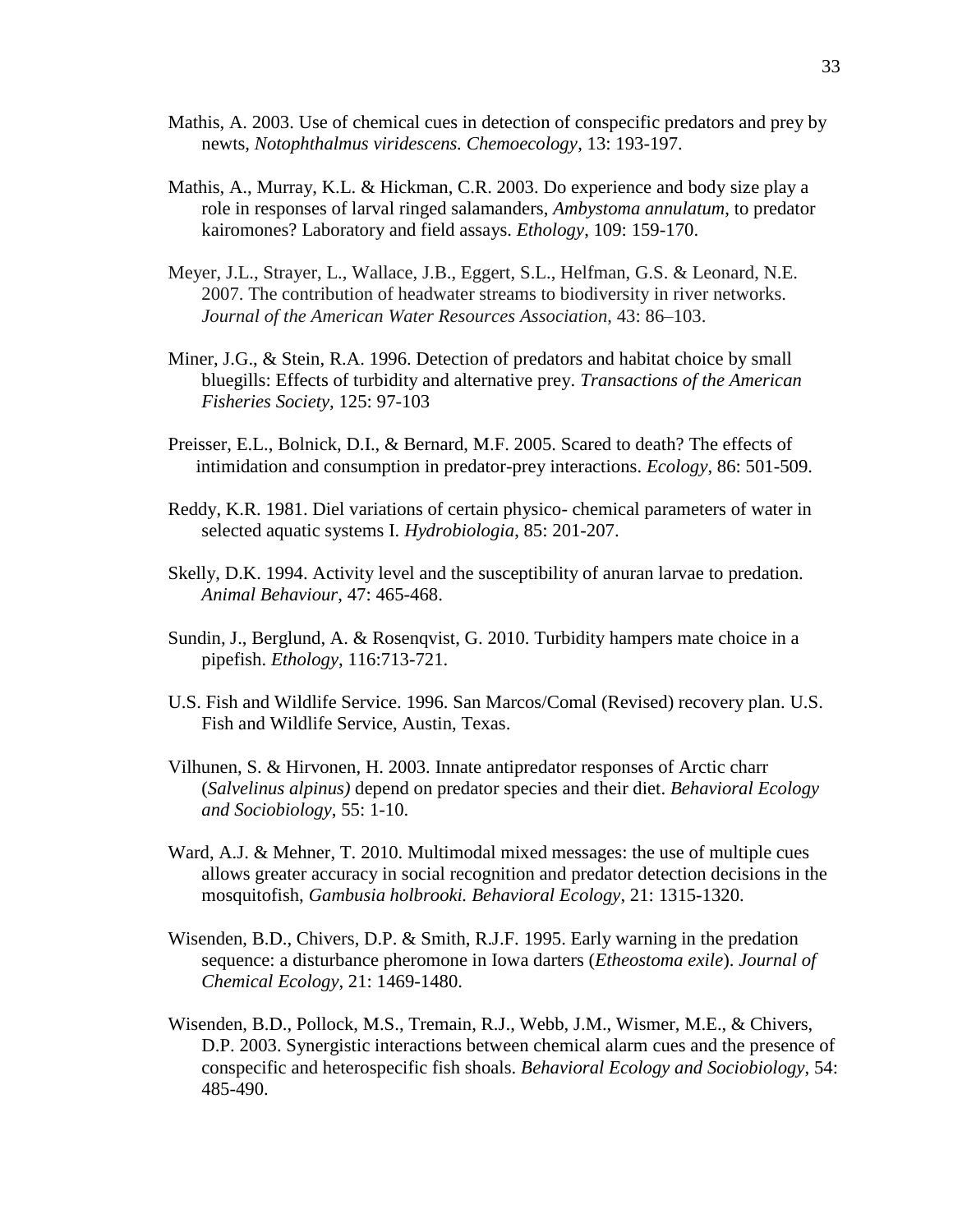Wisenden, B.D. & Stacey, N.E. 2004. Fish semiochemicals and the evolution of communication networks. p. 540-567. In: Animal Communication Networks (McGregor, P.K. ed.) Cambridge University Press.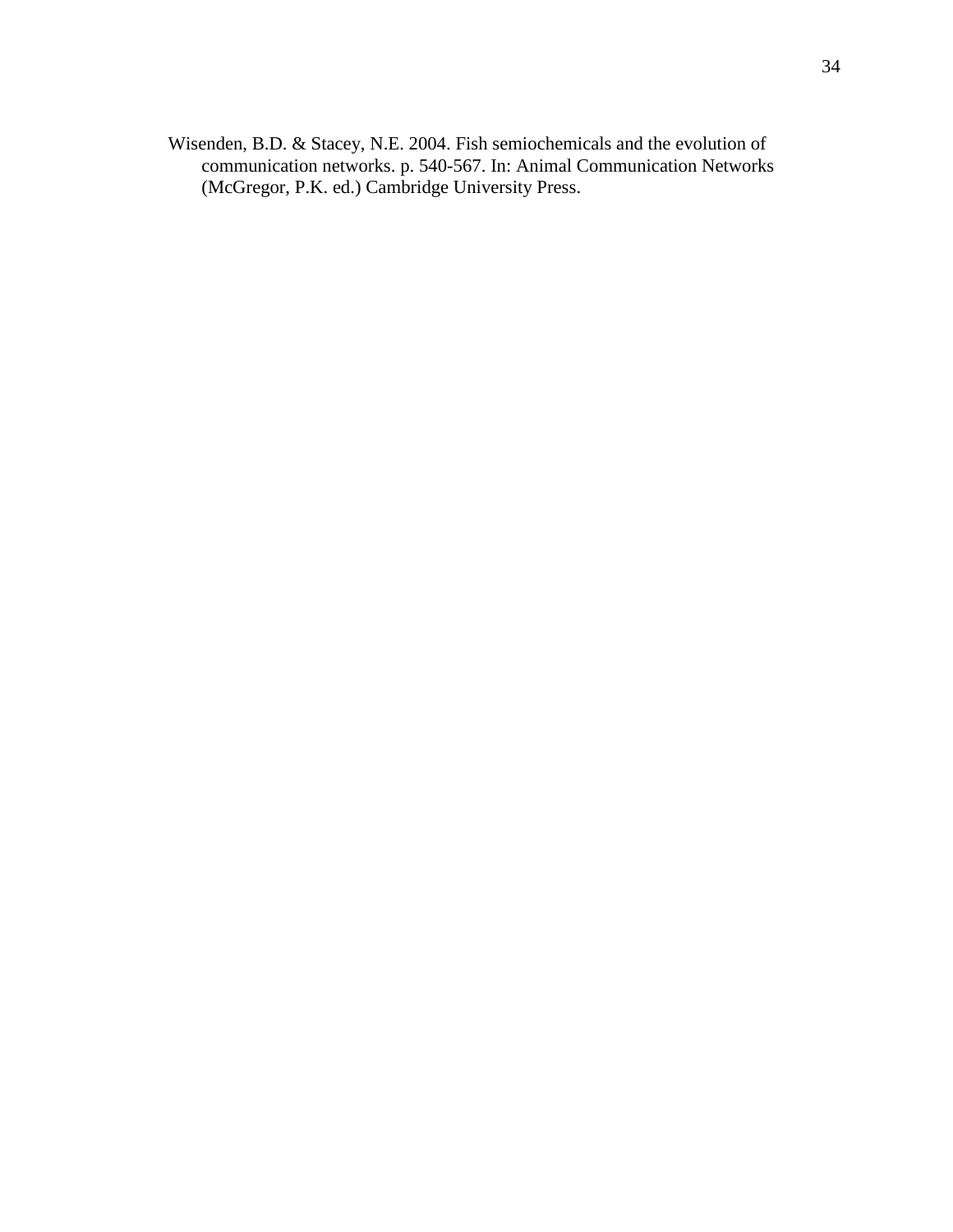#### **CHAPTER III**

# TURBIDITY IMPAIRS FORAGING BEHAVIOR IN THE ENDANGERED FOUNTAIN DARTER (*ETHEOSTOMA FONTICOLA)<sup>2</sup>*

#### Abstract

Turbidity can alter the foraging behavior and success of fish. Therefore, we tested the effects of turbidity on foraging behavior in the U.S. federally endangered fountain darter *Etheostoma fonticola.* Specifically, we examined the affect of elevated turbidity levels on prey consumption, time to initiate foraging, and prey-capture success at four turbidity levels: clear water (<1 Nephelometric Turbidity Units [NTU]),  $\bar{x} = 8.7$ NTU,  $\bar{x} = 23.2$  NTU, and  $\bar{x} = 74.6$  NTU). Our results indicate that elevated turbidity significantly affects prey consumption and time to initiate foraging but not prey-capture success. Prey consumption was significantly reduced and time to initiate foraging lengthened at all turbidity levels other than the clear water control. These data suggest that even a slight elevation in turbidity ( $\bar{x}$  = 8.7 NTU) can significantly impair foraging behavior in *E. fonticola*.

 $\overline{\phantom{a}}$ 

<sup>2</sup> In preparation for submission to *Aquatic Conservation: Marine and Freshwater Ecosytems*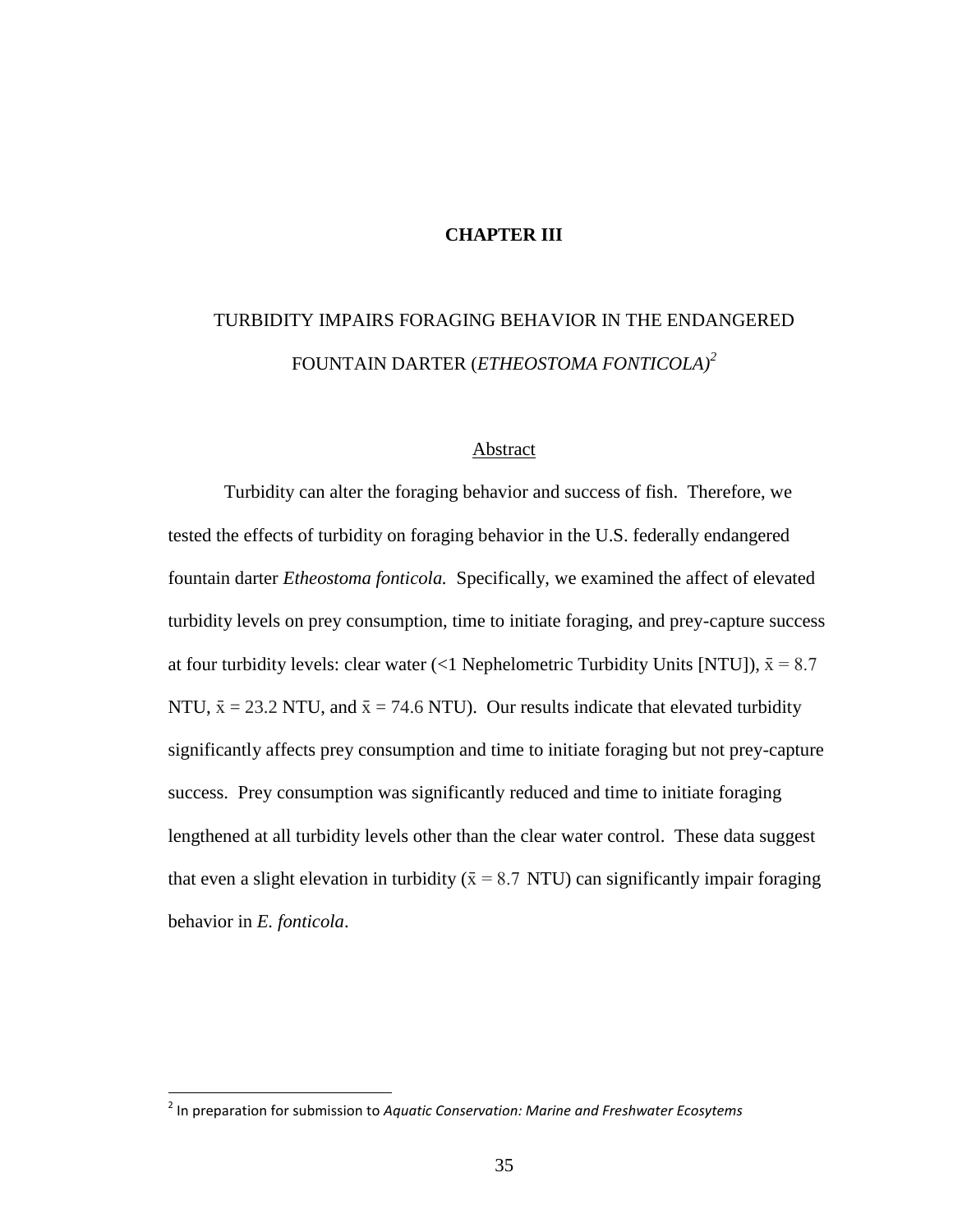#### Introduction

Elevated turbidity levels in freshwater systems resulting from major anthropogenic stressors such as pollution, climate change, and modification of flow pose a significant threat to the conservation of biodiversity (Dudgeon et al. 2005; Xenopoulos et al. 2005; Vörösmarty et al. 2010). Turbidity can modify community structure through benthic smothering and altered rates of photosynthesis (Davies-Colley & Smith 2001), but in addition to these well-studied community level effects turbidity can affect individual survival and reproduction by altering behavior. Turbidity impairs the quality of visual information by reducing the intensity of light and narrowing the light spectrum (Seehausen & van Alphen 1997), which can compromise an animal's ability to forage (Vogel & Beauchamp 1999), select a mate (Seehausen & van Alphen 1997), and respond to a predator (Gregory 1993). These behaviors are essential for long-term population viability, especially for species of conservation concern. Examining the effects of turbidity on animal behavior is important as such studies provide a non-invasive means of assessing the biological effects of anthropogenic environmental change.

Turbidity has been demonstrated to affect foraging behavior primarily through reactive distances and prey-capture success (Sweka & Hartman 2001; Zamor & Grossman 2007; Wellington et al. 2010). However, turbidity can also affect additional aspects of foraging behavior such as prey-searching activity (Meager & Batty 2007), foraging rate (Webster et al. 2007), prey consumption (Bonner & Wilde 2002), environmental refuge (Pekcan-Hekim, et al. 2010), and prey selectivity (Rowe et al. 2003; Carter et al. 2009; Shoup & Wahl 2009). In addition to reduction of caloric intake due to decreased prey consumption, turbidity can result in additional energetically costly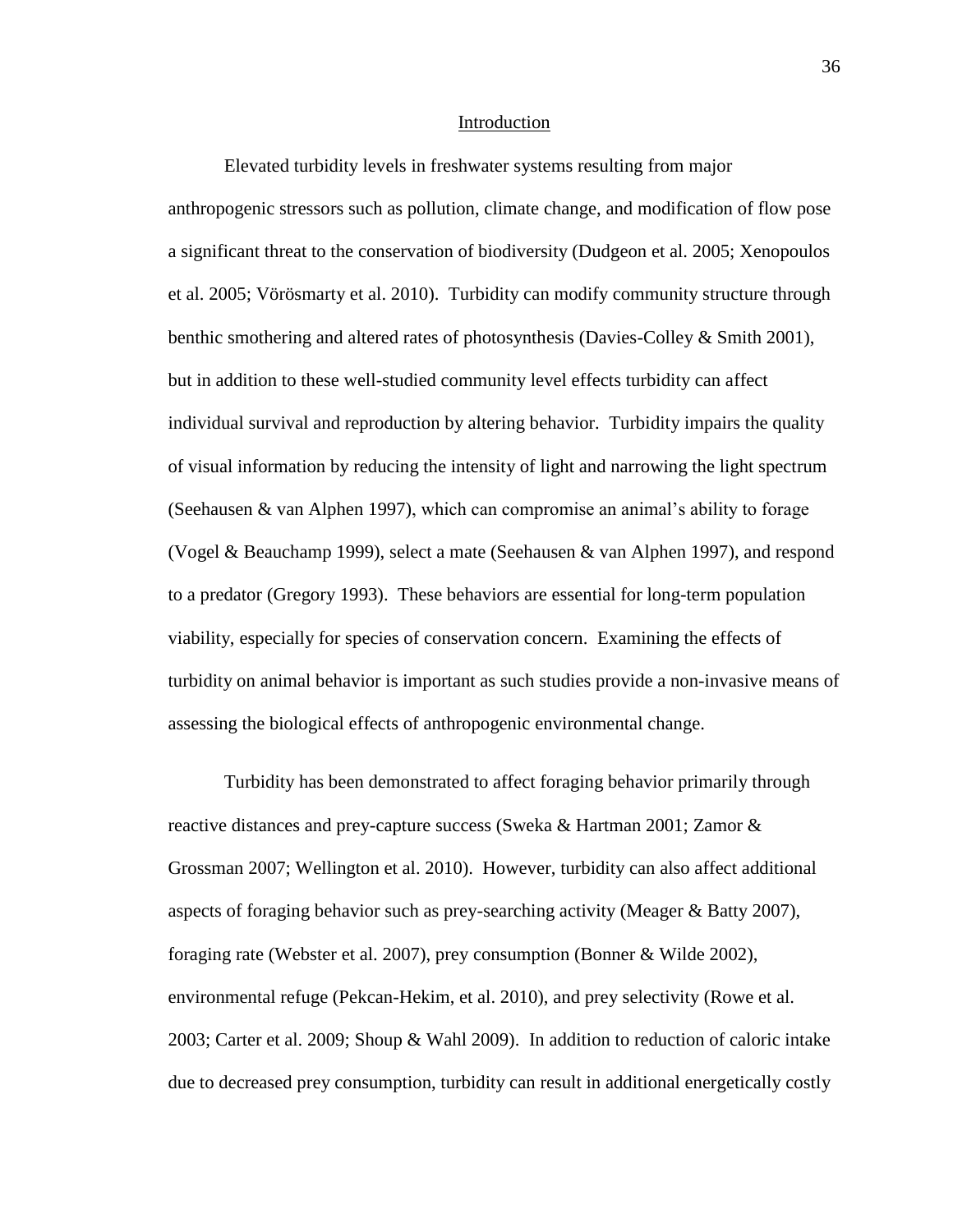effects on predators, such as increased time spent searching for prey and decreased foraging accuracy. Increases in the amount of energy and time devoted to foraging can result in time allocation tradeoffs with other beneficial behaviors such as mating and avoiding predation, potentially further impacting individual fitness (Sih 1992; Ljunggren & Sandström 2007).

The fountain darter, *Etheostoma fonticola,* is a federally endangered species found in the San Marcos and Comal Rivers of central Texas. Many endemic flora and fauna including seven threatened and endangered species coexist in these waters, which are currently subject to numerous anthropogenic threats that affect turbidity levels including pollution, climate change, reduction of flow, and recreational use. Climate change is predicted to exacerbate water shortages in central Texas in the near future (Loaiciga et al. 2000). Recreational use may be an especially significant source of fluctuating turbidity levels in *E. fonticola* habitat. Turbidity levels in 2010 were found to be significantly elevated in the Comal River during periods of heavy recreational use compared to periods of light recreational use (Araujo *in prep*). *Etheostoma fonticola* is associated with clear, spring-fed systems with relatively constant water temperature and moderate flow and has been found to be particularly sensitive to environmental conditions, with reproductive behavior being temperature and flow dependent (Schenck & Whiteside 1977). *Etheostoma fonticola* may be especially vulnerable to the impacts of turbidity as are other fishes traditionally adapted to clear conditions versus species well adapted to turbid conditions (Bonner & Wilde 2002; Grosse et al. 2010; Allen-Ankins et al. 2012). *Etheostoma* are benthic feeders (Vogt & Coon 1990; Greenberg 1991) and *E. fonticola* held in aquaria preferentially feed on moving invertebrates while ignoring static ones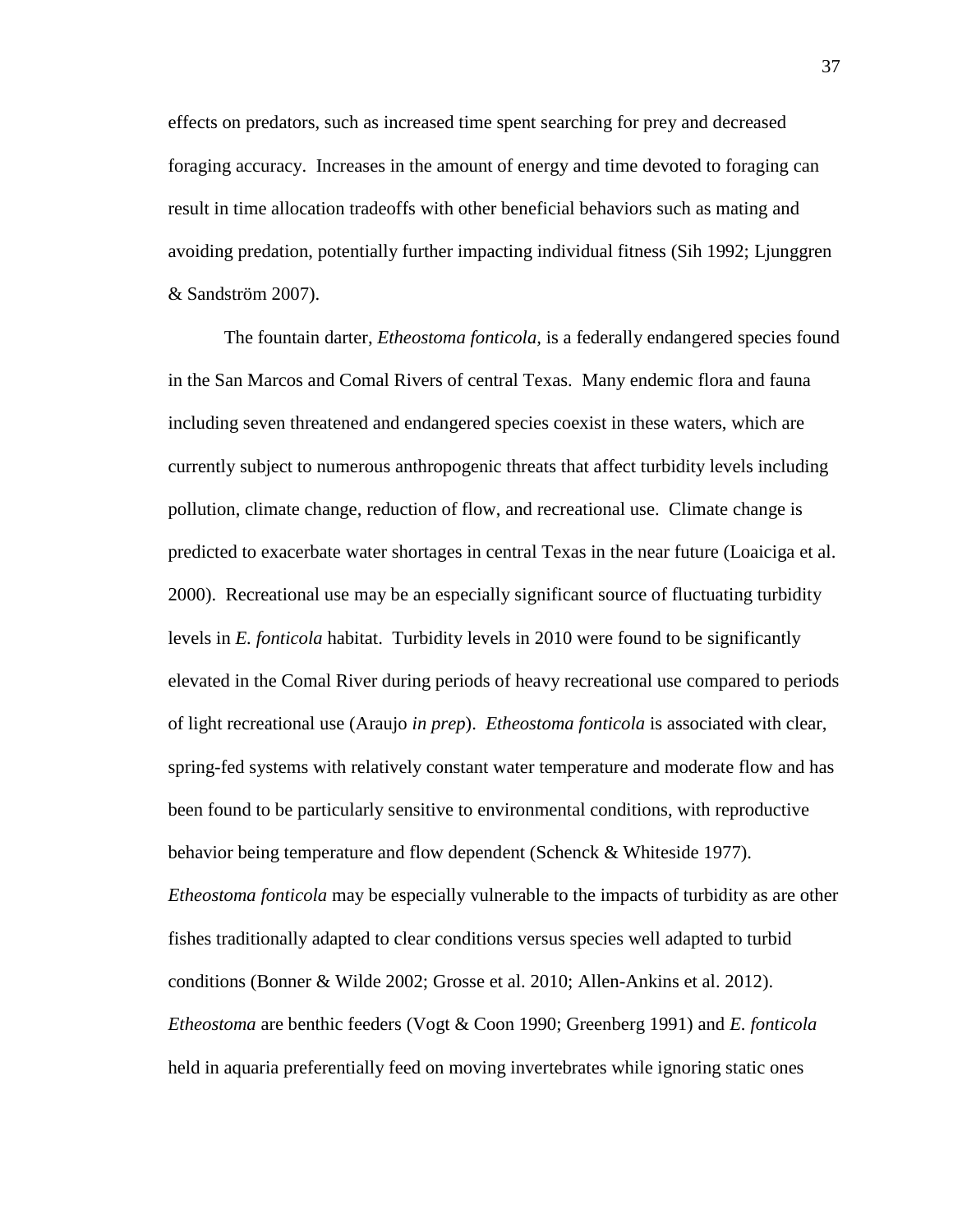(USFWS 1996), which suggests that they rely on visual cues to forage. *Etheostoma fonticola* also requires the combination of visual and chemical information to respond to the threat of predation, implying that vision is likely important in foraging as well (Swanbrow Becker & Gabor, *in prep.*) Given that turbidity degrades the quality of visual information, animals relying on visual as opposed to olfactory signals for foraging may be disproportionally affected by turbidity (Allen-Ankins et al. 2012). Thus, a visual predator adapted to crystal clear headwaters such as *E. fonticola* is an ideal model to test the possible effects of turbidity on foraging and the results of this study have significant conservation implications for this endangered species as well as other aquatic predators.

We investigated the effects of turbidity on prey consumption, time to initiate foraging, and prey-capture success in *E. fonticola.* We tested the predictions that increasing turbidity reduces total prey consumption, lengthens the time to initiate foraging, and reduces the accuracy of prey-capture, thus increasing the number of attempts made at capturing prey.

#### Methods

Experimental trials were conducted at the San Marcos National Fish Hatchery and Technology Center (SMNFTC) in San Marcos, Texas. Fish were hatchery-reared, first generation adult *E. fonticola* and were housed and maintained at SMNFTC in holding tanks with well water  $(23 \degree C)$ . The tanks contained 3 to 4 pieces of polyvinyl chloride pipe and native vegetation to provide the fish with cover. All fish were maintained with a diet of black worms (*Lumbriculus variegatus*), amphipods, and zooplankton fed ad libitum daily.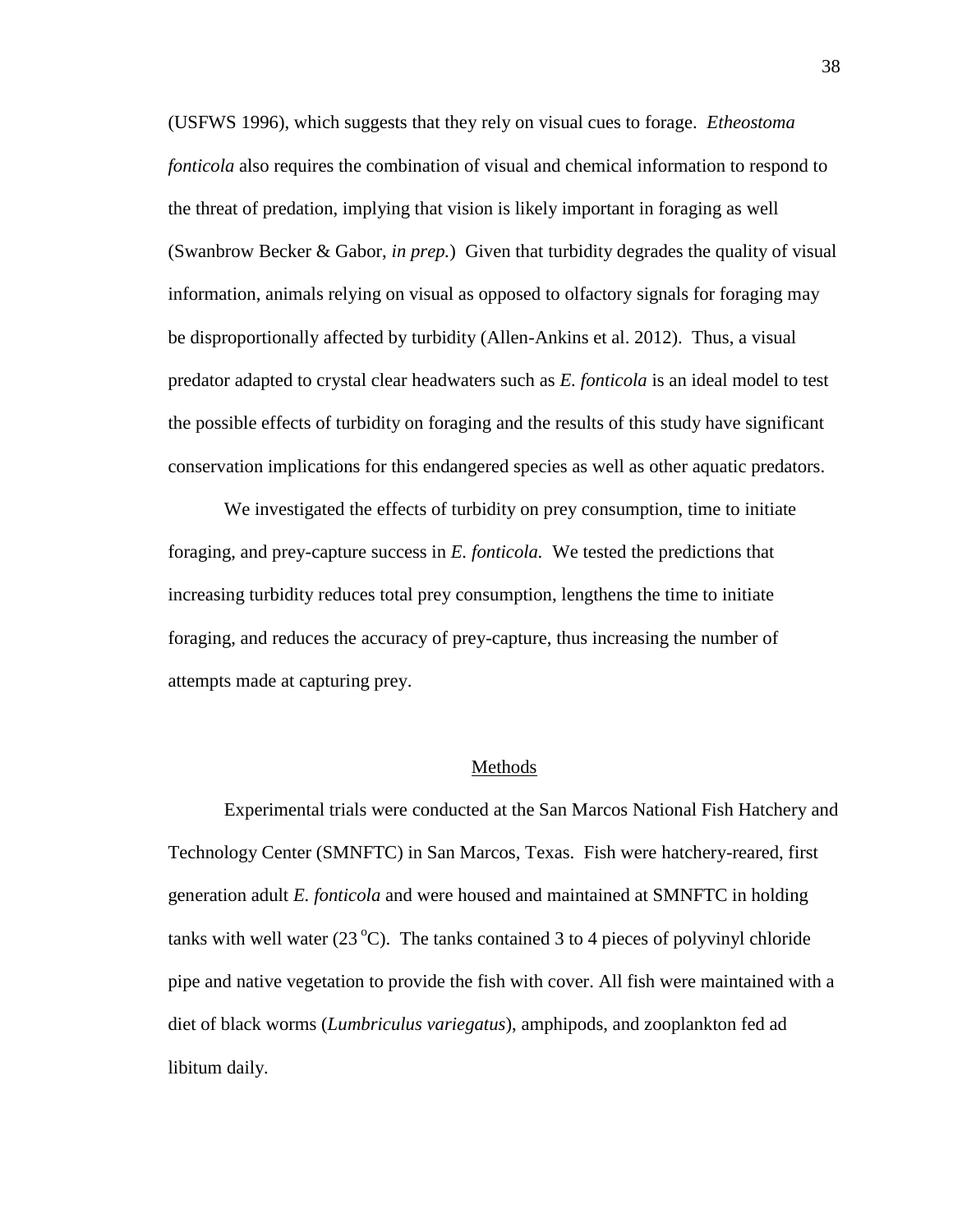We tested the effects of turbidity on prey consumption in *E. fonticola* across four treatments: (1) clear water control (<1 Nephelometric Turbidity Units [NTU]) (n=20), (2)  $\bar{x} = 8.7$  NTU (n=20), (3)  $\bar{x} = 23.2$  NTU (n=20), and (4)  $\bar{x} = 74.6$  NTU (n=20). Herein, treatments will be referred to as  $(1)$  < 1,  $(2)$  8.7,  $(3)$  23.2 and  $(4)$  74.6 NTU. The effects of turbidity on time to initiate foraging and prey-capture success were tested across only three treatments, <1 NTU, 8.7 NTU, and 23.2 NTU as elevated turbidity levels at 74.6 NTU seriously impaired the ability to accurately observe fish during trials. These turbidity levels were chosen in order to maintain consistency with the relatively low levels naturally occurring in *E. fonticola* habitat (0-20 NTU), along with the higher levels of turbidity consistent with temporary events such as heavy recreational use and rainfall (Saunders et al. 2001). We used black worms (*Lumbriculus variegatus*) as prey because they were consistently fed to the test fish, which eliminated any potential effects of learning and they are large enough to easily quantify.

Our experimental set-up consisted of eight, 9.5-liter glass aquaria with a fine gravel substrate. We wrapped tanks in black plastic with the exception of the frontfacing side to minimize disturbance to the fish and block light penetration. The frontfacing side was covered with one-way tinting to minimize disturbance and light penetration while still allowing observations. We randomized the location of specific aquaria and used hydrogen peroxide and water to clean aquaria between trials. We created turbidity during trials by adding commercially purchased bentonite (Sturgis Rock Solid Solutions) to well water and stirring vigorously while using an aerator to maintain suspension throughout the duration of trials. Turbidity levels were measured at the end of each trial using a calibrated turbidity meter (Hach Model 2100 N Laboratory Turbidity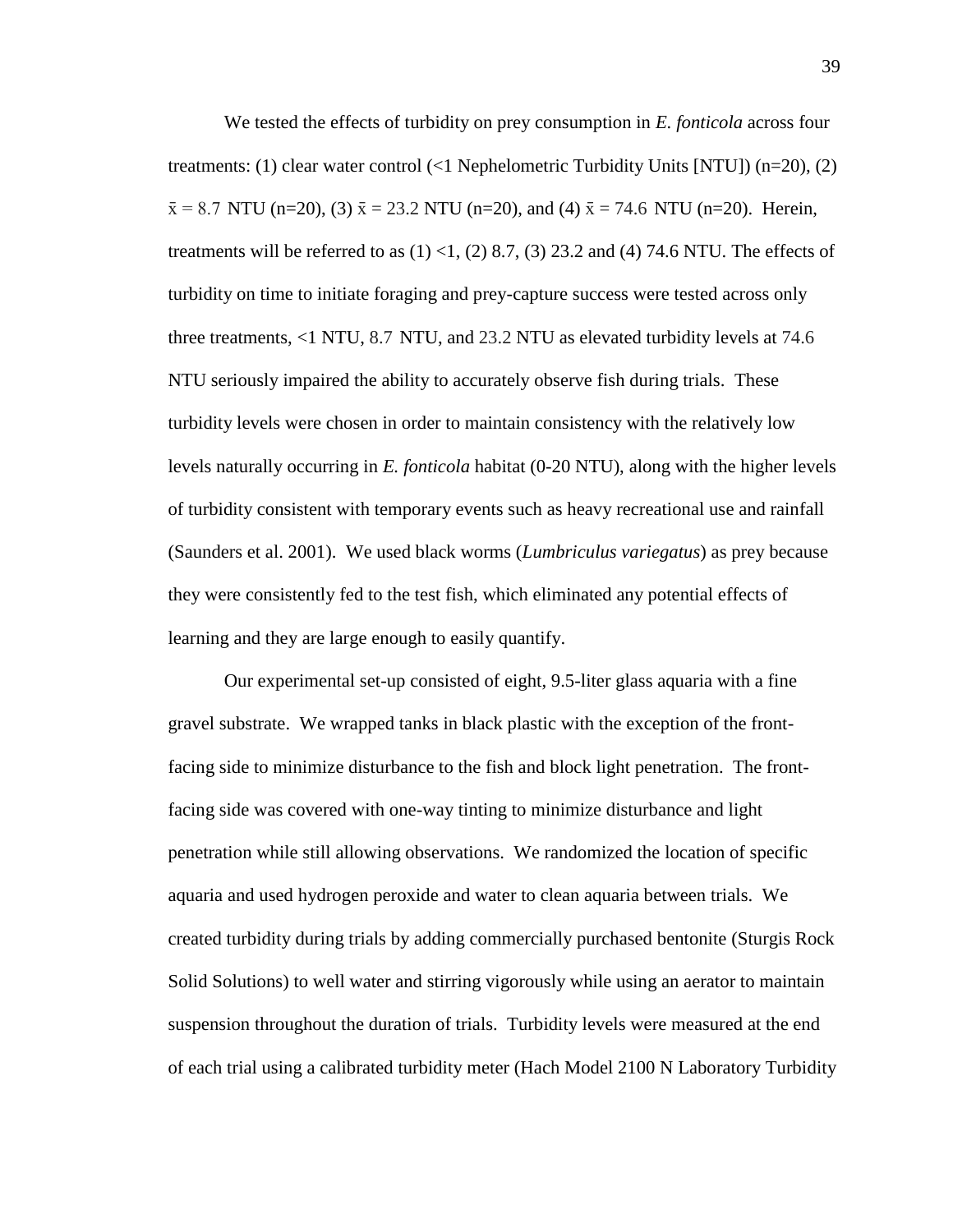Meter). Precise turbidity levels at each trial fell into four ranges:  $< 1$  NTU,  $5 - 10$  NTU  $(\bar{x} = 8.7), 20 - 30$  NTU ( $\bar{x} = 23.2$ ), and 60 - 80 NTU ( $\bar{x} = 74.6$ ).

To initiate testing, we randomly assigned a turbidity treatment and placed two haphazardly selected subject fish of the same sex into a drip-flow testing aquaria with well water. We randomly selected one fish as the focal individual for each trial. Each fish pair included one large and one small fish (with the large fish chosen as the focal individual half of the time), of the same sex, to aid identification of the focal individual during feeding trials. We used two fish in each trial as foraging in *E. fonticola* typically occurs in proximity to other individuals and isolated fish do not acclimate well to testing aquaria. After a 48-h habituation period without food, we added the appropriate amount of bentonite depending on turbidity treatment. The fish were then acclimated for an additional 10-min habituation period before a feeding trial was initiated. We began each 10-min focal trial by adding ten live prey items cut to standard length to the same location in the testing tank. The trial was initiated immediately after food was added to the tank. During the trial, we observed and recorded the time to initiate foraging and prey-capture success as the number of strikes made at prey by the focal individual per prey items consumed by that individual. At the end of the feeding trial, we counted remaining prey items to quantify total prey consumption. Ample food was added to the tank so that numerous prey items always remained at the end of the trial. All three response variables analyzed met the assumptions required for parametric tests after being transformed. We added one constant to the original value in order to eliminate zeros and then took the log for prey consumption and prey-capture success. The log of the original value was used for time to initiate foraging. Data were analyzed using ANOVA and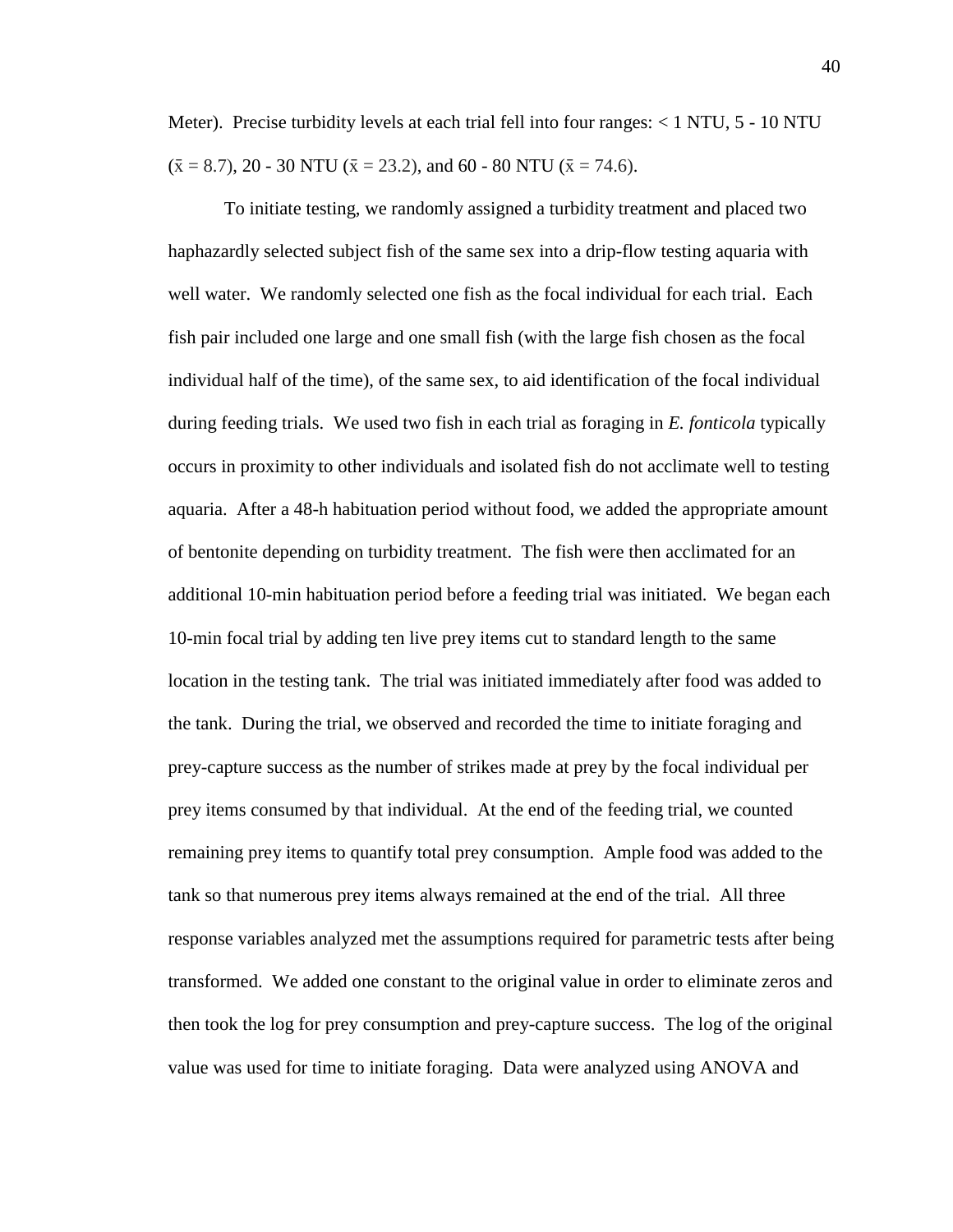Tukey's Honest Significant Difference (HSD) test to assess differences among turbidity levels. All analyses were carried out using JMP 9 software (SAS Institute Inc., SAS Campus Drive, Building S, Cary, NC, 27513, USA).

#### **Results**

Total prey consumption was significantly affected by turbidity level (ANOVA:  $F_{3,76}=14.34, P<0.0001$ ). All three turbidity treatments resulted in significantly less prey consumption when compared to the control (Tukey's HSD: *P*'s < 0.05). Prey consumption was similar among all the turbidity treatments (Figure 1a; Table 1).

Time to initiate foraging was significantly affected by turbidity level (ANOVA:  $F_{2,43}=4.44$ ,  $P=0.02$ ). Darters initiated foraging in a significantly shorter amount of time in the control treatment than at 23.2 NTU. Time to first feeding did not significantly differ between the control and the lower turbidity level measured or between the two turbidity treatments (Tukey's HSD; Figure 1b; Table 2).

There was not a significant difference in the number of strikes made per prey items consumed (prey-capture success) among any turbidity treatment or control (ANOVA:  $F_{2,45}$ =0.259, *P* = 0.772; Figure 1c).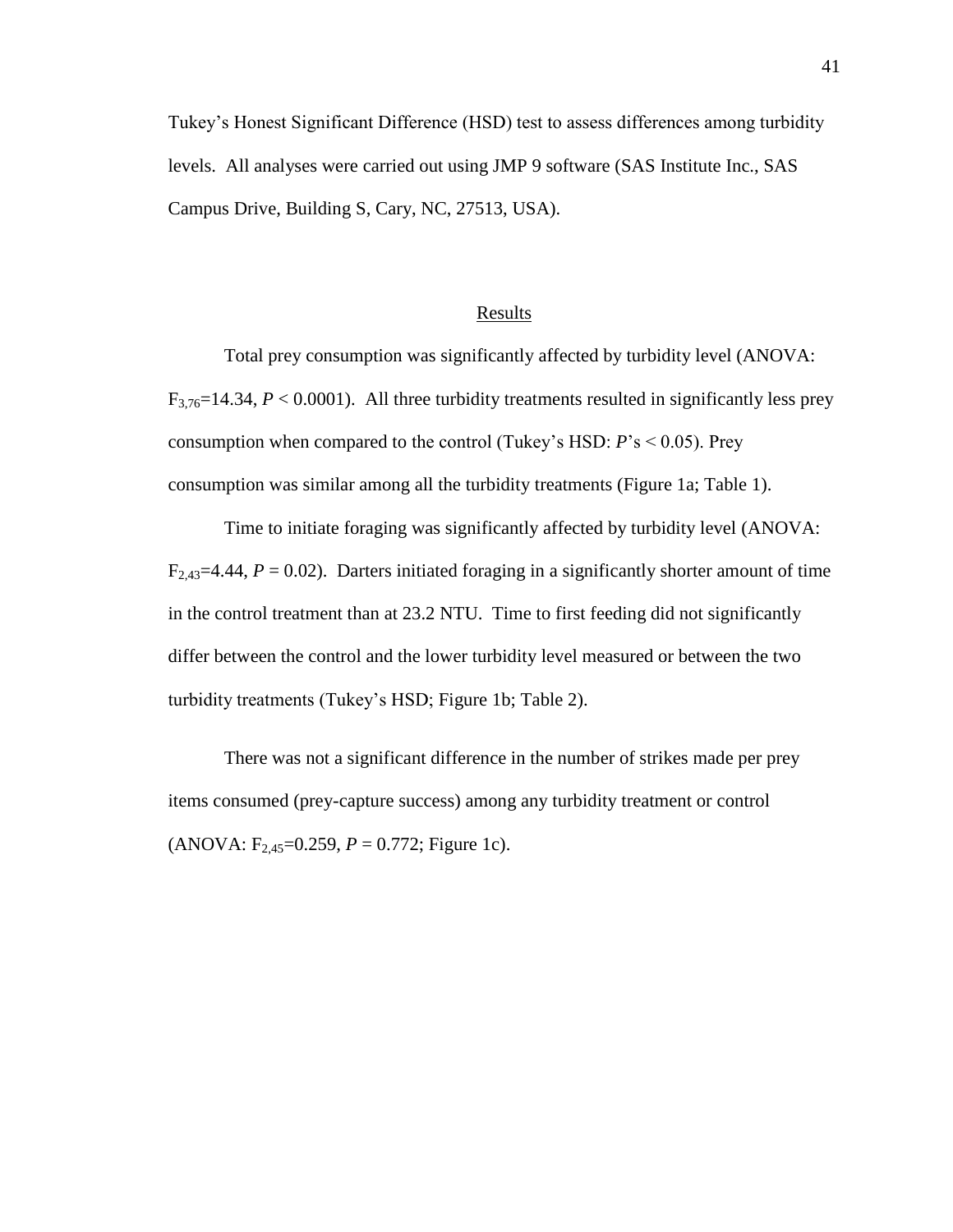| Turbidity (NTUs)<br>Contrasts | $P-value$ |
|-------------------------------|-----------|
| $<$ 1 & 8.7                   | 0.0011    |
| $<$ 1 & 23.2                  | < 0.0001  |
| $<$ 1 & 74.6                  | < 0.0001  |
| 8.7 & 23.2                    | 0.116     |
| 8.7 & 74.6                    | 0.061     |
| 23.2 & 74.6                   | 0.611     |

Table 1. Water turbidity levels used to examine fountain darter prey consumption (Tukey's HSD). Bold values indicate a significant difference  $(P < 0.05)$  between contrasts.

Table 2. Treatment comparisons for time to initiate foraging (Tukey's HSD). Bold values indicate a significant difference ( $P < 0.05$ ).

| <b>Turbidity Treatment</b><br>Comparison (NTUs) | P-value |
|-------------------------------------------------|---------|
| $<$ 1 & 8.7                                     | 0.059   |
| <1 & 23.2                                       | 0.028   |
| 8.7 & 23.2                                      | 0.949   |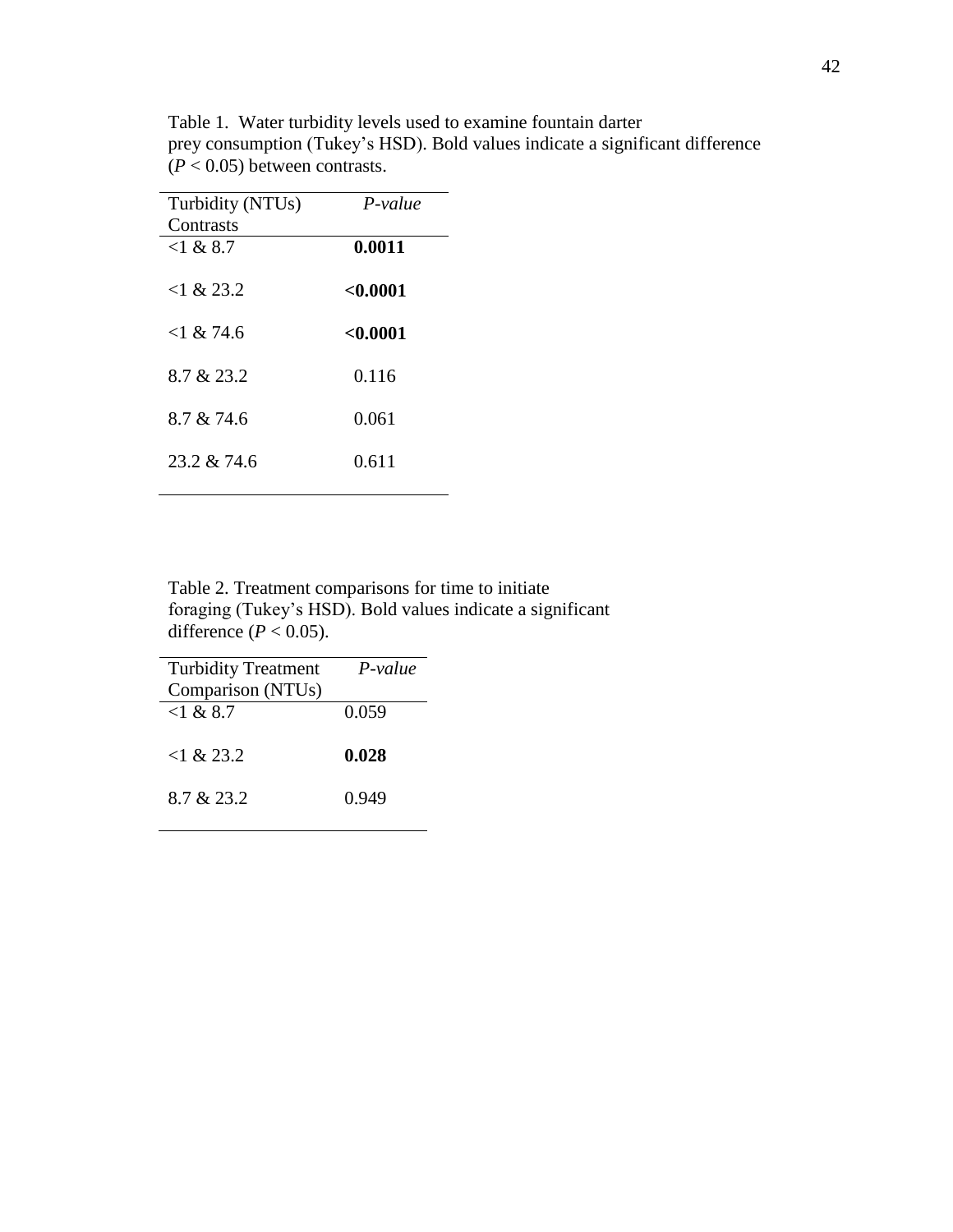

Figure 3. Mean  $\pm$  1 SE for: (a) number of prey items consumed, (b) time to initiate foraging, and (c) number of strikes made per prey items consumed at each turbidity level (NTU). Bold numbers on bars are the number of fish tested at each turbidity level, different letters represent significant differences among treatment groups (*P* < 0.05).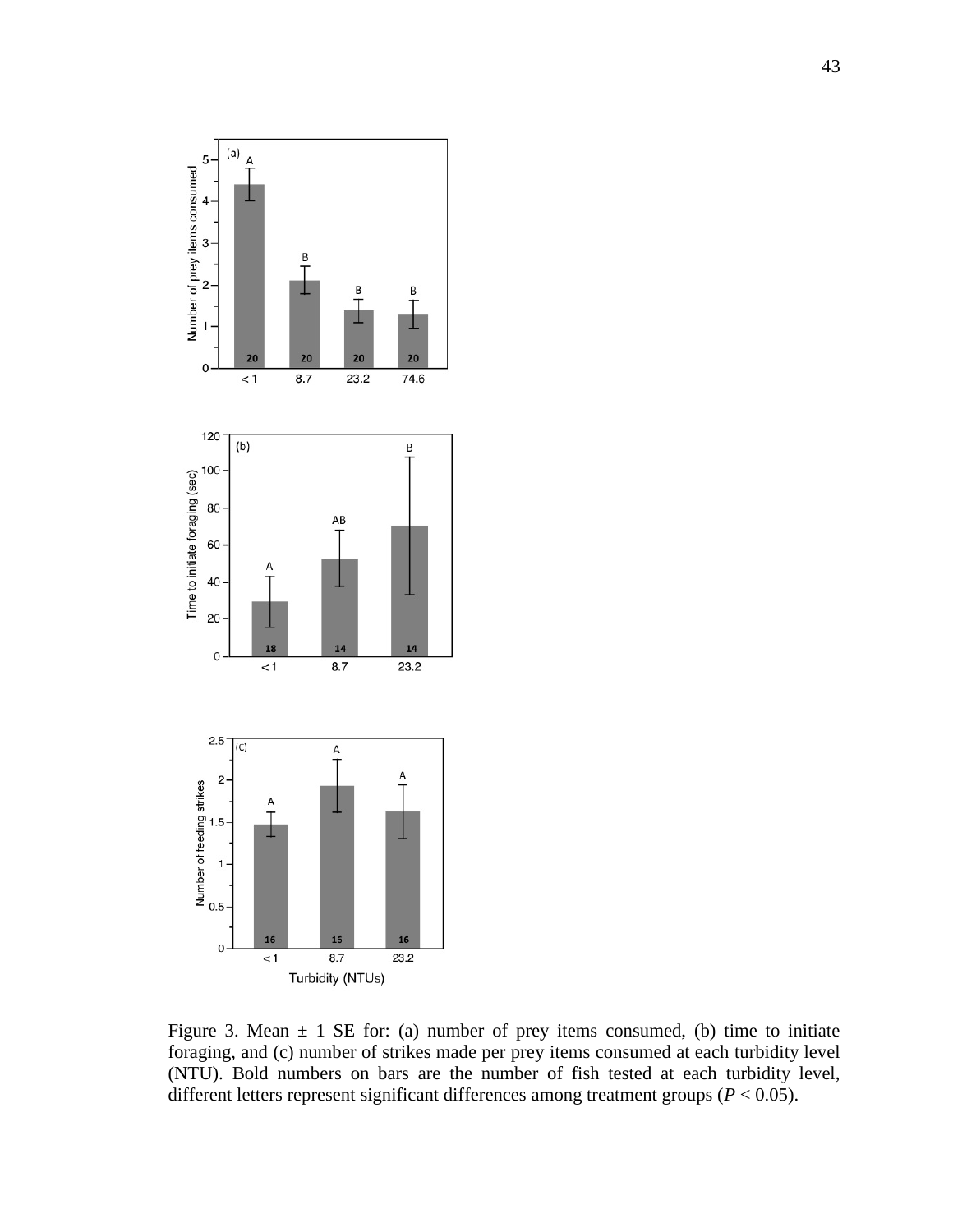#### Discussion

This study demonstrates that rising turbidity significantly affects total prey consumption and time to initiate foraging, but not prey-capture success. *Etheostoma fonticola* consumed significantly more prey items in clear water than when subjected to increased turbidity levels (Figure 1a). Prey consumption dropped significantly even at the lowest turbidity level, 8.7 NTU. This suggests that even a slight increase in turbidity reduces foraging in *E. fonticola*. Similar findings of low levels of turbidity affecting foraging behavior in fishes have been documented previously (8-10 NTUs: Zamor & Grossman 2007) although much of the literature reports effects at far higher turbidity levels (e.g. 810 NTUs: Gregory & Northcote 1993; 320 NTUs: Rowe et al. 2003). The turbidity levels tested in this study are consistent with those found in *E. fonticola*'s natural range, with 7.5 NTUs being typical of daily turbidity readings during high recreation summer months (Araujo, *in prep*). In our study, foraging declined sharply at the lowest level of turbidity rather than gradually decreasing across the three turbidity levels tested. As such, it appears that *E. fonticola* has a low-threshold for turbidity tolerance and once crossed, prey consumption is greatly reduced.

Time to initiate foraging increased as turbidity increased. Although time to initiate foraging was slowed by the lowest turbidity level treatment, this difference was not significant. However, time to initiate foraging at the higher turbidity level recorded (23.2 NTUs) differed significantly from the control, with no differences between turbidity treatments detected. Time to initiate foraging was not recorded at the highest turbidity level included in our study, 74.6 NTUs as poor visibility in the testing tank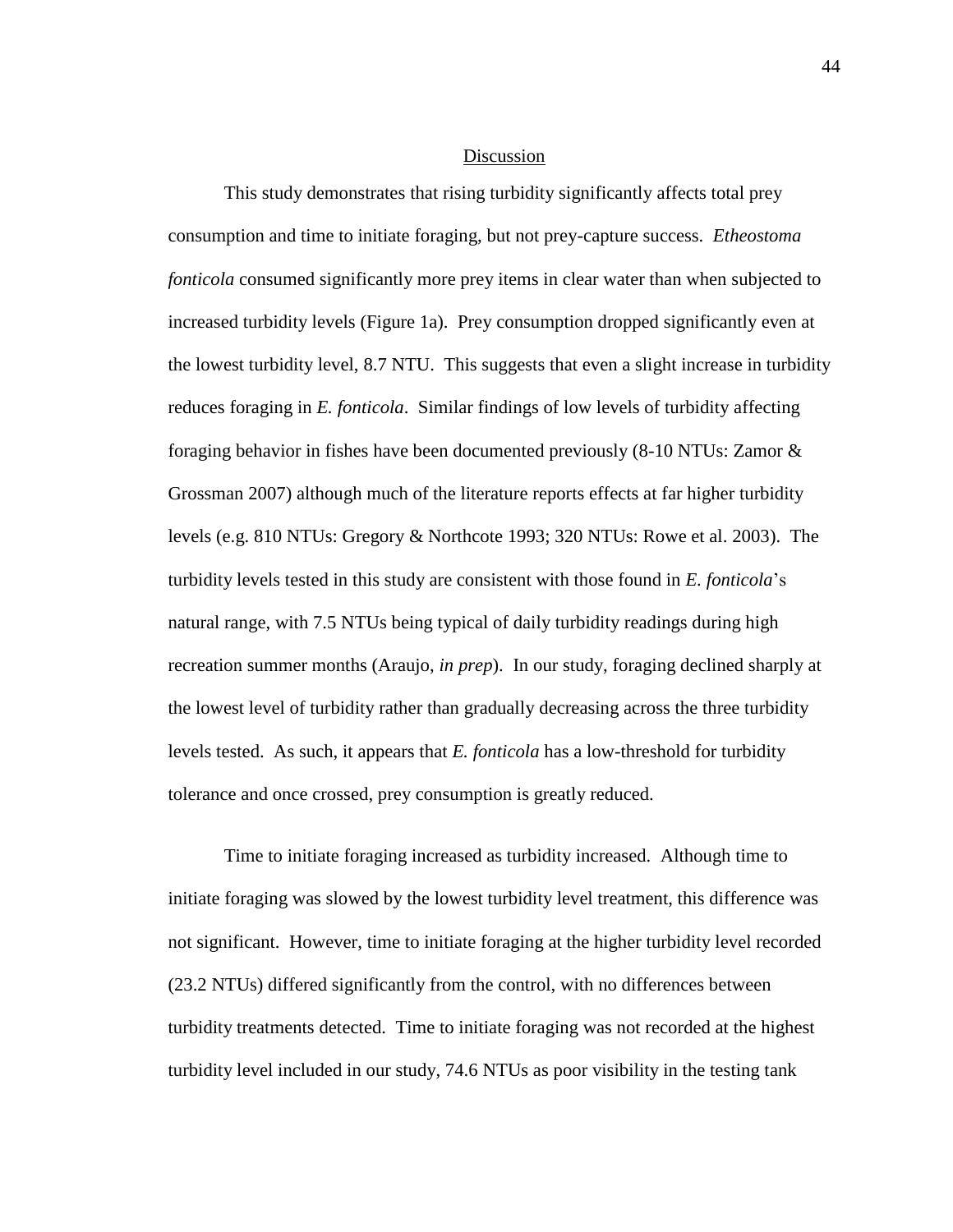impaired our ability to observe fish. Thus, it appears that *E. fonticola* only significantly delays initiating foraging at slightly higher turbidity levels in contrast to prey consumption, which dropped sharply in the lowest turbidity level included in our study. A lengthened time to initiate foraging in turbid conditions implies additional time spent searching for prey. This result is important as additional time devoted to foraging is energetically costly and inevitably results in a trade-off with time allocated for other beneficial behaviors such as mating (Sih 1992). As a higher turbidity level was required to produce a delay in initiating foraging as opposed to prey consumption, it is possible that *E. fonticola* is able to maintain foraging efficiency at very low levels of turbidity although consumption is reduced. However, slightly higher turbidity levels (i.e. 23.2 NTUs) may result in lower efficiency (additional time spent searching for prey), in turn resulting in greater energetic cost to the animal than reduced consumption alone.

Turbidity did not affect prey-capture success in our study. The number of strikes made per total number of prey items consumed did not differ between the control and either turbidity level tested (data were not recorded at the highest level due to poor visibility). We hypothesize that *E. fonticola* was able to accurately forage once prey was detected. Thus, elevated turbidity levels may have produced an all or nothing response by impairing foraging, resulting in lower prey consumption and slower time to initiate foraging, but if prey was detected, accuracy of foraging was not affected. For example, Sweka & Hartman (2003) found that elevated turbidity significantly reduced the probability of reacting to a prey item in smallmouth bass, *Micropterus dolomieu*, but did not affect prey-capture success following a reaction. Also, the precise mechanisms controlling prey-capture success are not well understood. This is partially due to the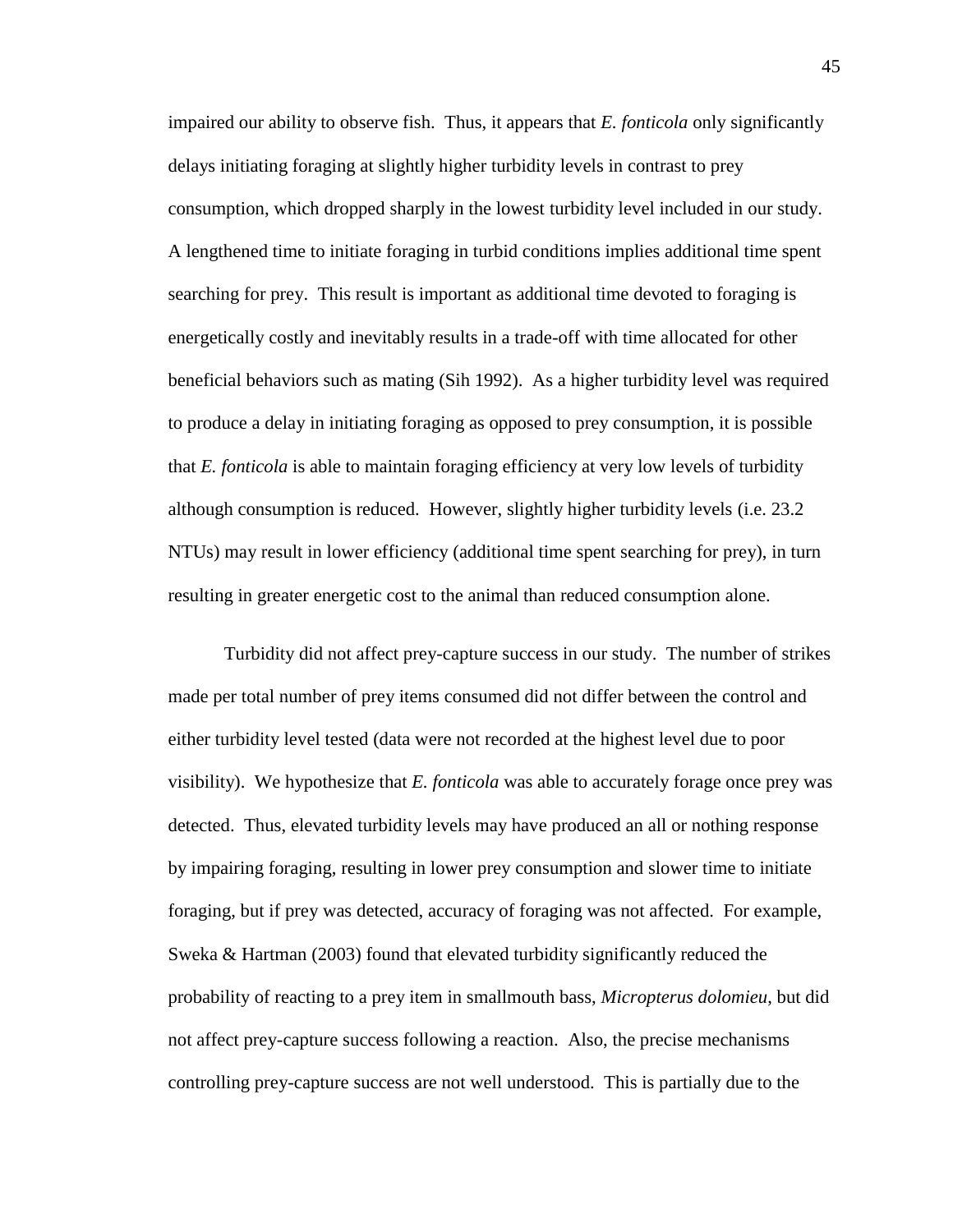variation in methodologies used by researchers in measuring prey-capture success. For example, prey consumption rate (Rowe et al. 2003), probability of detection (Sweka & Hartman 2001), and percentages of prey consumed (Zamor & Grossman 2007) have all been used to quantify prey-capture success. We attempted to pinpoint accuracy by measuring strikes made per prey consumed, but it is possible that another method of quantifying prey capture success would have yielded different results.

Interestingly, increased turbidity also resulted in a significant drop in the number of fish foraging. In the control treatment, 100% of fish tested initiated foraging and consumed at least one prey item. In the following two turbidity levels tested (8.7 and 23.2 NTU), only 80% of fish tested engaged in foraging during the 10-min trial, with only 70% foraging at the highest turbidity level (74.6 NTU). This pattern of a steep initial decline at the lowest turbidity level tested (8.7 NTU) remaining constant through the highest turbidity level tested (74.6 NTU) is similar to the pattern observed for prey consumption. There are multiple possible hypotheses for these results. First, given the exceptionally low turbidity levels typical of *E. fonticola* habitat and the effects of low turbidity levels detected in previous studies (Zamor  $\&$  Grossman 2007), it is possible that this species is highly intolerant of turbidity and thus foraging behavior is affected at extremely low levels. However, it is also possible that these effects are a result of the non-visual impacts of turbidity (i.e. adding suspended sediment to the water). Suspended solids can alter chemical properties in the water in ways that either enhance (Reddy 1981) or degrade (Engström-Öst & Candolin 2007) chemical signals and can cause a physiological response in the form of gill trauma (Berg 1982). Given that turbidity is in fact caused by suspended sediment however, non-visual effects at such low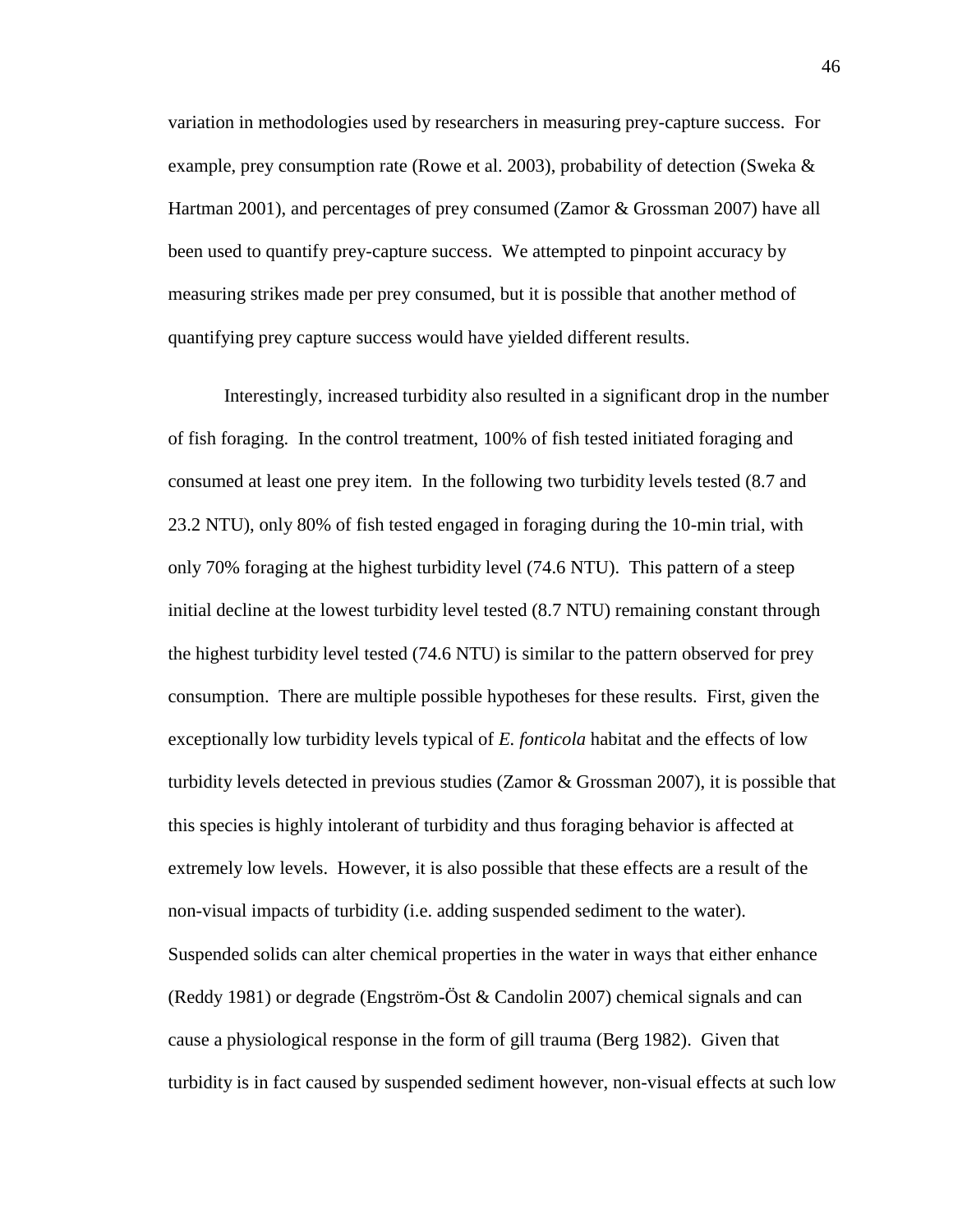levels of turbidity are still an important finding. Alternatively, the effects documented at such low turbidity levels in this study could be a result of using hatchery-reared fish as compared to wild caught fish, which have different learning experiences. Fish in general are able to learn and foraging is a well-documented area in which learning occurs (Warburton 2003). Wild fish, even those occurring in such naturally clear waters as *E. fonticola*, are naturally subjected to fluctuating turbidity levels to at least some extent. The fish used in our study however, had never been exposed to any form of turbidity. Therefore, if learning plays a role in how wild *E. fonticola* respond to turbidity while foraging, then the effects detected in our study may be greater than those predicted for wild fish.

The decrease in prey consumption and increase in time to initiate foraging in turbid conditions detected in our study indicates that *E. fonticola* loses some ability to detect prey even at very low turbidity levels. The biological implications of decreased prey consumption, increased time spent searching for prey, and fewer individuals engaging in foraging are concerning as it is likely that *E. fonticola* is devoting greater amounts of energy to foraging, thus reducing energy available for other behaviors essential for fitness (Sih 1992). As turbidity has been demonstrated to affect other behaviors such as predator avoidance (Gregory 1993) and mating (Seehausen & van Alphen 1997) as well, the biological implications for *E. fonticola* are not necessarily confined to foraging alone. If increased turbidity is also increasing the energy necessary for successful reproduction or predator avoidance, the effects on fitness could be far more significant than if only foraging is considered. Additional studies exploring these hypotheses would be of interest.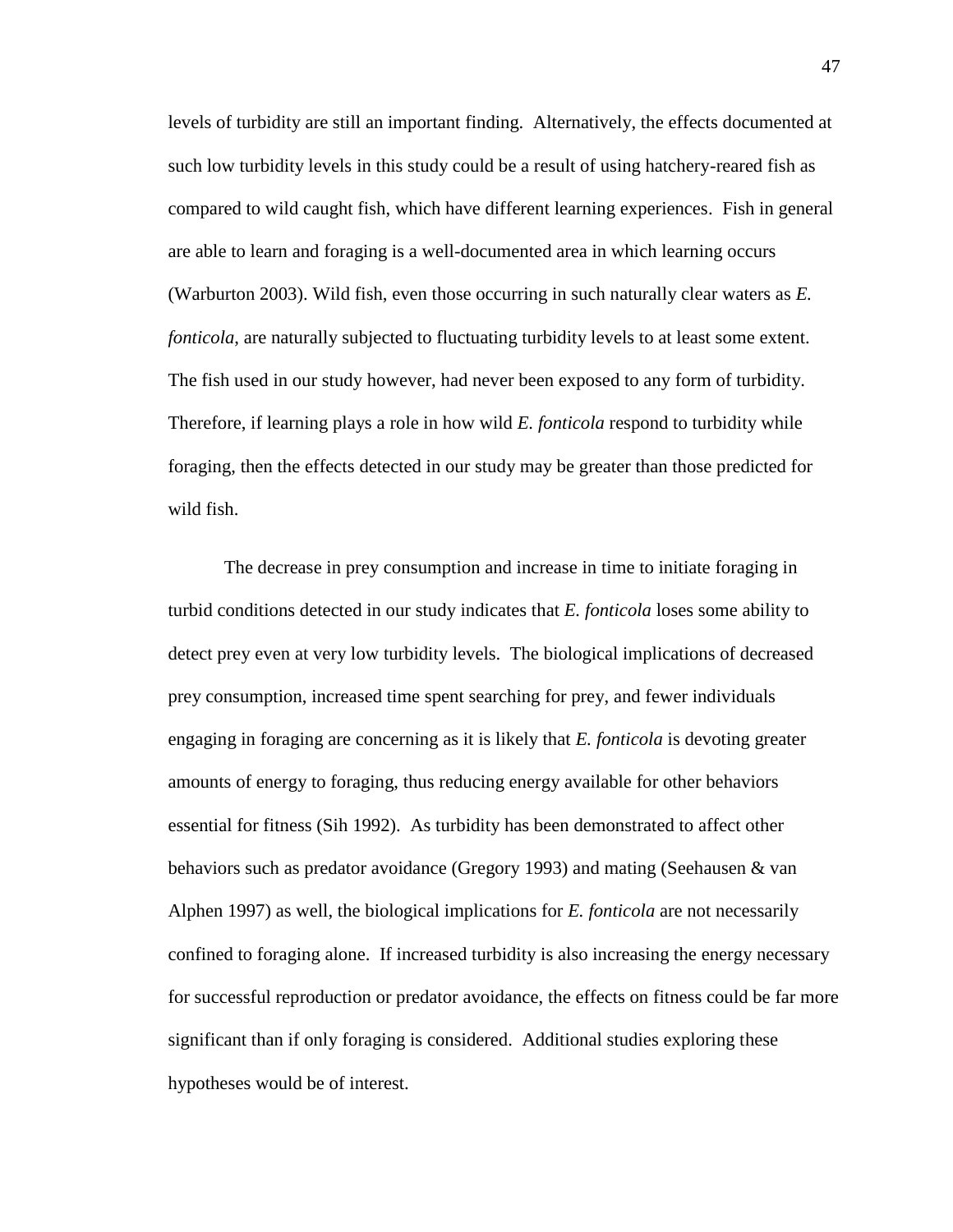The conservation implications of this study are important as the San Marcos and Comal Rivers are currently facing a number of anthropogenic threats that are linked to rising turbidity levels. Turbidity levels in this system are traditionally low, ranging from 0.26 to 5.76 NTU at the headwaters up to 18 NTU downriver (Saunders et al. 2001), where 20 NTU is considered a threshold for low turbidity streams (USEPA 1999). However, even low turbidity levels in our experiment (8.7 NTU) significantly reduced prey consumption in our study. Also, heavy recreational use during the summer months and increasingly severe storm events due to climate change can cause these levels to far exceed such thresholds. Previous studies have indicated that the behavioral effects of rising turbidity may be especially significant for species not adapted to habitats traditionally associated with high turbidity (Bonner & Wilde 2002; Grosse et al. 2010; Allen-Ankins et al. 2012) such as the fountain darter. These implications are therefore important not only in the San Marcos and Comal Rivers but may also have relevance for freshwater systems worldwide, especially for species traditionally adapted to low turbidity conditions, as major anthropogenic stressors associated with rising turbidity such as runoff and modification of river flow are occurring on a global scale.

#### Acknowledgements

We thank T. Bonner for helpful advice and insight on experimental design, logistics, and statistical analysis. Additionally, we thank members of the GASP Lab for helpful commentary on this manuscript. This experiment was approved by Texas State University-San Marcos IACUC (#1115\_1101\_150).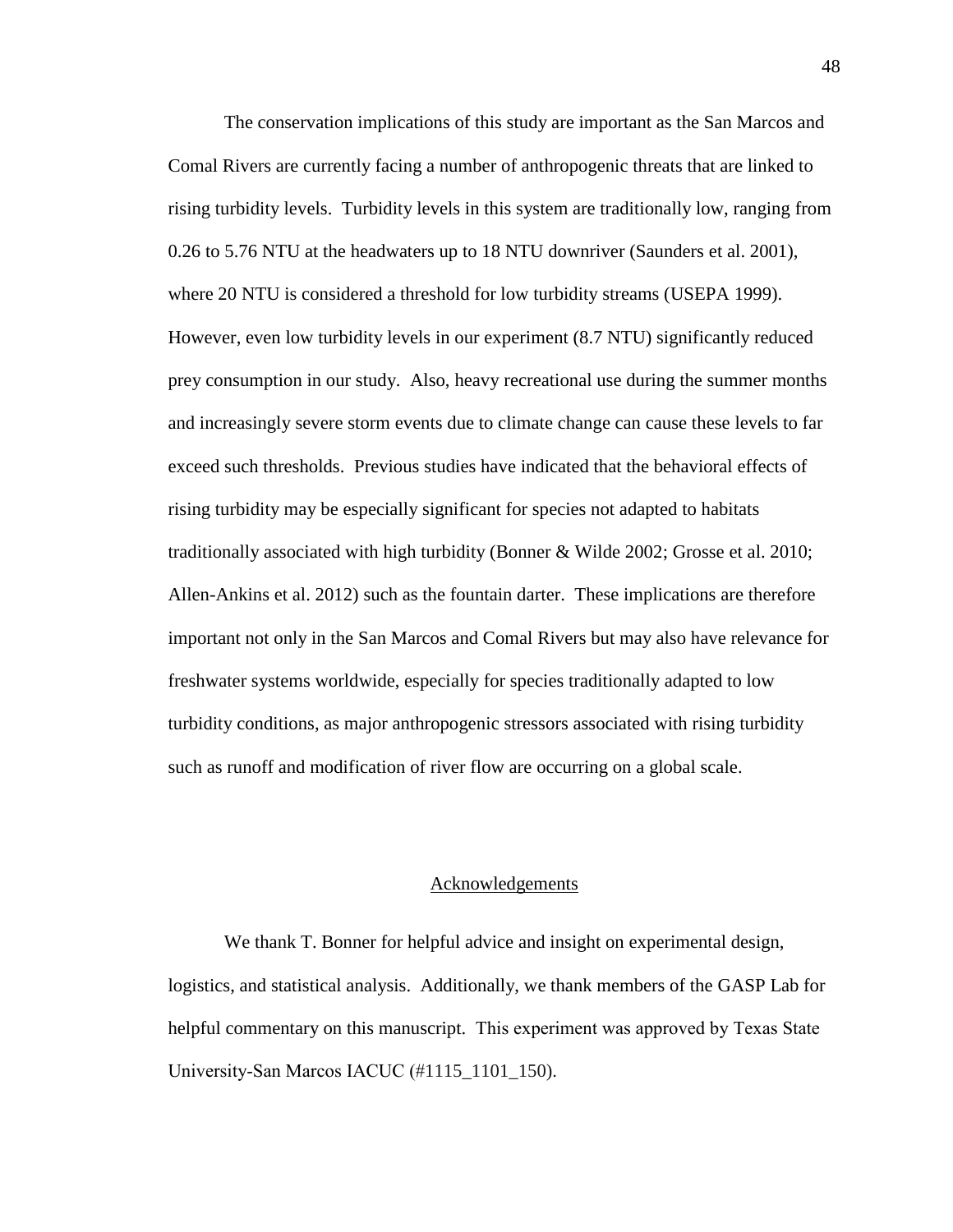#### Literature Cited

- Allen-Ankins, S., Stoffels, R.J., Pridmore, P.A. & Vogel, M.T. 2012. The effects of turbidity, prey density and environmental complexity on the feeding of juvenile Murray cod, *Maccullochella peelii*. *Journal of Fish Biology,* 80: 195-206.
- Berg, L. 1982. The effect of exposure to short-term pulses of suspended sediment on the behavior of juvenile salmonids. P. 177-196 in G.F. Hartman et al. [eds.] Proceedings of the Carnation Creek workshop: a ten-year review. Department of Fisheries and Oceans, Pacific Biological Station, Nanaimo, Canada.
- Bonner, T.H. & Wilde, G.R. 2002. Effects of turbidity on prey consumption by prairie stream fishes. *Transactions of the American Fisheries Society*, 131: 1203-1208.
- Carter, M.W., Shoup, D.E., Dettmers, J.M. & Wahl, D.H. 2009. Effects of turbidity and cover on prey selectivity of adult smallmouth bass. *Transactions of the American Fisheries Society*, 139: 353-361.
- Engström-Öst, J. & Candolin, U. 2007. Human-induced water turbidity alters selection on sexual displays in sticklebacks. *Behavioral Ecology,* 18: 393-398.
- Greenberg, L.A. 1991. Habitat use and feeding behavior of thirteen species of benthic stream fishes. *Environmental Biology of Fishes*, 31: 389-401.
- Gregory, R.S. 1993. Effect of turbidity on the predator avoidance behaviour of juvenile chinook salmon (*Oncorhynchus tshawytscha*). *Canadian Journal of Fisheries and Aquatic Sciences*, 50: 241-246.
- Gregory, R.S. & Northcote, T.G. 1993. Surface, planktonic, and benthic foraging by juvenile Chinook salmon (*Oncorhynchus tshawytscha*) in turbid laboratory conditions. *Canadian Journal of Fisheries and Aquatic Sciences*, 50: 233-240.
- Grosse, A.M., Sterrett, S.C., & Maerz, J.C. 2010. Effects of turbidity on the foraging success of the eastern painted turtle. *Copeia*, 3: 463-467.
- Loaiciga, H.A., D. R. Maidment, & J. B. Valdes. 2000. Climate-change impacts in a regional karst aquifer, Texas. *Journal of Hydrology,* 227: 173-194.
- Ljunggren, L. & Sandström, A. 2007. Influence of visual conditions on foraging and growth of juvenile fishes with dissimilar sensory physiology. *Journal of Fish Biology*, 70: 1319-1334.
- Meager, J.J. & Batty, R.S. 2007. Effects of turbidity on the spontaneous and preysearching activity of juvenile Atlantic cod (*Gadus morhua*). *Philosophical Transactions of the Royal Society B-Biological Sciences*, 362: 2123-2130.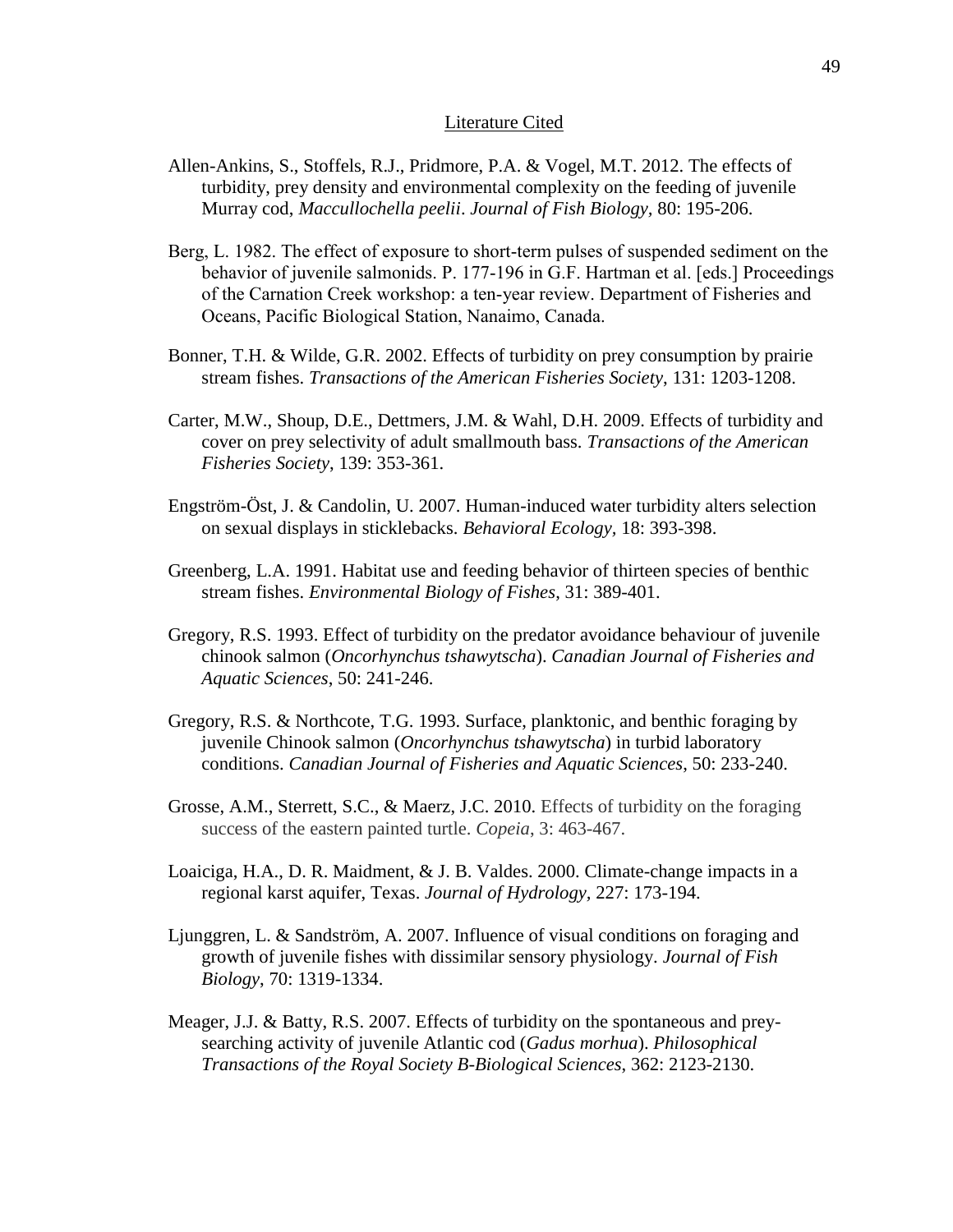- Pekcan-Hekim, Z., Nurminen, L., Ojala, T., Olin, M., Ruuhijarvi, J., & Horpilla, J. 2010. Reversed diel horizontal migration of fish: turbidity versus plant structural complexity as refuge. *Journal of Freshwater Ecology*, 25: 649-656.
- Reddy, K.R. 1981. Diel variations of certain physico- chemical parameters of water in selected aquatic systems I. *Hydrobiologia*, 85: 201-207.
- Rowe, D.K., Dean, T.L., Williams, E. & Smith, J.P. 2003. Effects of turbidity of the ability of juvenile rainbow trout (*Oncorhynchus mykiss*), to feed on limnetic and bethic prey in laboratory tanks. *New Zealand Journal of Marine and Freshwater Research*, 37: 45-52.
- Schenck, J.R.& Whiteside, B.G. 1977. Reproduction, Fecundity, Sexual Dimorphism and Sex Ratio of *Etheostoma fonticola* (Osteichthyes:Percidae). *The American Midland*  Naturalist, 98: 365-375.
- Seehausen, O. & van Alphen, J.J. 1997. Cichlid fish diversity threatened by eutrophication that curbs sexual selection. *Science*, 277: 1808-1811.
- Shoup, D.E. & Wahl, D.H. 2009. The effects of turbidity on prey selection by piscivorous largemouth bass. *Transactions of the American Fisheries Society*, 138: 1018-1027.
- Sih, A. 1992. Prey uncertainly and the balancing of antipredator and feeding needs. *American Naturalist*, 139: 1052-1069.
- Sweka, J.A. & Hartman, K.J. 2001. Influence of turbidity on brook trout reactive distances and foraging success. *Transactions of the American Fisheries Society*, 130: 138-146.
- Sweka, J.A. & Hartman, K.J. 2003. Reduction of reaction distance and foraging success in smallmouth bass, *Micropterus dolomieu*, exposed to elevated turbidity levels. *Environmental Biology of Fishes*, 67: 341-347.
- U.S. Fish and Wildlife Service. 1996. San Marcos/Comal (Revised) recovery plan. U.S. Fish and Wildlife Service, Austin, Texas.
- Vogel, J.L. & Beauchamp, D.A. 1999. Effects of light, prey size, and turbidity on reaction distances of lake trout (*Salvelinus namaycush)* to salmonid prey*. Canadian Journal of Fisheries and Aquatic Sciences,* 56: 1293-1297.
- Vogt, G.F. & Coon, T.G. 1990. A comparison of the foraging behavior of two darter (*Etheostoma*) species. *Copeia,* 1990: 41-49.

Warburton, K. 2003. Learning of foraging skills by fish. *Fish and Fisheries*, 4: 203-215.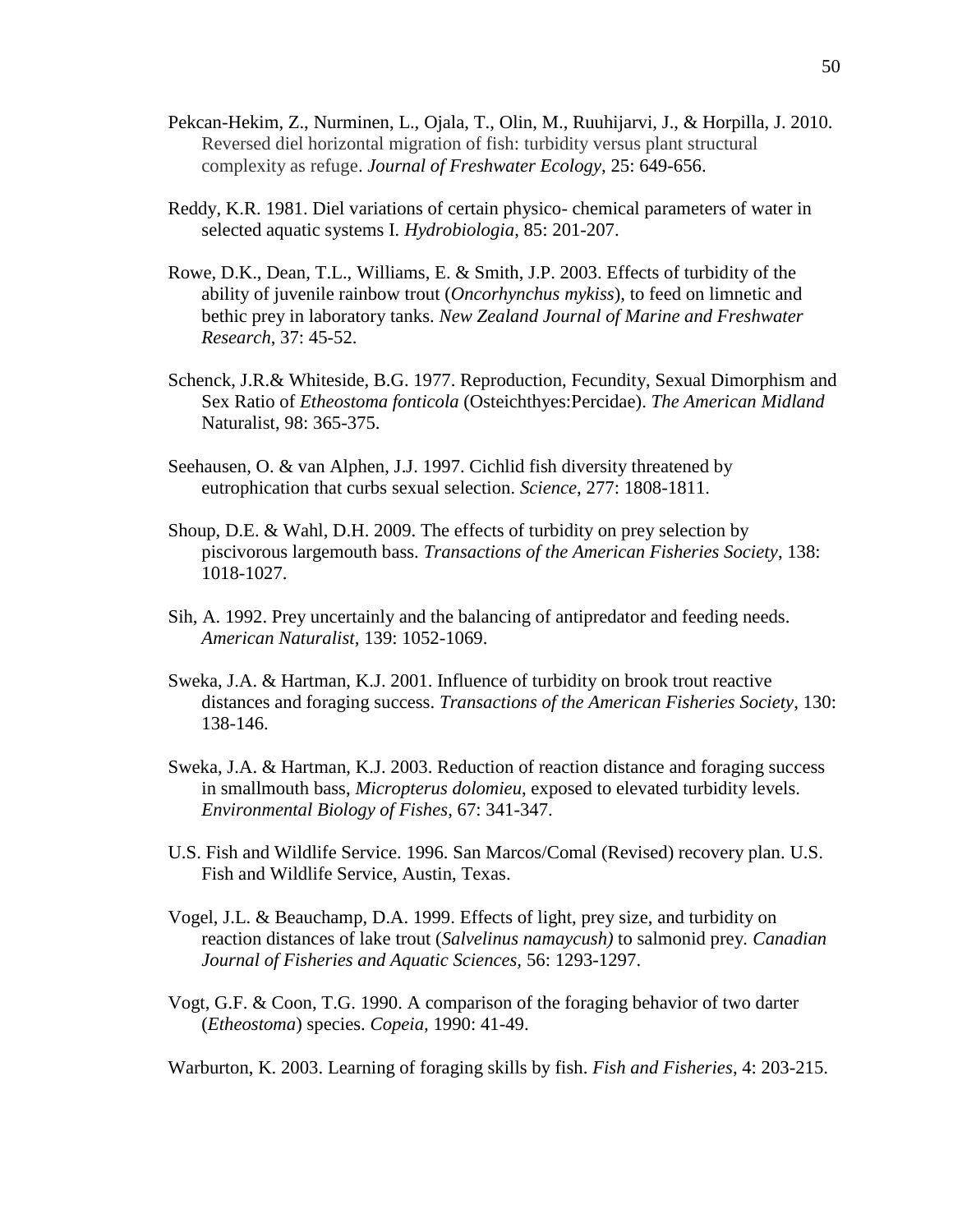- Webster, M.M., Atton, N. Ward, A.J. & Hart, P.J. 2007. Turbidity and foraging rate in threespine sticklebacks: the importance of visual and chemical prey cues. *Behaviour*, 144: 1347-1360.
- Wellington, C.G., Mayer, C.M., Bossenbroek, J.M. & Stroh, N.A. 2010. Effects of turbidity and prey density on the foraging success of age 0 year yellow perch (*Perca flavescens*). *Journal of Fish Biology*, 76: 1729-1741.
- Xenopoulos, M.A., Lodge, D.M., Alcamo, J., Marker, M., Schulze, K. & Van Vuurens, D.P. 2005. Scenarios of freshwater fish extinctions from climate change and water withdrawl. *Global Change Biology,* 11: 1557-1564.
- Zamor, R.M. & Grossman, G.D. 2007. Turbidity affects foraging success of drift-feeding rosyside dace. *Transactions of the American Fisheries Society*, 136: 167-176.